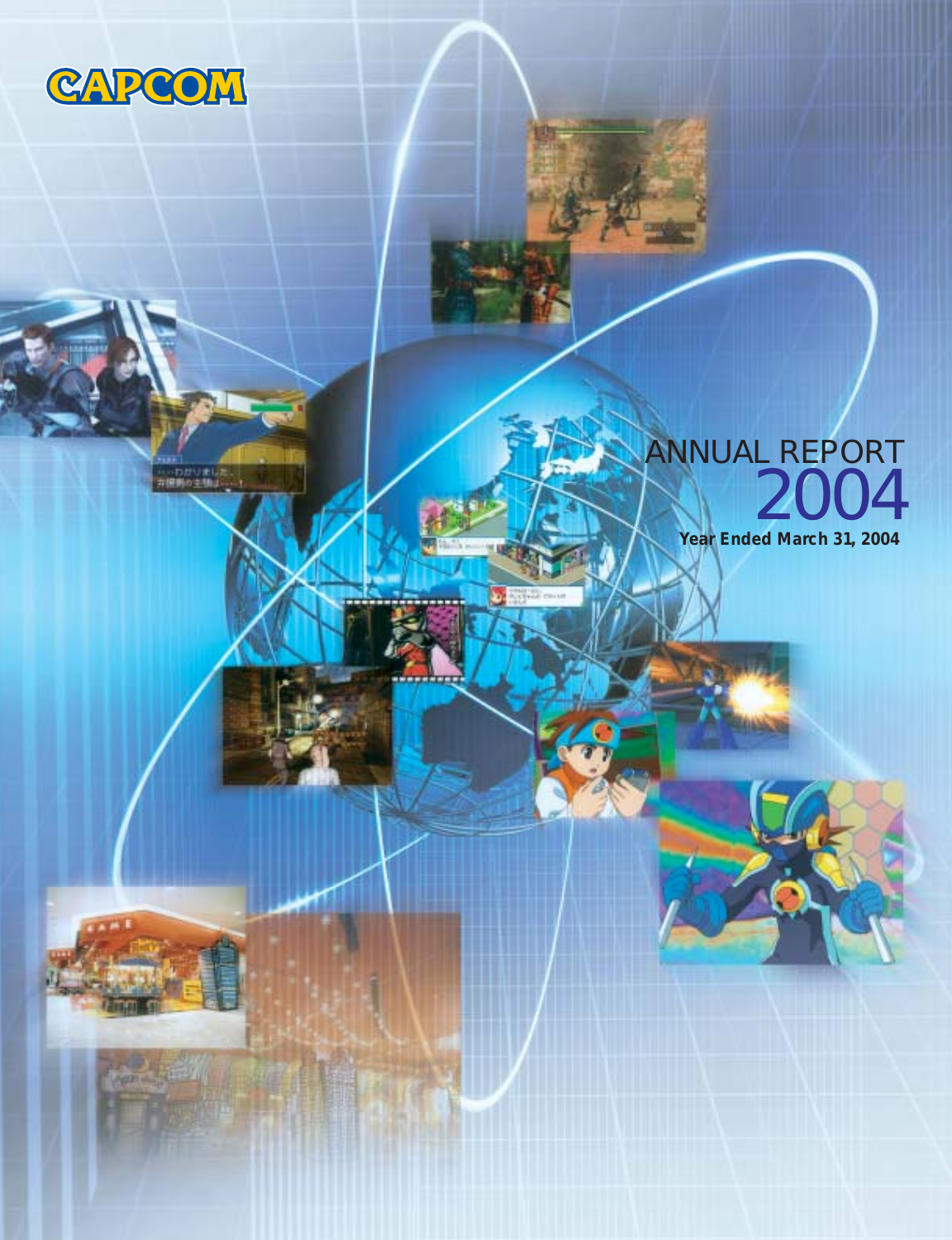#### **Profile**

**Capcom's core business is developing and distributing home video game software. To date, we have created many hit titles, such as "Megaman" and "Resident Evil" series.**

 **Capcom has its origins in a developer and distributor of electronic applied game machines, and was founded in 1983. In 1984, Capcom entered into the development and sales of coin-operated game software and started building a global distribution network aimed at actively carrying out overseas operations.**

 **In 1991, we released "Street Fighter " for coin-operated game machines. This groundbreaking software title took the "fighting" genre to a new level, and became a massive hit both at home and abroad. On the other hand, we expanded into the home video game field, and expanded the size of our business through synergies with coin-operated game software. In 1996, we released the epoch-making hit title "Resident Evil" (for PlayStation). In this manner, Capcom has constantly been pushing the frontiers in developing new fields and solidifying its status in the amusement industry.**

 **In recent years, we have been putting our efforts in arcade operations, which have grown into the second largest business following home video games, and we have been building up the steady business structures.** 

 **We will continue to be a creator of entertainment culture. Through the development of highly creative software contents that deliver more innovative impressions and excitement to customers, we will aim at offering an entirely new level of game entertainment.**

#### **Line of Business**



#### **Home Video Games**

**We develop and distribute home video game software. This is our staple business, which accounts for 64% of total sales. We are further enhancing the business by concentrating management resources. We excel in action games and adventure games, and we have created many millionseller titles.**



#### **Arcade Operations**

**We operate amusement facilities in Japan. We are opening arcades mainly in large commercial complexes, and expanding the customer base to incorporate families by operating arcades designed to entice customers, including holding various events. We are also deploying arcades efficiently based on a scrap-and-build policy.**



#### **Arcade Games**

**We develop, manufacture and distribute coin-operated game software in Japan. We are directing our efforts towards developing prizewinning and medal games , which are in high demand in the market, and supplying video game software, which can capture stable core-users.**



#### **Other Businesses**

**We license out Capcom game characters, run a publishing business mainly involving strategy guidebooks, and develop and distribute game contents for mobile phones. We are striving to create synergies with the home video games division by effectively using Capcom game characters.**

#### **Contents**

| Profile / Line of Business                    |    |
|-----------------------------------------------|----|
| <b>Consolidated Financial Highlights</b>      | 2  |
| <b>To Our Shareholders</b>                    | 3  |
| Review of Operations by Business Segments     | 7  |
| Review of Operations by Geographical Segments | 13 |
| Board of Directors and Corporate Auditors     | 15 |

| <b>Corporate Governance</b>            |     |  |
|----------------------------------------|-----|--|
| <b>Business Risks and Other Risks:</b> |     |  |
| <b>Financial Section</b>               | 19  |  |
| Corporate History                      | 36  |  |
| Corporate Data                         | 37  |  |
| <b>Stock Information</b>               | 38. |  |

#### **Disclaimer Regarding Forward-looking Statements**

Management strategies, plans, projections and other statements excluding historical facts in this Annual Report are forecasts. Please note that the above business projections are based on the information that e at the time of this announcement and certain assumptions that serve as the basis of rational judgments. Actual performance may vary substantially from these projections due to various contributing factors of the future. Additionally, changes in market environments, such as the diversification of user needs, may drastically affect the performance of this industry in which our company operates. Factors contributing to performance fluctuations include but are not limited to: (1) the presence or absence of strong-selling titles and the number of units sold in the home video game software business which accounts for not less than 50% of our total sales; (2) the progress of home video game software development; (3) the proliferation of home video game consoles; (4) overseas sales; (5) trends in stock prices and foreign exchange; (6) cooperation with other companies in development, sales, and operations; and (7) changes in market environments.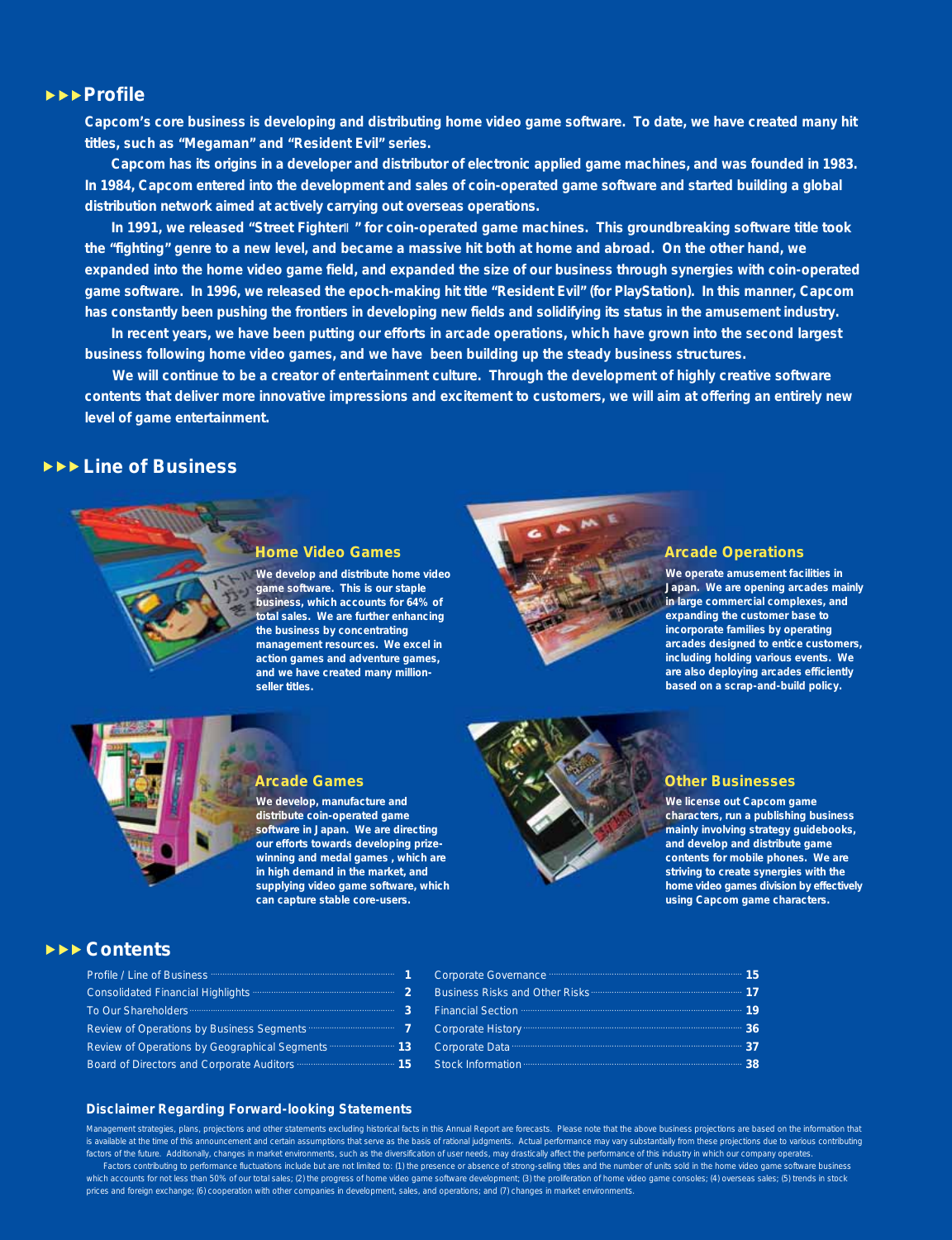### Consolidated Financial Highlights

| CAPCOM CO., LTD. AND ITS CONSOLIDATED SUBSIDIARIES |  |                      |  |
|----------------------------------------------------|--|----------------------|--|
|                                                    |  | YEARS ENDED MARCH 31 |  |

|                                                                                                                                                                                                                                      |                                                                                    |             | Millions of yen                                                     | Thousands of U.S. dollars                                  |
|--------------------------------------------------------------------------------------------------------------------------------------------------------------------------------------------------------------------------------------|------------------------------------------------------------------------------------|-------------|---------------------------------------------------------------------|------------------------------------------------------------|
|                                                                                                                                                                                                                                      |                                                                                    | 2004        | 2003                                                                | 2004                                                       |
| Net sales <b>Executive Contract of the Street Street</b> Section 2014 and 2014 and 2014 and 2014 and 2014 and 2014 and 2014 and 2014 and 2014 and 2014 and 2014 and 2014 and 2014 and 2014 and 2014 and 2014 and 2014 and 2014 and   |                                                                                    | 52,669<br>¥ | ¥ 62,036                                                            | 501,610<br>\$                                              |
| Operating income manufactured and a proportional contract of the state of the state of the state of the state of the state of the state of the state of the state of the state of the state of the state of the state of the s       |                                                                                    | 1,403       | 6,680                                                               | 13,362                                                     |
|                                                                                                                                                                                                                                      |                                                                                    | 9,159       | 19,598                                                              | 87,229                                                     |
| Total assets <b>with a set of the contract of the contract of the contract of the contract of the contract of the contract of the contract of the contract of the contract of the contract of the contract of the contract of th</b> |                                                                                    | 93,096      | 106,648                                                             | 886,629                                                    |
|                                                                                                                                                                                                                                      |                                                                                    | 31,854      | 42,888                                                              | 303,372                                                    |
|                                                                                                                                                                                                                                      |                                                                                    |             | Yen                                                                 | U.S. dollars                                               |
| Net loss per share                                                                                                                                                                                                                   |                                                                                    | 160.91<br>¥ | 338.01<br>¥                                                         | \$<br>1.53                                                 |
| Cash dividends applicable to the year per share manufactured and contain the cash dividends applicable to the year per share                                                                                                         |                                                                                    | 20.00       | 20.00                                                               | 0.19                                                       |
| Shareholders' equity per share manufactured and an anti-                                                                                                                                                                             |                                                                                    | 559.66      | 753.47                                                              | 5.33                                                       |
| <b>Net sales</b><br>(Millions of yen)<br>80,000<br>70,000<br>62,743 62,036                                                                                                                                                           | <b>Operating income</b><br>(Millions of yen)<br>12,000<br>9.727<br>10,000<br>9,061 |             | Net income (loss)<br>(Millions of yen)<br>15,000<br>9,700<br>10,000 | 6,007<br>4,912                                             |
| 60,000<br>52,669<br>51,574 49,083<br>50,000<br>40,000<br>30,000                                                                                                                                                                      | 8,000<br>7,155<br>6,000<br>4,000                                                   | 6,680       | 5,000<br>$\mathbf 0$<br>$-5,000$<br>$-10,000$                       | $-9,159$                                                   |
| 20,000<br>10,000                                                                                                                                                                                                                     | 2,000                                                                              | 1,403       | $-15,000$<br>$-20,000$                                              | $-19,598$                                                  |
| $\mathbf 0$<br>'00<br>'01<br>'02<br>'03<br>'04<br><b>Total assets</b><br>(Millions of yen)                                                                                                                                           | 0<br>'00<br>'01<br>'02<br>Total shareholders' equity<br>(Millions of yen)          | '03<br>'04  | $-25,000$<br>'00<br>(Yen)                                           | '03<br>'01<br>'02<br>'04<br>Shareholders' equity per share |
| 150,000                                                                                                                                                                                                                              | 80,000                                                                             |             | 1,500                                                               |                                                            |
| 128,512<br>120,000<br>107,776 113,493<br>106,648<br>93,096<br>90,000                                                                                                                                                                 | 68,233<br>70,000<br>62,966<br>60,000<br>51,320<br>50,000                           | 42,888      | 1,372.16<br>1,200<br>900                                            | $1,081.62$<br>1,081.62<br>753.47                           |
| 60,000                                                                                                                                                                                                                               | 40,000<br>30,000                                                                   | 31,854      | 600                                                                 | $559.66 -$                                                 |





#### **Total assets**

(Millions of yen)



### **Operating income** (Millions of yen)



#### **Total shareholders' equity** (Millions of yen)



#### **Net income (loss)** (Millions of yen)



#### **Shareholders' equity per share** (Yen)

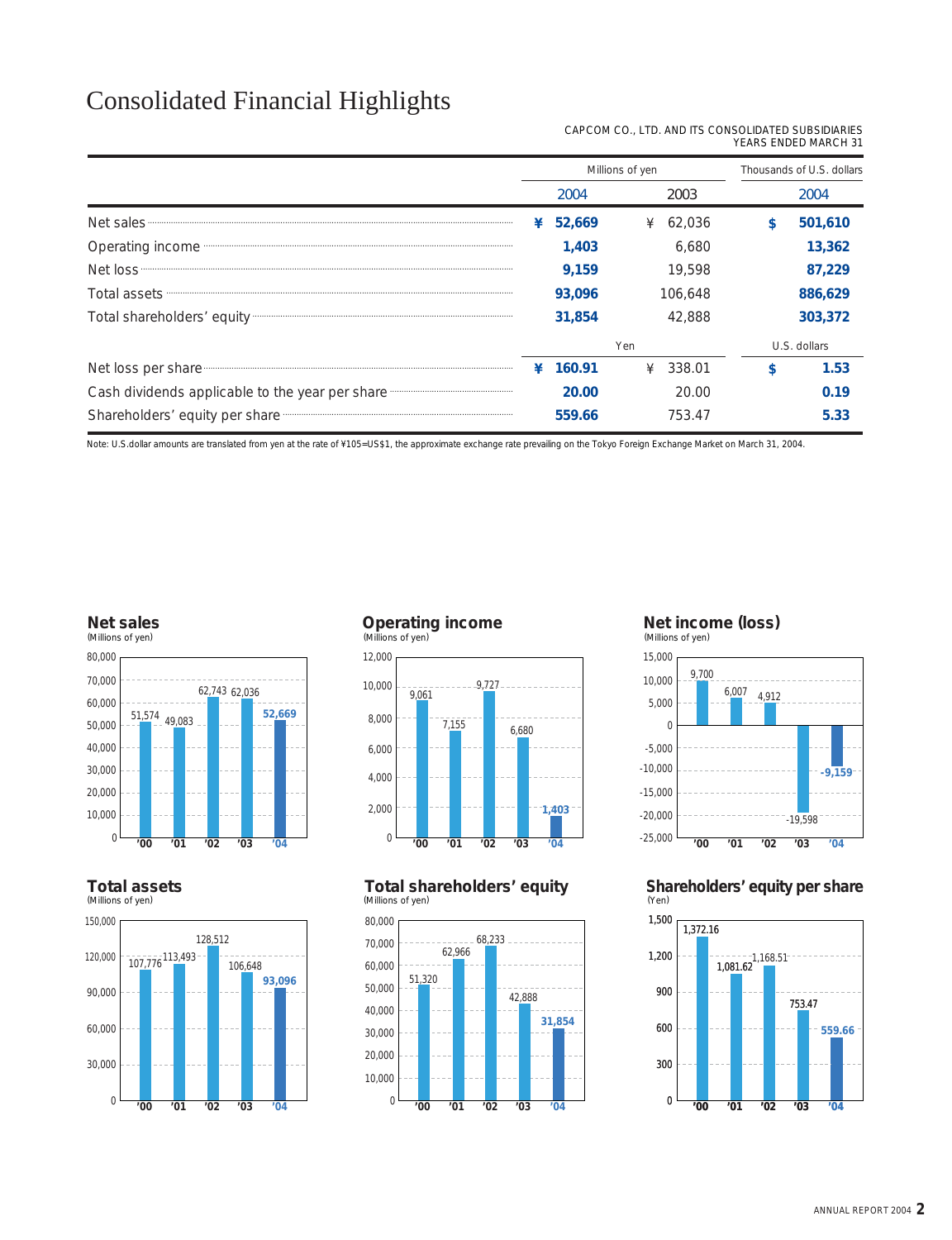# **To Our Shareholders**

**In fiscal year 2003 (the period ending March 31, 2004), the Japanese economy experienced a sudden appreciation of the yen and delays in employment environment, but in spite of these factors, because of the fact that exports to the US and Asia expanded sharply and capital investment followed a rising trend, business activity was undoubtedly on a pace toward recovery.**

 **In the video game industry, although game market continued, the overall market saw sluggish growth due to diversification of consumer spendings, as well as the increase of low-priced software titles and the absence of any strongselling software title.**

 **In contrast, the US and European markets game titles created around sports or the licensed properties of popular movies. Price reductions of hardware also supported the steady performance.**

 **At Capcom, we have deployed promotional campaigns and events for newly-produced software titles nationwide and have been working toward expansion of sales. However, due to the effects of postponement of sales of major software titles and other factors, sales were sluggish. Moreover, due to liquidation of the subsidiary for financial activities and the like for business rationalization, the posting of special losses associated with this and allied items resulted in a net loss of 9,159 million yen (19,598 million yen in the previous year).**

> **Kenzo Tsujimoto President and CEO CAPCOM CO., LTD.**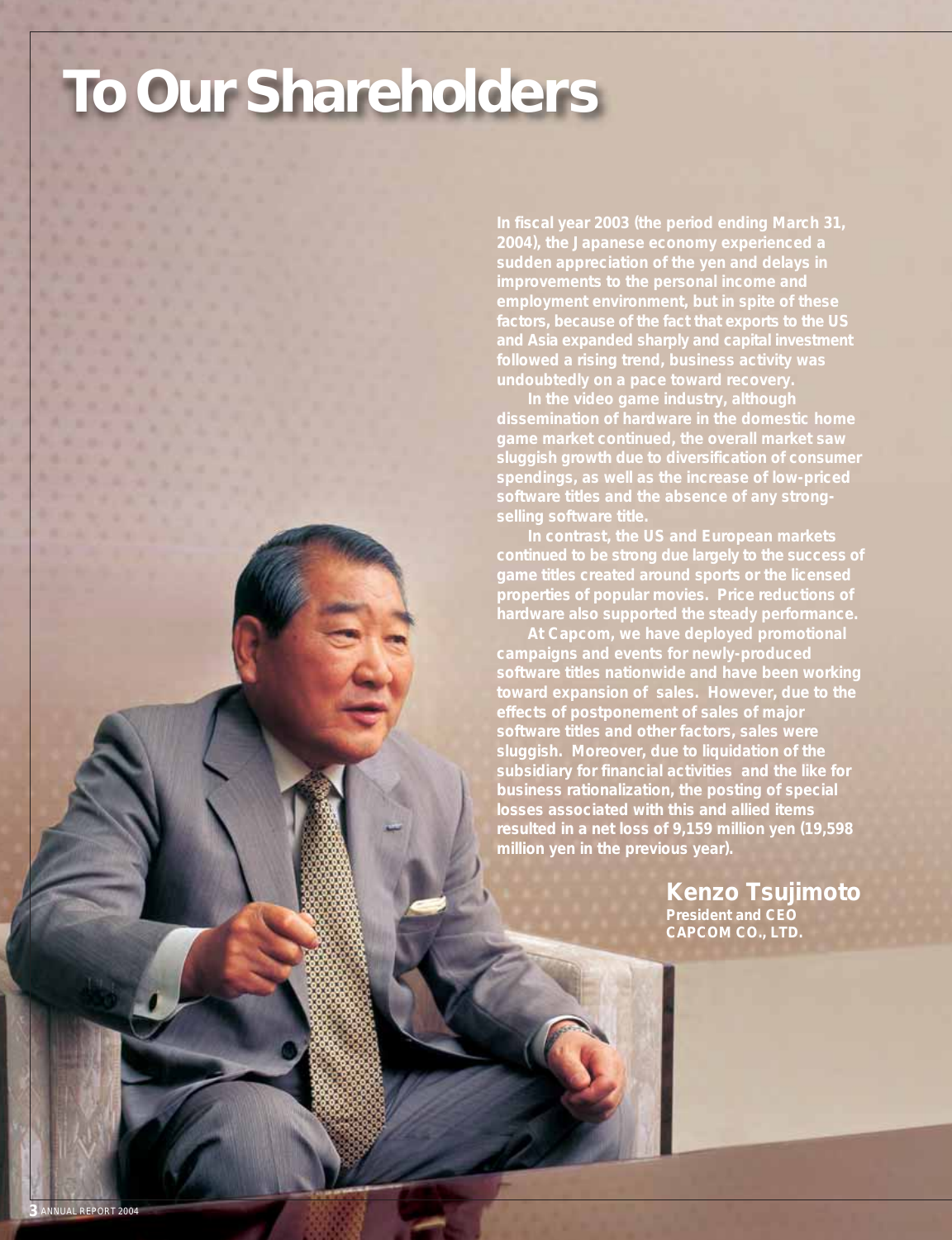

### **Overview of this fiscal year**

In this fiscal year, the arcade game sales business and the arcade operations business progressed satisfactorily. However, in the home video game sales business, because of the postponement of a major-title launch and poor performance in the much-hoped-for software titles in overseas markets, sales were 52,669 million yen (down 15.1% from the previous year). Due to reductions in sales, in-market inventory readjustments in the North American market, and other factors, operating profit was 1,403 million yen (down 79.0% from the previous year).

 In order to achieve a sound financial structure, we moved ahead with rationalization extending to all aspects of management while reducing the number of businesses by selection and concentration. One example of this was the dissolution of STATUS Co., Ltd., which had been our subsidiary for financial activities. As a result, we posted 7,730 million yen as an extraordinary loss for inventory asset disposal losses, amount transferred to the allowance for bad debt, and the like. For this reason, the net loss in this fiscal year became 9,159 million yen (it was 19,598 million yen in the previous year), a result which is rather disappointing.

 However, at Capcom we consider shareholder return an important theme for management and take the continuation of stable dividend distribution as a basic principle. Accordingly, we have decided to continue to distribute the annual 20 yen dividend for this fiscal year.

 Major segment results classified by type of business are as follows.

 In the home video game sales business, the imported title "Grand Theft Auto " (for Play Station 2, hereafter PS2) unleashed an unprecedented hit, and sales of other main titles advanced generally solidly. However, by deferring sales to the next fiscal year of the major title "Resident Evil Outbreak" (for PS2) and by the selling of some software titles at low prices in the North American market aimed at alleviating our field inventory levels in addition to the fact that hoped-for software titles were held in check overseas, there were broad decreases in profits.

 On the other hand, in the arcade operations business, the fact that we closed down unprofitable arcades and focused on arcades with commercial complexes resulted in increased sales and profits.

 In addition, in the arcade game sales business, favorable sales of the video game "Mobile Suit Z Gundam A.E.U.G. vs. TITANS" made contributions, and both sales and profits broadly improved.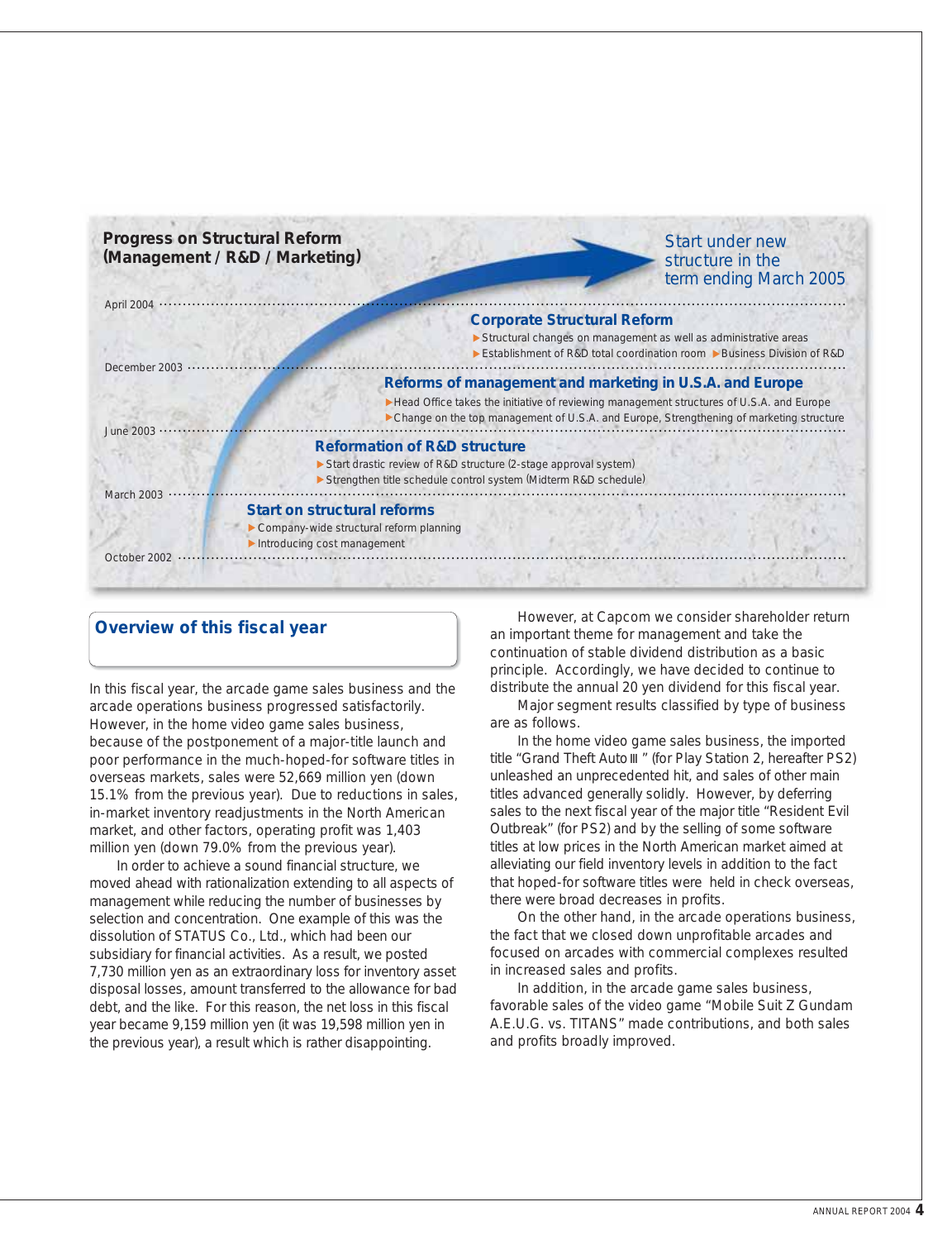### **Structural reform**

In recent years, US and European game software manufacturers have increased sales of games with sports or popular movie themes. Also, newly emerging forces such as South Korea and Taiwan are vigorously taking the offensive in their online game development power. In the game software industry, this sort of rivalry among companies is intensifying domestically and overseas.

 Under these environments, mergers, business consolidations and the like for survival are continuing, and the industry's map of forces is being remade.

 In addition, the relative importance of the overseas market is increasing with the relative scale of the market size for home video game software being North America 5, Europe 3, and Japan 2. For this reason, expanding sales in US and Europe in particular is an important theme for Capcom.

#### **(1) Strengthening of management structure**

We are taking the net loss in this fiscal year continuing from the previous year with the utmost seriousness at Capcom. Henceforth, we will establish a corporate structure that can accommodate changes in business environments, and in order to expand market share, we are moving forward with structural reforms focused on management, development, and marketing.

 Specifically, we are carrying out streamlining that covers management as a whole, such as cost reductions, improvements to the financial structure, making each department more efficient. Further, in order to strengthen the management structure, we are reviewing the sales structure of the overseas critical locations of North America and Europe, and we are addressing management reform of overseas local corporations. In this manner, in order to achieve success in the face of intense competition in the future, we are aggressively carrying out enterprise reform.

#### **(2) Strengthening of R&D structure**

Accompanying the addition of a high degree of functionality to game consoles, software development costs tend to rise steeply. In addition, due to used software sales taking root and other factors, the market environment is increasing in intensity. Under these

circumstances, in order to improve our business results, we are focusing business resources on our corecompetence home video games business, and we are moving forward with restructuring R&D structure.

 Particularly, we are separating the research and development process clearly into the two stages of prototype development to work out ideas and planning and full development that carries out commercialization of the product, and at each stage we are maintaining thorough controls of quality and cost. In addition, we are establishing R&D total coordination room, and by preparing a 5-year title map, we are taking a medium- and long-term perspective and moving forward with expansion of the software line-up. Furthermore, in order to create new genres and original titles, we have spun off a part of the R&D department and established Clover Studio Co., Ltd. In the manner above, we are striving to create efficient structures and seeking to enhance operational profits.

 On top of the above, we are following our multiplatform strategy and carrying out software development that takes into account market trends. Along with bringing in various users from this, we are looking to disperse development costs. Furthermore, we are preparing structures that can release series titles such as "Resident Evil", "Onimusha", "Devil May Cry", and "Megaman" every year for which stable sales can be anticipated. In the manner above, we are securing competitive superiority.

#### **(3) Strengthening of marketing structure**

Over the past few years, sales in the game software industry have been diluted by experienced marketing strategy of overseas competitors, growth of online games, and other factors, and market competition has become increasingly intense.

Under these circumstances, in order to deploy well-

targeted promotions and supply software that goes along with tastes of European and American users, we have welcomed in marketing specialists at overseas local corporations that have thorough-going knowledge of overseas markets. Under their

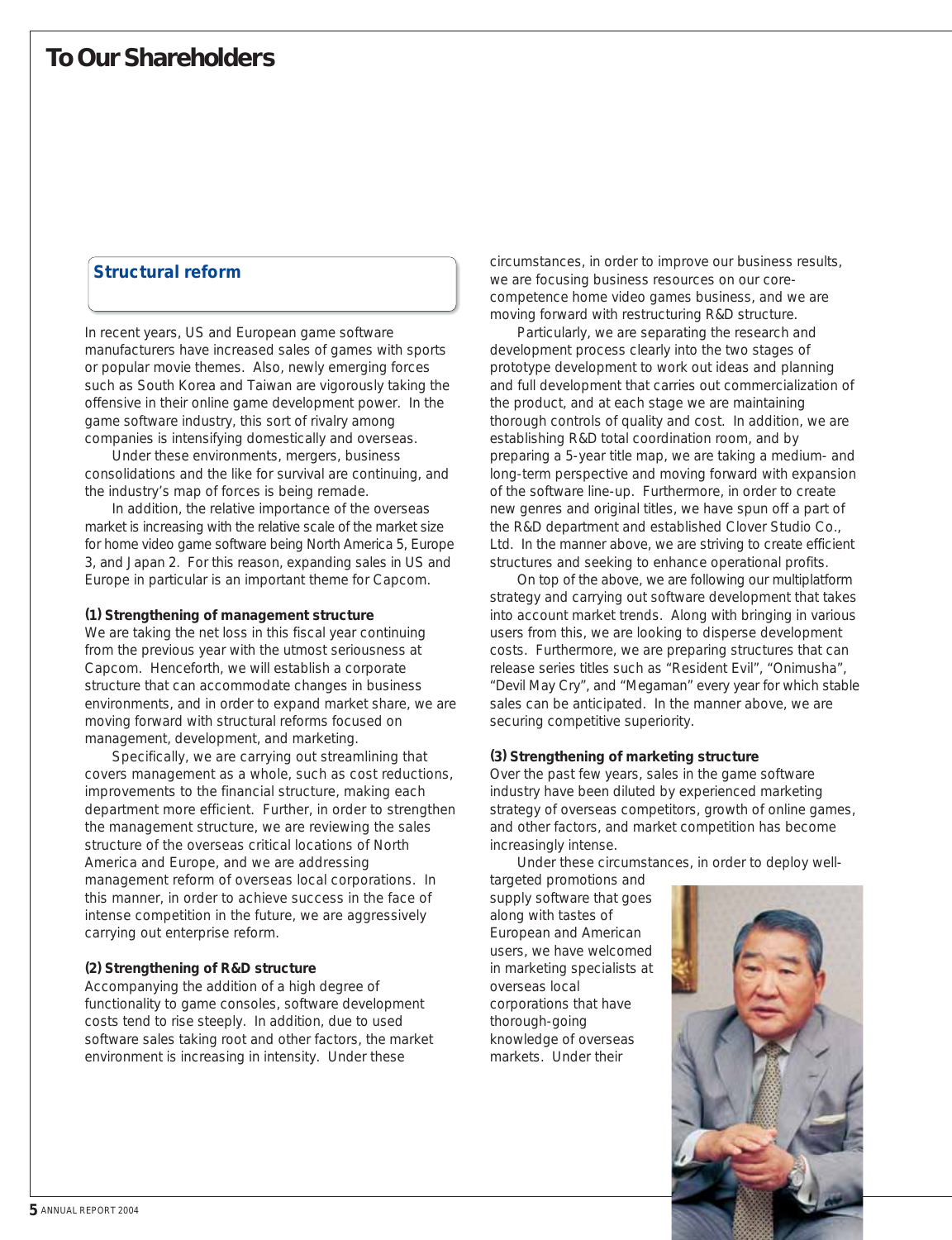general guidance, we are working on the strengthening of product marketing, and are building a marketing structure that is able to respond appropriately to the global market.

 In addition, we are aiming toward efficient business operations in which each of the three departments of research and development, sales, and marketing become a closely-connected trinity. For that reason, even in promotional campaigns, events, and rolling out of advertising, we are continually developing customeroriented, agile businesses to increase sales and profits. Additionally, in order to increase the level of recognition of character brands, we are deploying a media mix strategy of overseas and domestic television animation, movies, and the like. In the above described manner, we are rolling out marketing that has a worldwide viewpoint.

#### **Prospects for the next fiscal year**

After the dissemination of existing game consoles, the video game industry is in the midst of a harvest season. There are also signs of market activation in addition to the appearance of PlayStation Portable, Nintendo DS (tentative name) due to the expansion the game market for online games that accompanies communication infrastructure development and mobile telephones.

 In the meantime, the domestic amusement facilities market has come to be active and lively due to cooperative development with shopping centers and the like.

 Under these circumstances, we are taking the fact that we have posted a net loss in two consecutive years with the utmost seriousness, and we are working toward the establishment of a corporate structure that can secure stable profits as the most important theme of the conduct of the business.

 For this reason, we are pushing forward with strengthening of management structure that includes overseas and domestic related companies and with improvement of business processes. We are securing competitive superiority by the actualization of strategic group operations through new management structure.

 Further, we will strengthen our R&D structure that is the source of competitive power, and we are putting the management of the newly spun-off development



subsidiary on a stable growth path. In the meantime, we plan to increase sales by launching products that meet user needs, by improving and strengthening of our marketing strategy, and other measures. Moreover, we are focusing on the content area for the publishing business and the like as a growth strategy. From the above we are improving the earnings structure.

 In addition, in view of the financial conditions such as the introduction of new accounting standards, by attaching greater importance to cash flow management, which is a more impartial indicator as an assessment standard for operational judgments and corporate value, than accounting profits, which are undergoing changes with alterations to accounting treatment method, we are building a stable business foundation and enhancing the corporate to higher level.

 By the above operational reforms, we will secure a corporate structure that can deal with changes of environment. Along with striving to increase the level of satisfaction of and build confidence with each of the stakeholders of shareholders, customers, employees, and others, we aim toward business development that takes mutual prosperity as its cornerstone.

 In the next year, we are projecting sales of 65.5 billion yen, ordinary income of 6.8 billion yen, and current net profit of 3.9 billion yen.

 We would like to request all shareholders give us their continued support.

沪本憲

**Kenzo Tsujimoto** President and CEO CAPCOM CO., LTD.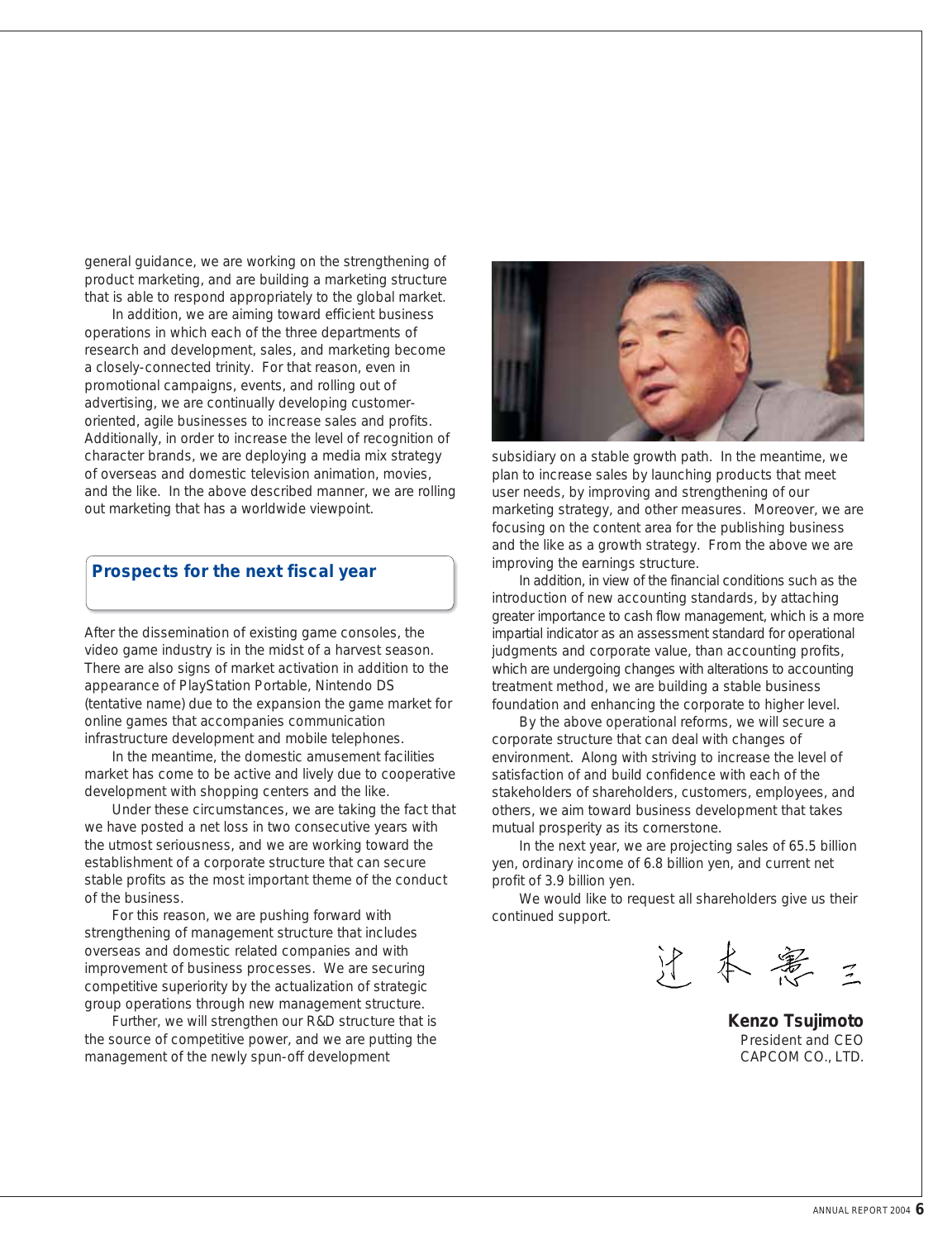## **Review of Operations by Business Segments**



Note 1. The Sales of each business segment in the above are those to the customers only.

2. The sales of each business segment below are inclusive of inter-segment ones.

### **Home Video Games**

**The segment develops and distributes home video game software, and also distributes video game software of other companies utilizing Capcom's distribution networks. This segment is our staple business, accounting for 64% of total sales.**

 **The segment posted net sales in the amount of 33,950 million yen, down 29.4 % from the previous fiscal year, and an operating loss of 972 million yen. This was largely attributable to the sluggish sales of video game software in overseas markets and field inventory adjustments in North America.**



**Home Video Games** 



Megaman Battie Network 4 Blue Moon Megaman Battie Network 4 Red Sun





Monster Hunter Grand Theft Auto

© 2001-2003 Take-Two Interactive Software, Inc. All Rights Reserved. Rockstar Games and the **R**, logo and Grand Theft<br>Auto are registered trademarks of Take-Two Interactive Software, Inc. Rockstar Games, Inc. and Rckstar North limited are subsidiaries of Take-Two Interactive Software, Inc.

#### **Overview: Sluggish Sales in Overseas Markets Impacted Overall Performance**

overseas title introduced in the Japanese market. Further, software titles for GBA achieved solid sales, namely, "Megaman Battle Network 4 Red Sun", "Megaman Battle Network 4 Blue Moon" and "Gyakuten Saiban 3".

 In overseas markets, sales of "Megaman Battle Network 3" (for GBA) showed healthy growth and our lower-priced software titles grew steadily in sales. However, other software titles were forced to struggle, due to the sluggish growth in sales of much-hoped-for titles such as "Viewtiful Joe" (for GC) and "Dino Crisis 3" (for Xbox), not to mention that the release of major title "Resident Evil Outbreak" (for PS2), which was supposed to be released in fiscal 2003 in the North American market, was postponed to fiscal 2004. Further, profits were squeezed by the selling of some software titles at low prices in the North American market, in order to alleviate our field inventory levels.

 As a result, the segment posted net sales amounting to 33,950 million yen, down 29.4% year-on-year, and an operating loss of 972 million yen, despite releasing 91 titles and shipping 11.6 million units during fiscal 2003.

The Japanese home video game market experienced sluggish growth overall, despite the proliferation of stationary home video game consoles such as PlayStation 2 ("PS2") and the portable game console Game Boy Advance ("GBA"). Causes of slow-moving growth included the diversification of consumer

spending, the increase in low-priced software titles and the absence of prominent software titles from software developers.

 On the other hand, the European and American markets performed steadily, due largely to the success of game titles featuring sports and the licensed properties of popular movies, and the price reduction of game consoles, including PS2, Nintendo GameCube ("GC") and Xbox.

 Under these circumstances, in the Japanese market, we made efforts to increase the number of core-users and capture light-users, by releasing series-products including "Resident Evil Outbreak", "Onimusha 3", and the onlineready original game software "Monster Hunter" for PS2. "Grand Theft Auto " (for PS2), which sold more than eight million units overseas, turned out to be an unusual success as an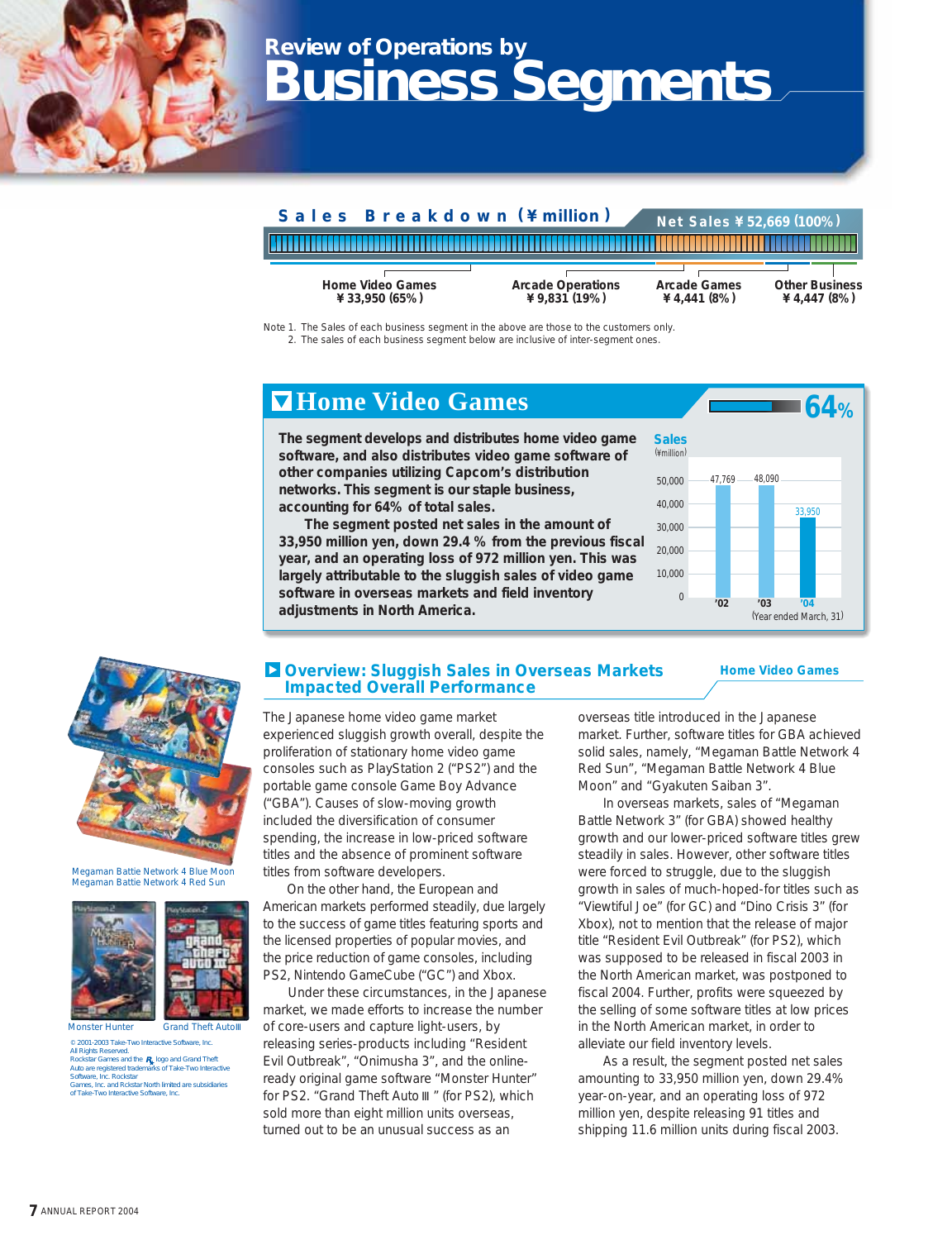#### **Popular Game Titles**





#### **"Resident Evil" Series released 36 titles since 1996**

A masterpiece, which created a new game genre, called "survival horror". The player's mission is to make the main character escape from biohazard-affected towns and facilities. Since the first installment was released in 1996, 36 titles have been released to date, achieving 24.7 million units in total worldwide.

#### **"Onimusha" Series released 9 titles since 2001**

This is a survival-action game featuring the civil war period in Japan boasting beautiful 3D graphics. The player's quest is to fight as a samurai against the army of demon led by Nobunaga Oda. Since the first installment was released in 2001, 9 titles have been released for PS2, Xbox, etc. to date, achieving 6 million units in total worldwide.

#### **"Devil May Cry" Series released 3 titles since 2001**

This is a 3D action-adventure game, which attracted a great deal of attention for its advanced action features. The player must fight against devils with swords and guns as a demon swordsman. Since the first installment was released in 2001, 3 titles have been released to date, achieving 4.5 million units in total worldwide.

#### **"Megaman" Series released 87 titles since 1987**

This is an action game featuring "Megaman" as the main character. Since the first installment was released in 1987, 87 titles have been released to date. It is Capcom's longest-surviving game title, and is appreciated by broad age groups, spanning from children to adults. The character itself is highly popular, and the TV animation version of "Megaman" is broadcasted worldwide. To date, 21.4 million units have been sold worldwide.

(As of March 31, 2004)

#### **Outlook: Aiming at Growth in European and American Markets**

**Home Video Games** 

layStation.c

Market vitalization is expected to take place in fiscal 2004. This is because the coming fiscal year will be a "harvesting period" for the industry, as the proliferation of existing game consoles such as PS2 and GC will complete its first round. Additionally, the introduction of new portable game consoles, namely, PSP and Nintendo DS (tentative name) are hoped to bring about new demands.

 We will implement the following development strategies in order to expand our market share in Europe and the United States, which accounts for nearly 80% of the global home video game software market.

#### **(1) Platform Strategy**

Firstly, we will follow the multi-platform strategy, which involves supplying software titles to major game consoles. With this in mind, we will, as a general rule, carry out R&D for most prevailing platforms in the market. We will thereby build an efficient profit-making structure.

 In the coming fiscal year, we will supply "Resident Evil Outbreak" series for PS2, the most widely-distributed platform, in addition to "Viewtiful Joe 2" and "Killer Seven" for PS2 and GC. Through these measures as well as others, we will mitigate the increasing development costs and strive to steadily improve profits.

**To the Next Page**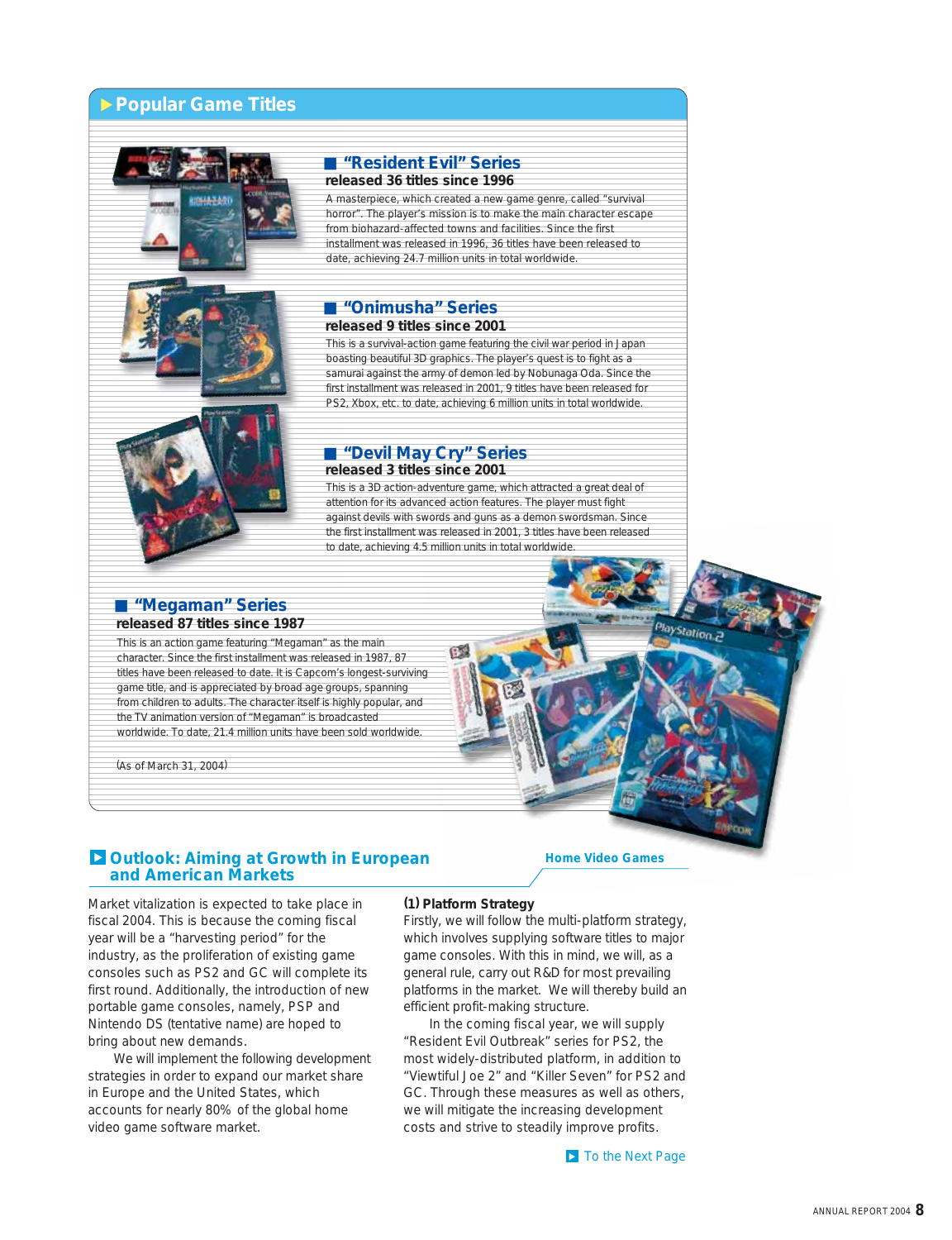#### **Outlook: Aiming at Growth in European and American Markets**

#### **Home Video Games**

#### **(2) Franchise Strategy**

Capcom's sequel titles that are expected to stabilize revenues include "Resident Evil", "Onimusha", "Devil May Cry" and "Megaman". We will develop a framework that will enable us to release such sequel titles every fiscal year, and enhance the brand power of each title. Besides, we set the minimum requirement for serializing software titles at 200,000 units in sales, and a profit margin of 15%.

#### **(3) Genre Strategy**

We will spin off part of the development divisions, and make it responsible for developing and nurturing innovative genres and original titles to meet with various users' demands. We will properly distribute the management resources invested in

development, at a 3:7 ratio between the development of new titles and the development of sequel titles. We will thereby ensure the balance between "New Original Titles" to create new brands and "Sequel Titles" to produce profits.

In fiscal year 2004, we plan to release 69 titles including major titles, and ship 13.5 million units. Specifically, much stronger titles we plan to release are "Devil May Cry 3" (for PS2) and "Resident Evil 4" (for GC) on worldwide basis and "Resident Evil Outbreak", "Onimusha 3", etc. for PS2 in overseas markets. We are projecting net sales in the amount of 41.7 billion yen, a year-on-year increase of 22.8%, and an operating income of 4.6 billion yen.

### **Arcade Operations**

**The arcade operations segment runs amusement facilities primarily consisting of prize-winning games and medal games nationwide. It has gone on the growth path under the "Chiiki Ichiban Ten (No.1 Arcade in the Community)" strategy, and has been experiencing an increase in sales and profits over the past few years; it is now Capcom's second largest source of business, following home video games. We have endeavored to increase profitability by promoting a scrap-and-build policy, including pulling out from the unprofitable American market.** 

 **In the segment, net sales totaled 9,831 million yen, up 6.4% from the previous fiscal year, and operating income amounted to 2,327 million yen, up 8.7%, resulting in an increase in year-on-year sales and profits.**



**Arcade Operations**

#### **Overview: Success of "Chiiki Ichiban Ten (No.1 Arcade in the Community)" Strategy**

In the arcade facilities market, the recovery trend in the business environment became obvious. The recovery was driven by the high popularity of prize-wining games and medal games, which offer the type of excitement home video games cannot offer, and by the introduction of duel games, multiplayer games, utilizing networks and trading cards. We have also been opening more amusement arcades in commercial complexes in recent years, in order to bring about synergies with shopping malls that are capable of attracting many customers. Our customer base is broadening to the extent of even capturing women and families, in addition to the young generation who are the existing core user group.

 In these circumstances, we are committed to executing efficient operations as follows, under the "Chiiki Ichiban Ten (No.1 Arcade in the Community)" strategy, which involves opening arcades in large commercial complexes that generate the greatest customer traffic in the region:

- 1) Actively open new arcades in large commercial complexes;
- 2) Close down unprofitable arcades with poor sales due to floor space less than 330 square meters;
- 3) Create a layout focusing on genres in consideration of the attributes of customers of commercial complexes, such as prize-winning games and medal games; and
- 4) Implement low-cost operation by strictly controlling the cost of prizes, etc.

 In particular, as a policy for running arcades, we are installing arcade game machines that attract many customers according to user needs, and thereby increasing the number and the unit value of customers. We are also making elaborate efforts, including the establishment of Kid's Plaza for younger childreninside the arcades. Through such measures, we have been running our arcades with the aim of making existing users become greater fans of Capcom, and tapping a new customer base including families.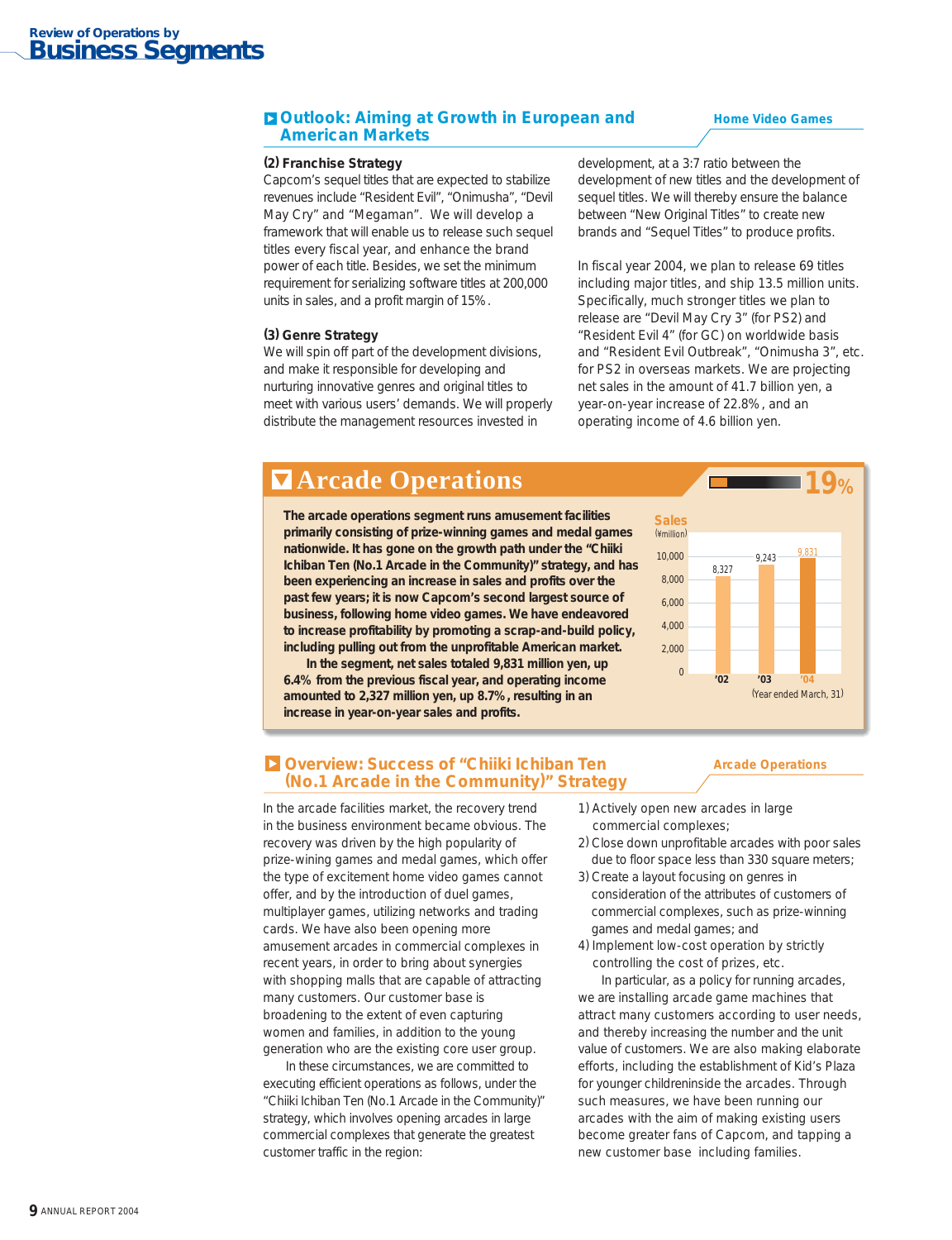We also actively implemented a scrap-andbuild arcade operation in order to improve profitability. We opened four new arcades in commercial complexes during this fiscal year, namely, "Plaza Capcom Nara" (Nara Prefecture), "Plaza Capcom Morioka" (Iwate Prefecture), "Plaza Capcom Kyoto" (Kyoto Prefecture), and "Plaza Capcom Tsukuba" (Ibaraki Prefecture). On the other hand, we closed two arcades in Japan

and three arcades in the United States, marking our complete withdrawal from overseas amusement facilities operations.

 As a result, the segment posted net sales in the amount of 9,831 million yen, up 6.4% from the previous year, operating income of 2,327 million yen, up 8.7%, and a record-high ratio of operating income to net sales of 23.7%.

### **New Arcades Opened during Fiscal Year 2003**



This arcade is located in a shopping mall and consists of two floors, each targeted at a different customer base by featuring a different concept. On the family floor, the Kid's Plaza equipped with rides that younger children can enjoy is inside the arcade. **Plaza Capcom Nara**



#### **Plaza Capcom Kyoto**

The arcade is divided into two zones, one for young adults and the other for families. Each zone accommodates game machines tailored to the target customer base. The Kid's Plaza inside the arcade holds English conversation classes for younger children.



This arcade is one of the biggest in Iwate Prefecture, and features many state-of-the-art game machines including prize-winning games and medal games. It is characterized by the classy interior design, targeted at young adults. **Plaza Capcom Morioka**



This arcade mainly accommodates prize-winning games and medal games, in addition to the latest models of sensory game machines, print sticker machines, etc. The Kid's Plaza is inside the arcade in an independent area, and is the key to attracting customers of the shopping mall that accommodates the Plaza. **Plaza Capcom Tsukuba** 

#### **D** Outlook: Aiming at Increasing Market Share *Arcade Operations*

The amusement facilities market is expected to experience steady growth, due to the increase in large-scale commercial complexes. Capcom will expand its business based on its strategy to differentiate itself from rivals and to operate community-oriented facilities, under the slogan of "Chiiki Ichiban Ten (No.1 Arcade in the Community)". In fiscal year 2004, we plan to open one new arcade while closing down one existing arcade.

 Based on the above, we are projecting net sales in the amount of 11.2 billion yen, up 13.9% year-on-year, and an operating income of 2.8 billion yen, up 20.3% year-on-year.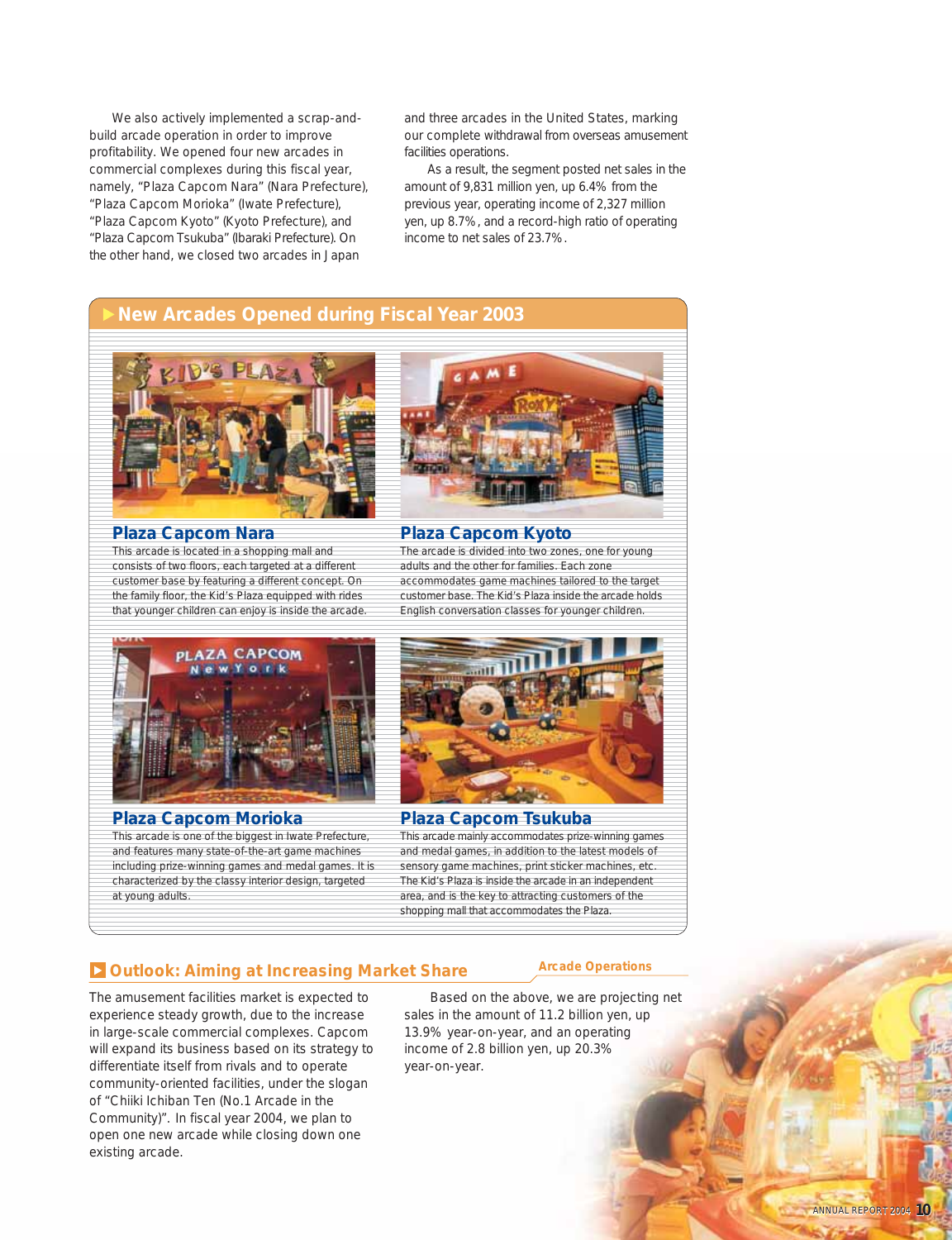### **Arcade Games**

**The arcade games segment develops, manufactures and distributes prize-winning games and medal games for amusement facilities, software for video game machines, etc.** 

 **In the previous fiscal year, we posted a loss due to the lack of growth-driving products, as it was a period of transition from the development of video game machines to prize-winning games and medal games. However, operational achievements regained in fiscal 2003, following the release of stronger software titles for video game machines. The arcade games segment posted net sales in the amount of 4,511 million yen, up 305.1% from the previous year, and an operating income of 1,424 million yen.**



#### **Overview: Recovery of Sales and Profits Driven by Videogame Title "Z Gundam"**

**Arcade Games**

During fiscal 2003, the rising popularity of amusement facilities led to the broadening of the customer base, encompassing even women and family users. This resulted in an increase in demand for prize-winning games, medal games, etc., and brought about a favorable business environment.

 Under these circumstances, we directed our efforts at developing prize-winning games and medal games which are in high demand in the market, and marketed "Mecha Tore King", a prize-winning game designed for families which is highly capable of attracting customers. The video game machine

"Mobile Suit Z Gundam A.E.U.G. vs. TITANS" also performed well, winning the hearts of a stable customer base, and served as a growth engine for sales in the segment. The game is the sequel to the massive hit "Mobile Suit Gundam The Earth Federation vs. The Principality of Zeon", part of the Mobile Suit Gundam series which enjoys persistent popularity.

 As a result, the arcade games segment experienced a rapid recovery: net sales amounted to 4,511 million yen, up 305.1% from the previous year, and operating income was 1,424 million yen.

#### **Outlook: Focus on Development of Prize-winning and Medal Games**

**Arcade Games**

In the coming fiscal year, the arcade games market is expected to grow, due to the brisk demand for prizewinning games, etc.

 Capcom will continue to direct its efforts towards developing prize-winning games and medal games. We will also actively develop video game software titles that are expected to bring about synergies with the home video games segment.

Major new products due to be released next fiscal

year include the medal game "SUPER MARIO FUSHIGI NO JANJANLAND", the prize-winning game "Mecha-Tore3" and stable video game series "Mobile Suit Z Gundam A.E.U.G. vs. TITANS DX".

 Based on the above, we are projecting net sales in the amount of 6.2 billion yen, a year-on-year increase of 37.4%, and an operating income of 1.4 billion yen, down 1.7%.

### **Other Business**

**Other businesses include the licensing-out of Capcom game characters and the distribution of contents for mobile phones. We are implementing a media mix strategy, which involves improving the recognition of Capcom characters through collaboration with movies and animations of Capcom major game content, aimed at increasing the sales of game software titles. In the new publishing business, we are stepping up our efforts to gain the synergies with the home video games segment.** 

 **In other businesses, net sales amounted to 4,447 million yen, up 18.8% from the previous year, and operating income was 940 million yen, up 167.5%.**





Mecha Tore King



SUPER MARIO FUSHIGI NO JANJANLAND

© 1983-2003 Nintendo © CAPCOM CO,. LTD. 2003 ALL RIGHTS RESERVED.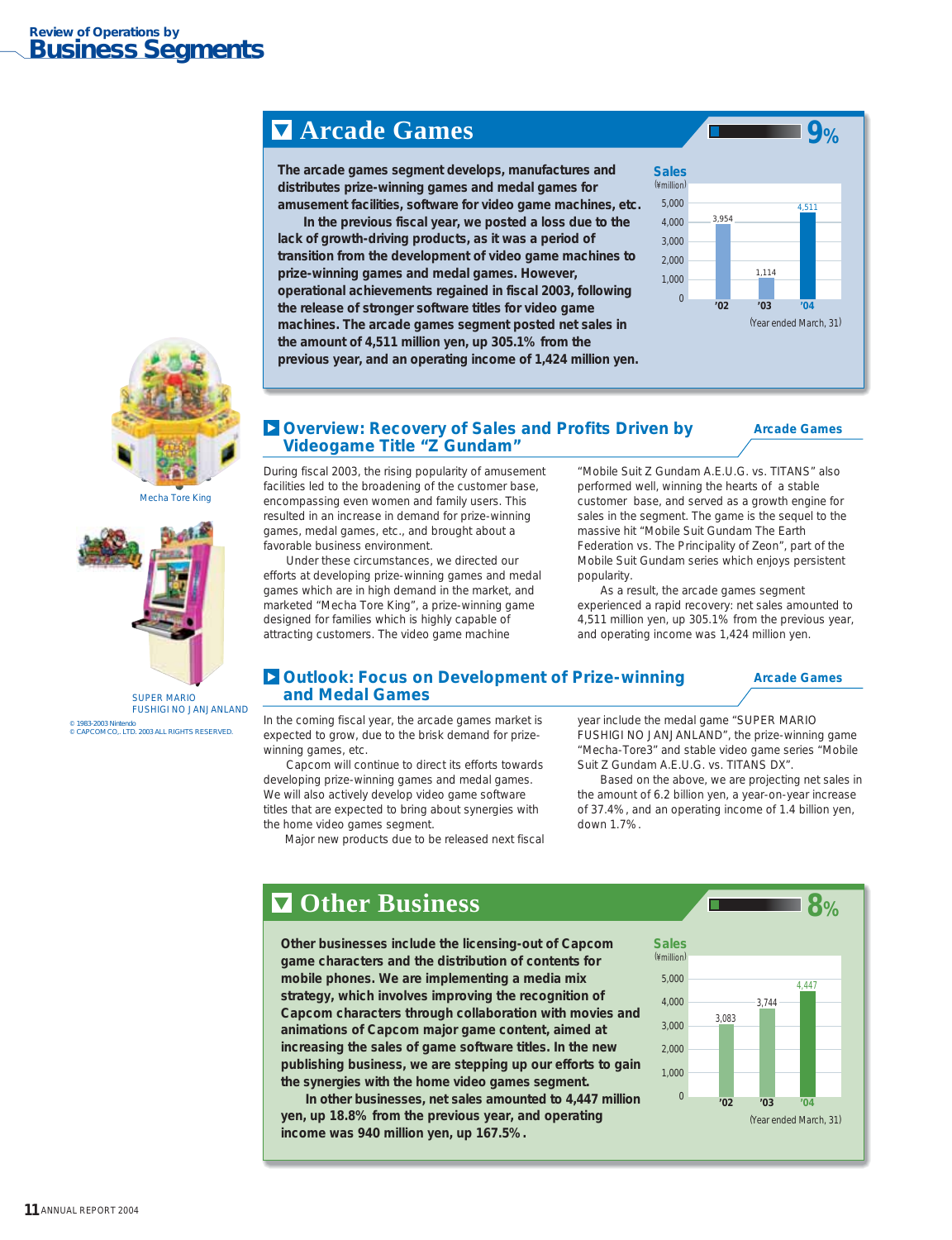#### **Overview: Strong Performance of Megaman, Expansion into Publishing Business**

Capcom's licensing-out business is based on a low-risk business model, which involves licensing out merchandising rights, movie and animation adaptation rights to production companies. In fiscal 2003, the latest TV animation version of the popular game character "Megaman" was broadcast from October 2003 in Japan, boosting the recognition of "Megaman". In the United States, we launched a promotion campaign in celebration of Megaman's 15th anniversary , including broadcasting TV animation programs across the United States. Through these measures, the enhancement of the brand power of the Megaman series helped increase the sales of its software titles.

 In September 2004, movie "Resident Evil Apocalypse" will be released worldwide, starting in the United States. "Onimusha" and "Devil May Cry" are also due to be made into movies, in 2005 and 2006, respectively. We will aim at bringing about synergies with the home video games segment when the content is made into a movie.

**Other Business**

 On the other hand, we expanded into the publishing business as part of our efforts to enhance the licensing business. We gear up its efforts into publishing activities by self-creation and self-distribution, aimed at improving profits through in-house publishing. As the first publication, we published a strategy guidebook for game software title "Onimusha 3" for PS2 in February 2004 (both games and books were released simultaneously).

 In the mobile contents business, we distribute contents for mobile phones in Japan to NTT DoCoMo Inc., KDDI Corporation and Vodafone K.K. We distribute many contents to affiliates to the Vodafone Group in Europe, including "Ghost'n Goblin", "Commando" and "1942". As a result, net sales amounted to 4,447 million yen, up 18.8% from the previous year, and operating income was 940 million yen, up 167.5%.

### **Outlook: Expansion of Licensing Business in the U.S. Cther Business**

In fiscal 2004, we will enhance our source of profits by expanding our publishing business and our licensing-out business in the United States. We will also implement a global media mix strategy, including broadcasting a TV animation version of Megaman in Europe.

In the mobile contents business, we will direct our

efforts towards developing software adapted to 3G mobile phones. We will distribute diverse contents tailored to overseas markets with high growth potential. Based on the above, we are projecting net sales in

the amount of 6.4 billion yen, up 43.9% year-on-year, and an operating income of 900 million yen, down 4.3%.



TV Animation "Rockman EXE Axess" on air by TV Tokyo Every Saturday at 8:30 a.m. © CAPCOM. Shogakukan. ShoPro. TV Tokyo



"Onimusha 3" and "Monster Hunter"



Mobile phone contents service

### **Licensing-out Business**

#### **Megaman's 15th Anniversary Project**

In celebration of the 15th anniversary of Megaman, we launched a massive Megaman promotion campaign in the United States in 2003.

 Specifically, we secured morning time slots in TV channels on Saturdays when many children's programs are broadcast, and aired the new animation program "Megaman NT Warrior". We also carried out a sales promotion campaign with the cooperation of major retailers, chains of game specialty stores, etc., and enhanced advertising in game magazines as well as online advertisements. In addition, we released snacks, soft drinks, figures and other products featuring the character, by forming a business alliance with food product makers and toy makers. We carried out the promotion campaign aggressively, as described above. On the game software front, we released six new titles for all platforms during fiscal 2003, including "Megaman Battle Network 3", and achieved 1.5 million units in total in US.



**Website**



**Plushie**

**Six new titles**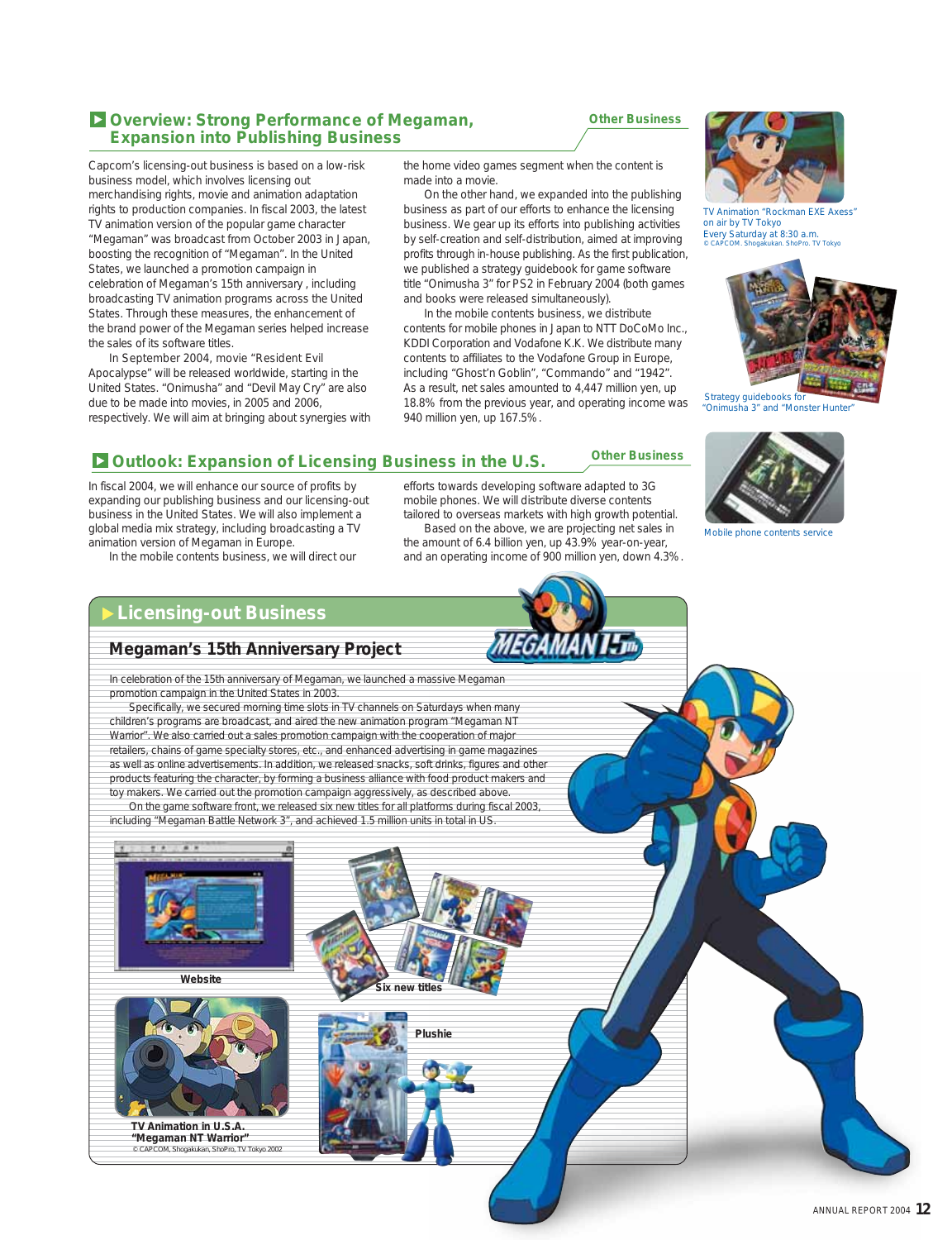## **Review of Operations by Geographical Segments**



Note 1. The Sales of each geographic area in the above are those to the customers only. 2. The sales of each geographic area below are inclusive of inter-segment ones.

### **Japan**



16,418

**'02 '03 '04**

14,242

7,868

The domestic home video game market was slowmoving, due to the diversification of entertainments, the increase in sales of used software titles, etc.

 In these circumstances, in the home video games segment, "Grand Theft Auto " (for PS2), an action game

offering a high degree of freedom to the player, became an unusual hit as an imported title. "Megaman Battle Network 4 Red Sun" and "Megaman Battle Network 4 Blue Moon" for GBA performed well, due to synergies with the broadcast of the TV animation version. Leading game titles "Resident Evil Outbreak" and "Onimusha 3" for PS2 also

**North America**

achieved fair results.

 The arcade games segment experienced an improvement in business performance, assisted by the good performance of "Mobile Suit Z Gundam A.E.U.G. vs. TITANS". Arcade operations are steadily expanding profits, owing to the effectiveness of the scrap-andbuild policy for arcades.

**77%**

 As a result, both sales and profits increased: net sales amounted to 45,516 million yen, up 3.7% from the previous year, and operating income was 8,013 million yen, up 32.7%.

 During the next fiscal year, in the home video games segment, we plan to release "Resident Evil Outbreak File #2" for PS2 and "Resident Evil 4" for GC. In the field of arcade games, we plan to release leading software title such as "Mobile Suit Z Gundam A.E.U.G. vs. TITANS DX".

## **13%**

(¥million) **Sales**

0

5,000 10,000 15,000 20,000

(¥million)

 $\cup$ 10,000 20,000 30,000 40,000

> In North America, which is the world's biggest game market, the home video game market showed a favorable trend in general, supported by solid consumer spending.

 In the region, "Megaman Battle Network 3" (for GBA) and other titles of the Megaman series performed

well, due to the effects of the promotion campaign carried out in celebration of its 15th birthday, selling 1.5 million units in total. However, we struggled in the region as sales of "Viewtiful Joe" (for GC) and "Dino Crisis 3" (for Xbox) grew at a sluggish pace contrary to (Year ended March, 31)

our expectations, and the release of the major game title "Resident Evil Outbreak" (for PS2) was postponed. Further, profits were squeezed by the sale of titles at low prices aimed at promoting the sale of field inventories.

 As a result, net sales decreased 52.1% year-onyear to 7,868 million yen, and operating loss was 4,627 million yen.

 In fiscal year 2004, we plan to release major titles such as "Resident Evil Outbreak" and "Onimusha 3" for PS2.



Resident Evil Outbreak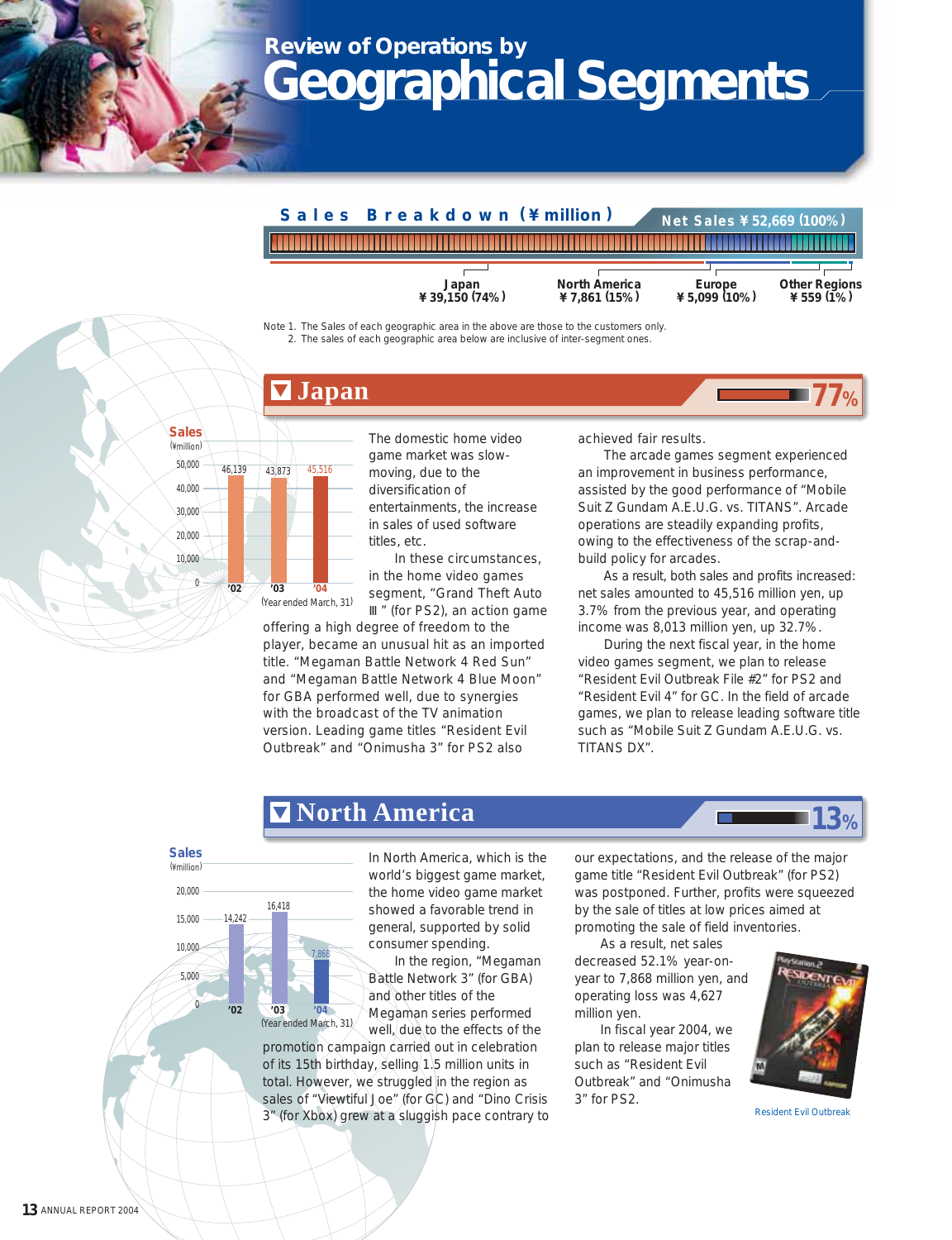### **Europe**

The European market, which is centered on EU regions, was invigorated by the Christmas



Onimusha 3 Character Samanosuke by © Fu Long Production, © CAPCOM CO., LTD. 2004 ALL RIGHTS RESERVED.

shopping spree. The trend of business integration accelerated as the market was moving on

to the next growth stage. In these circumstances, much-hoped-for titles

"Viewtiful Joe" (for GC) and "Dino Crisis 3" (for Xbox) performed lower than expected, not to mention

the fact that there were no big flagship software titles released during the year. (¥million) **Sales**

 As a result, net sales amounted to 5,099 million yen, down 34.8% from the previous year, and operating income was 331 million yen, down 50.4%.

 In fiscal year 2004, we plan to release major titles such as "Onimusha 3" (for PS2).



**9%**

 $626$  648

**1%**

559

(Year ended March, 31)

(¥million) **Sales**

**'02 '03 '04**

**Other Regions**

In other regions, the Asian market, including South Korea, Taiwan and China, is expected to rapidly grow into a massive market following the big three (i.e., the United States, Europe, and Japan), mainly with respect to online games for PCs.

 However, these regions have deep-rooted copyright problems, including rampant piracy, and the full-scale proliferation of home video game consoles is still in the very early stage. Accordingly, sales of Capcom's home video game software were soft.

 As a result, net sales amounted to 559 million yen, down 13.7% from the previous year, and operating income was 14 million yen.

#### **President in Europe and the U.S. Talks about Capcom's Overseas Strategies**

To expand its shares in overseas markets, Capcom has been making efforts towards drastic reinforcement of marketing structures, which support development and sale. In 2003, as part of these efforts, two specialists in marketing were assigned to our subsidiaries in the U.S. and Europe, respectively. Both of them are quite familiar with the U.S. and European markets. Under the new reformed structures, Capcom will further carve out more shares in overseas markets.

#### **Strategy in North America**

The U.S. is the largest game software market in the world. To expand our share in the U.S., we will introduce the products that can match the needs of users in the U.S. while cooperating closely with our development division.

 Also, our promising software products will be put on the market, targeting at the so-called "harvesting period" which comes after penetration of the current game machines. We will also make aggressive efforts toward development of the new titles and contents for new portable game players and online games, of which markets the growth can be expected. Taking these into account, we will develop the software product lineup from a mid- and long-term perspective, and thus secure the revenue which is reasonable for the market size ratio.

#### **Strategy in Europe**

The size of Europe's game software market is the second largest, following the U.S. market. To introduce game software products to this market, we must translate and localize our products into each of the European languages. In addition, it is important to implement subtle marketing strategies which correspond to diverse characteristics of the European markets.

 To develop the software products which can match the European users' preferences, we will focus on the product marketing, aiming at the development structure that can handle the global market needs. Furthermore, we will rebuild the distribution structure, and thus reinforce our sales force to expand the share in the European markets.

### **Hiroshi Tobisawa**

Senior Corporate Officer, Capcom Co., Ltd. President, Capcom U.S.A., Inc. President, CE Europe Ltd.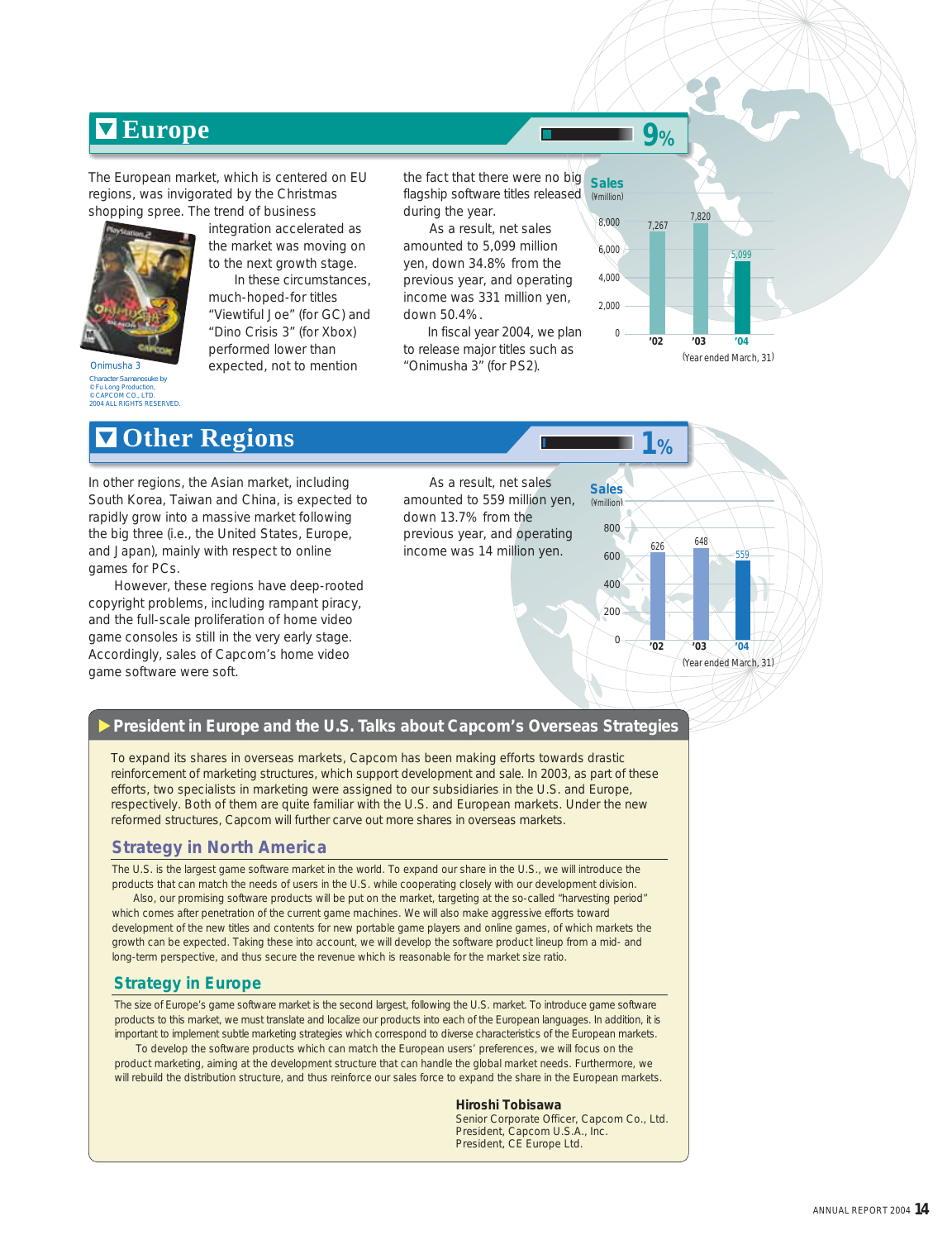### Board of Directors and Corporate Auditors



### Corporate Governance

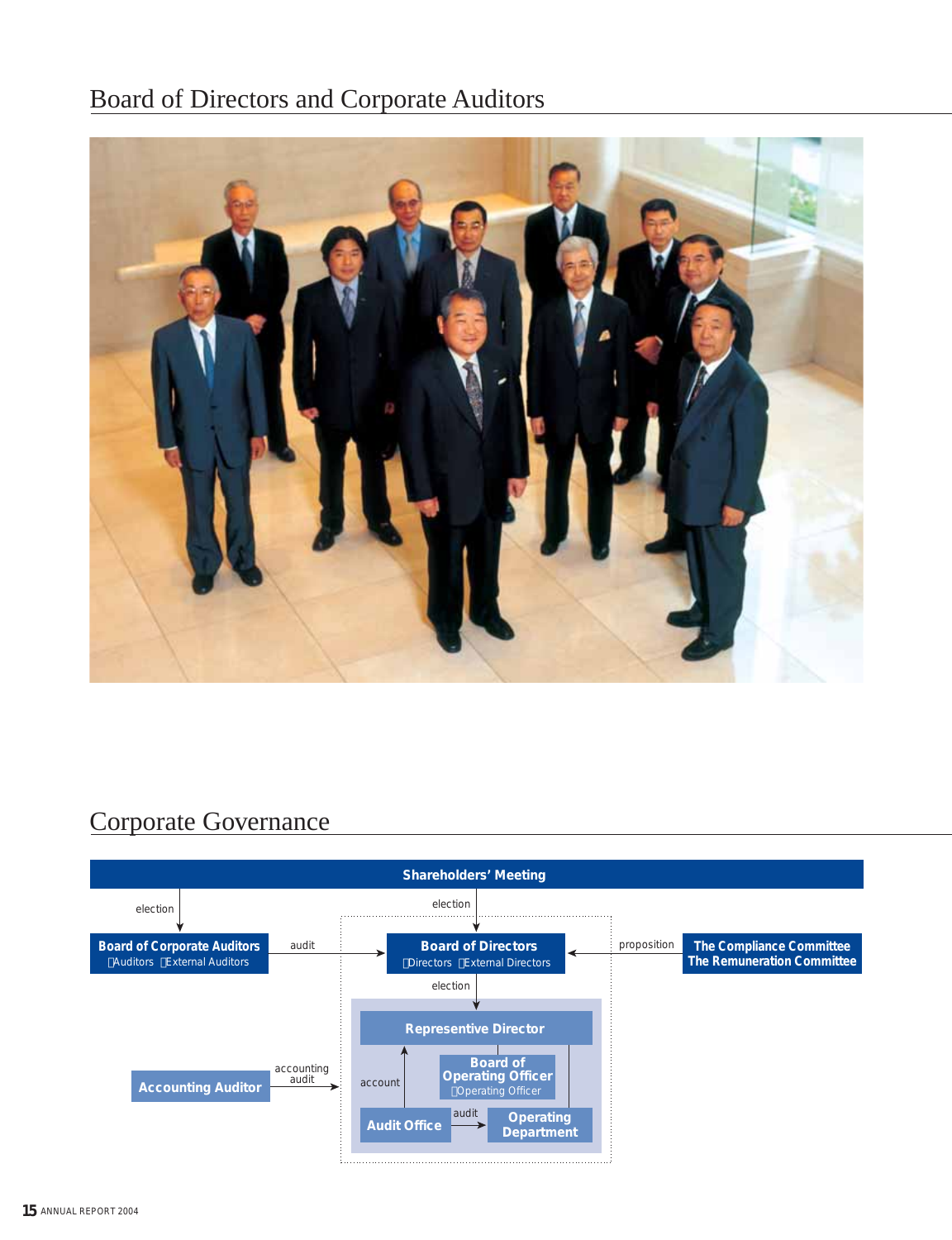### **Kenzo Tsujimoto**

#### **President and CEO**

- 1983 Representative Director of the former CAPCOM Co., Ltd.
- 1985 President and Representative Director of the Company (to present)
- 2001 Chief Executive Officer (CEO) of the Company (to present)

#### **Heiji Oshima**

#### **Executive Vice President and CFO**

- 1983 General Manager of Accounting Dept. of the former CAPCOM Co., Ltd.
- 1984 Director of the said company
- 1989 Director of the Company 1996 Managing Director of the Company
- 1997 Senior Managing Director of the Company
- 2001 Executive Vice President and Chief Financial Officer (CFO) of the Company (to present)

#### **Haruhiro Tsujimoto Senior Managing Director and COO**

Corporate Auditor

- 1987 Entered into the Company
- 1997 Director of the Company
- 1998 Branch Manager of Tokyo Branch of the Company
- 1999 Managing Director of the Company
- 2001 Senior Managing Director and Chief Operating Officer (COO) of Sales of the Company (to present)

#### **Tamio Oda Managing Director**

- 1969 Entered into The Sanwa Bank Limited
- (currently UFJ Bank, Limited) Branch Manager of Nakanoshima Branch of the Bank
- 1997 Branch Manager of Naka<br>2001 Advisor of the Company
- 2001 Director of the Company
- 2003 Managing Director of the Company (to present)

#### **Kyouji Kitamura Director**

- 1956 Entered into Ministry of Finance
- 1973 Director-General of Research Dept. of Osaka Regional Taxation Bureau
- 1983 Director-General of Inspection Dept. of Banking Bureau
- 1986 Director-General of Securities Bureau
- 1994 President & CEO of The Osaka Securities Exchange
- 2001 Advisor of the Company
- 2001 Director of the Company (to present)

#### **Kouichi Hori Director**

- 
- 1989 President and Representative Director of Boston Consulting Group
- President and Chief Executive Officer of Dream Incubator Inc. (to present) 2000
- 2001 Director of the Company (to present)

#### **Masanao Iechika Director**

- 1962 Lawyer (to present) Vice President of Osaka Bar Association 1981
- Director of Japan Federation of Bar Association 1981
- 1988 Member of Commercial Law Committee of Judicial
- System and Research Dept. of Ministry of Justice 2002 Director of the Company (to present)

#### **Directors Corporate Auditors**

#### **Shoji Yamaguchi**

#### **Corporate Auditor (full-time)**

- 1962 Entered into National Tax Administration Agency
- 1990 Nagoya Regional Tax Tribunal Chief Appeals Judge Councilor of Business Promotion Dept. 1992
- of The Sumitomo Trust & Banking Co., Ltd. 2001 Corporate Auditor of the Company (full-time) (to present)

### **Kazushi Hirao**

#### **Corporate Auditor (full-time)**

- 1975 Entered into Hitachi Zosen Corporation
- Assistant Manager of the said company 1987
- 1988 Entered into the Company 1997
- General Manager of Overseas Business Dept. of the Company Corporate Officer, General Manager of Overseas 1999
- Business Dept. of the Company 2002 General Manager of General Affairs Dept.
- of the Company
- 2004 General Manager of Investor Relations Dept. of the Company (to present)
- 2004 Corporate Auditor of the Company (full-time) (to present)

#### **Morio Kuroda**

#### **Corporate Auditor**

- 1954 Entered into National Tax Administration Agency
- 1980 Kumamoto Regional Tax Tribunal Chief Appeals Judge
- 1982 Entered into KYOCERA Co., Ltd.
- 1989 Advisor of the Company
- 1990 Corporate Auditor of the Company (full-time) 2001 Corporate Auditor of the Company (to present)
- 2002 Corporate Auditor (full-time) of CAPTRON Co., Ltd. (to present)

#### **Yoshio Nakayama Corporate Auditor**

- 1956 Entered into National Police Agency
- 1980 Chief of Ehime Police Headquarters
- 1983 Councilor of Security Bureau of National Police Agency
- 1985 Chief of Kanagawa Police Headquarters 2001 Corporate Auditor of the Company (to present)

Notes 1. Kyoji Kitamura, Kouichi Hori and Masanao lechika are external directors prescribed under Paragraph 7-2,

Section 2, Article 188 of the Commercial Code of Japan. Each of Shoji Yamaguchi, Morio Kuroda and Yoshio Nakayama is an external auditor prescribed in Article 18, 2.

Section 1 of the Special Law of the Commercial Code Concerning the Audit of Corporation ("Kabusiki-Kaisha")

We acknowledge that one of our important management issues is to enhance corporate governance, in order to increase management efficiency, and to ensure the transparency and soundness of management.

 In 1999, we introduced the "Operating Officer System", which enables quick decision-making and dynamic execution of operations, by clearly separating the Board of Directors, which focuses on decision-making relating to management policies, from the Operating Officers, who implement and execute the operation of the Corporation. The Board of Directors consists of seven directors, including three external directors. We are reinforcing the management monitoring function through external directors' advice and checkups.

 We employ a "corporate auditor" system; the Board of Corporate Auditors consisting of three external auditors and one in-house auditor conducts appropriate audits over the Board of Directors. Further, the Remuneration Committee recommends the fair and reasonable amount of remuneration for directors. In compliance with relevant laws and regulations, one of the external directors who is an attorney provides advice and guidance for important issues and problems when necessary. Through these efforts, we are further reinforcing the supervisory function of the Board of Directors and ensuring transparency of management. External directors and auditors are assisted by Capcom employees, so that they can smoothly fulfill their respective duties.

 In 1998, we instituted the "Capcom Codes of Conduct". We are endeavoring to prevent illegal acts and misconducts and secure legal compliance by making the corporate ethics and principles widely known and accepted inside the company. The Compliance Committee, which includes an external director who practices law in Japan, is in charge of enhancing such internal control system. The Compliance Committee holds a meeting every three months, and strives to make the corporate governance system work effectively, by thoroughly enforcing corporate activities in compliance with the Codes of Conduct.

- dent and CEO ident and CEO<br>Tsujimoto Hori Hirao Managing Director Oda Director Iechika Senior Managing Director and COO Director | Tsujimoto Executive Vice President and CFO Oshima
- Corporate Auditor (full-time) (full-time) Corporate Auditor (full-time)<br>Nakayama Yamaguchi r<br>.<br>Nakaya Corporate Auditor Kuroda
-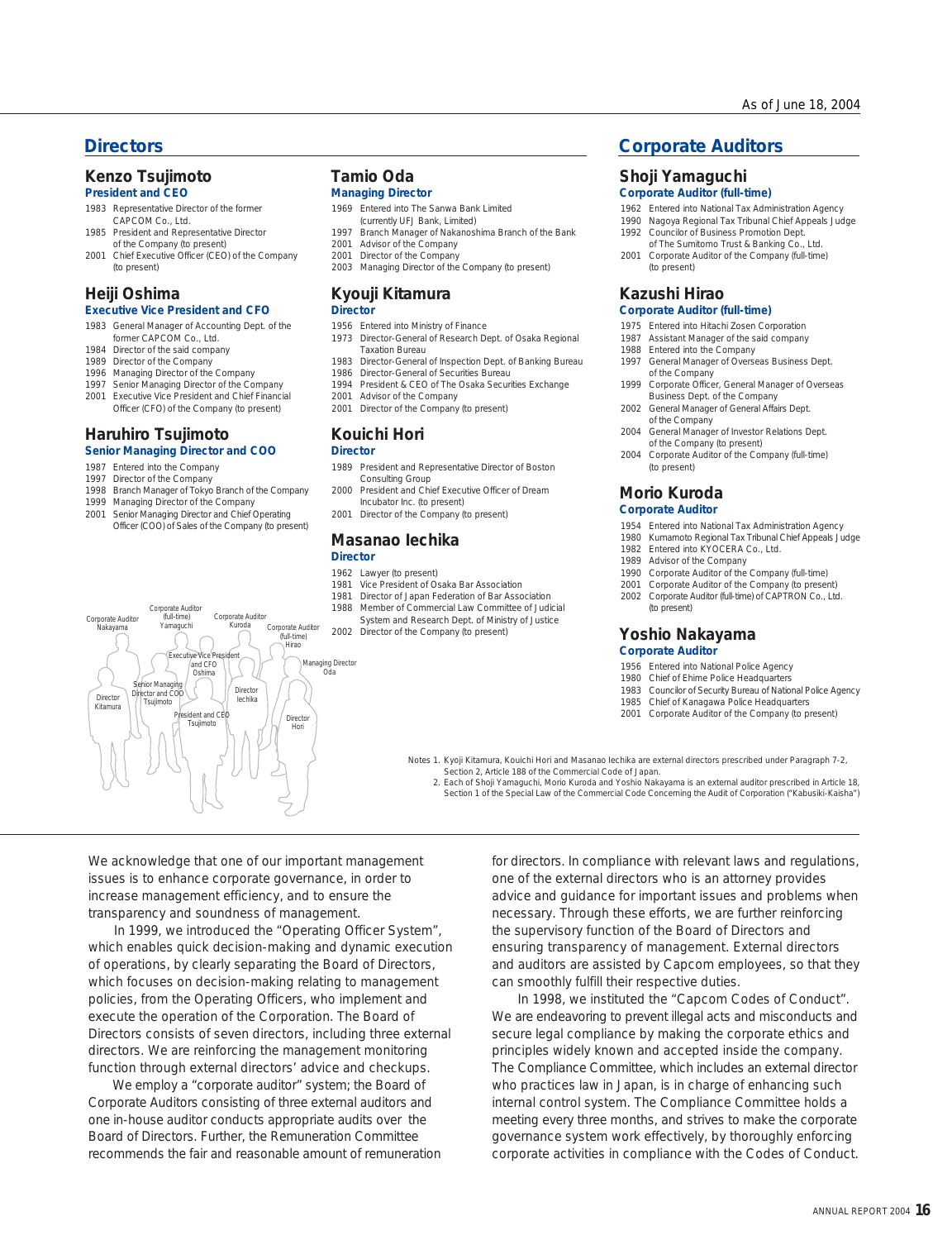Capcom is exposed to risks which may affect its operating results, financial status, stock price and its operational environments, including but not limited to those stated below, which are based on information that is available as of the end of fiscal 2003 and certain assumptions that serve as the basis of rational judgments.

#### **1. Risks relating to Home Video Games**

#### (1) Increase in Development Costs

In recent years, home video game consoles have become sophisticated partly due to the adoption of computer graphics technology, and the development costs have tended to increase. Therefore, there is a risk that the development costs may become irrecoverable with respect to some software titles, including those which have failed to fulfill the sales plan.

#### (2) Obsolescence of Game Software

Game users are mainly children and young people. In addition, competition against other industries which have the same customer base is intensifying, including mobile phones and the Internet. Therefore, the life of products is not necessarily long, and games become outdated quickly; there is a risk that product inventory may increase and development costs may become irrecoverable.

#### (3) Dependency on Popular Series

Capcom releases many game software titles in the market. Among them, a handful of titles tend to be dominant in terms of popularity. Further, sequel titles undergo limited volatility in terms of sales, and help stabilize our business performance. However, we may lose users in the event of any problems in these popular software titles or any changes in the market environment. There is a risk that it may result in having an adverse effect on our future business strategies and business performance.

#### (4) Violent Scenes and Depictions

Some of our popular software titles have provocative graphics and text, such as violent and grotesque scenes. Accordingly, in the event of violent incidents and other criminal cases involving juveniles, we may be subject to a smear campaign by some sections of the mass media which often point out the correlation between crime and games. Therefore, there is a risk that it may result in having an adverse effect on our business performance and corporate value.

#### (5) Seasonal Fluctuations

Trends in the demand for games fluctuate substantially throughout the year. As the market experiences peak

demand during the Christmas season until New Year's Day, the first quarter of the year tends to be relatively quiet. In this manner, there is a risk that business performance may substantially fluctuate from quarter to quarter.

(6) Trends in Proliferation of Home Video Game Consoles Our home video game software titles are primarily supplied to game consoles made by Sony Computer Entertainment Inc., Nintendo Co., Ltd. and Microsoft Corporation. Therefore, there is a risk that our business strategies and business performance may be adversely affected in the event of any setbacks in the proliferation trends or any problem in their game consoles.

(7) License Agreement with Console Manufactures We take a multi-platform approach, which involves supplying home video game software titles to all existing game platforms. Accordingly, we have a license for manufacturing and distributing game software from Sony Computer Entertainment Inc., Nintendo Co., Ltd. and Microsoft Corporation, who are also our competitors. However, there is a risk that amendments to the licensing agreements and new terms and conditions of the agreements may have an adverse effect on our future development strategies and business performance.

(8) Technological enhancement of Home Video Game Platforms

New home video game platforms have been released every four to six years in the past. In the hardware transition stage, users tend to be reluctant to purchase new software. Therefore, there is a risk that our business performance may be adversely affected by sluggish sales in the transition stage.

#### **2. Risks relating to Other Businesses**

#### (1) Arcade Operations

There is a risk that customer traffic and the unit value of customers may be adversely affected by the popularity of installed machines, diversification of entertainment, falling birth rate, intensified competition and changes in the market environment and other such factors.

#### (2) Arcade Games

There is a risk that our business performance may be adversely affected by the closing gap between arcades and home video game consoles, the decline in facility operators' purchasing power, changes in the business environment and uncertainties for growth.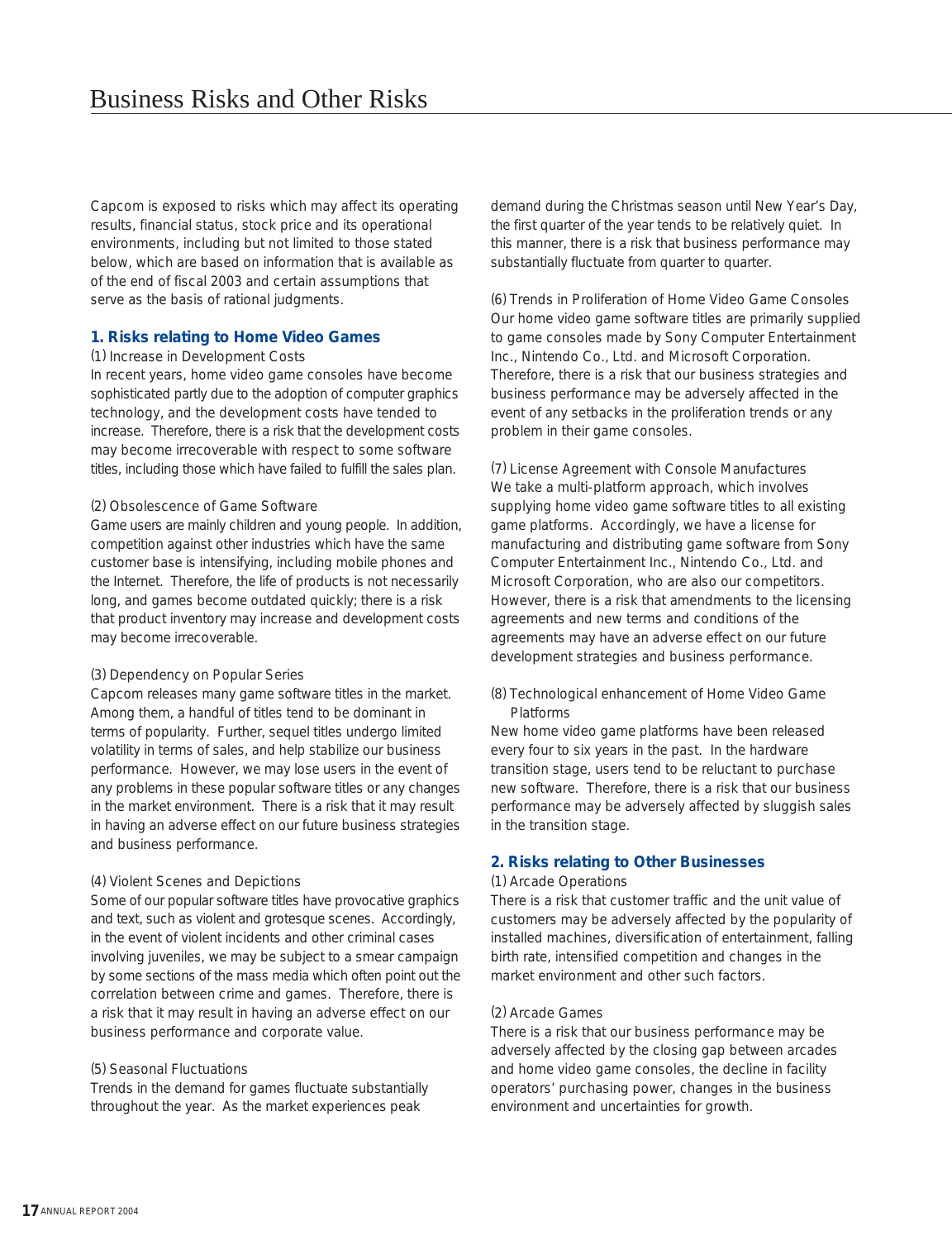#### **3. Risks relating to Overseas Operations**

(1) There is a risk that our business strategies and business performance may be adversely affected by market trends and the existence of competitors in other countries within our sales territory, in addition to other various country risks including political, economic, legislative, cultural, religious, custom and foreign currency risks.

(2) There is a risk that our business performance may be adversely affected by the increase in expenses and the failure to recover overseas investment in the event of unforeseeable circumstances which cannot be predicted by feasibility studies.

#### **4. Risks relating to Financial Status and Operating Results**

(1) As mentioned before, home video game software, which is our principal business, is exposed to the risk of increasing inventories, as the products generally have a short life and become obsolete quickly. There is a risk that our financial status and operating results may be adversely affected by their obsoleteness.

(2) As already explained, our business performance may substantially fluctuate from quarter to quarter, as the market environment may change throughout the year in our industry. Also, cash flows may not be generated as originally planned, due to the fall in sales, changes in management strategies and other factors. There is a risk that it may result in having an adverse effect on the operating results in the following years.

#### (3) Expansion of Used Software Market

Currently, the used software in the domestic market is estimated as a third of the new one, and is tending towards expansion. Also, the flood of pirated copies in the Asian market is becoming increasingly serious. Therefore, it is gradually becoming more difficult to recover the development costs. There is a risk that it may adversely affect our operating results, depending on the trends in the market.

#### **5. Risks relating to Development Technologies**

Products relating to game machines including home video game consoles are subject to rapid technological progress, and are constantly evolving. Therefore, there is a risk that sales opportunities may be lost due to delays in responding to technological progress, which may result in having an adverse effect on our operating results and product quality.

#### **6. Legislative Risks**

Arcade operations are controlled by the "Entertainment Establishments Control Law" and its related regulations and ordinances. Due to the amendment and establishment of the laws and ordinances in the future, the scope of business activities may be subject to changes or preliminary examination, inspection and other procedures carried out by regulatory agencies may become stricter. There is a risk that it may result in impeding our business plans, and adversely affecting the business and operating results.

#### **7. Risks relating to Intellectual Property Rights**

The development and distribution of game software involve intellectual property rights such as patent rights, trademark rights, utility model rights, design rights, copyrights, etc. Therefore, there is a probability that the development and distribution of game software may become difficult if we cannot acquire intellectual property rights. Also, one cannot deny the risk of a third party's intellectual property rights being violated by us. There is a risk that they may adversely affect our operating results.

#### **8. Risks relating to Lawsuits**

As we are engaged in content business, we have been to a court of law both as a plaintiff and as a defendant. Due to the nature of our business, there is a possibility that we may be taken to court in the future. There is a risk that they may adversely affect our operating results, depending on the type of the lawsuit and the amount claimed in the lawsuit.

#### **9. Risks relating to Dilution of Stock Value**

The outstanding issue of unsecured convertible bonds of Capcom amounts to 37,262 million yen. If the conversion rights are exercised, dilution of stock value will occur; there is a risk that it may affect our stock price.

#### **10. Risks relating to Stock Price Volatility**

Our stock price has substantially fluctuated in the past, and there is a possibility that it will dramatically fluctuate in the future, due to the risk factors stated above, changes in the market environment, unexpected circumstances and other causes. The risk factors vary widely, including but not limited to those attributable to Capcom, changes in the business environment of the game industry, analysis data of research agencies such as securities analysts and investor trends, and stock market conditions.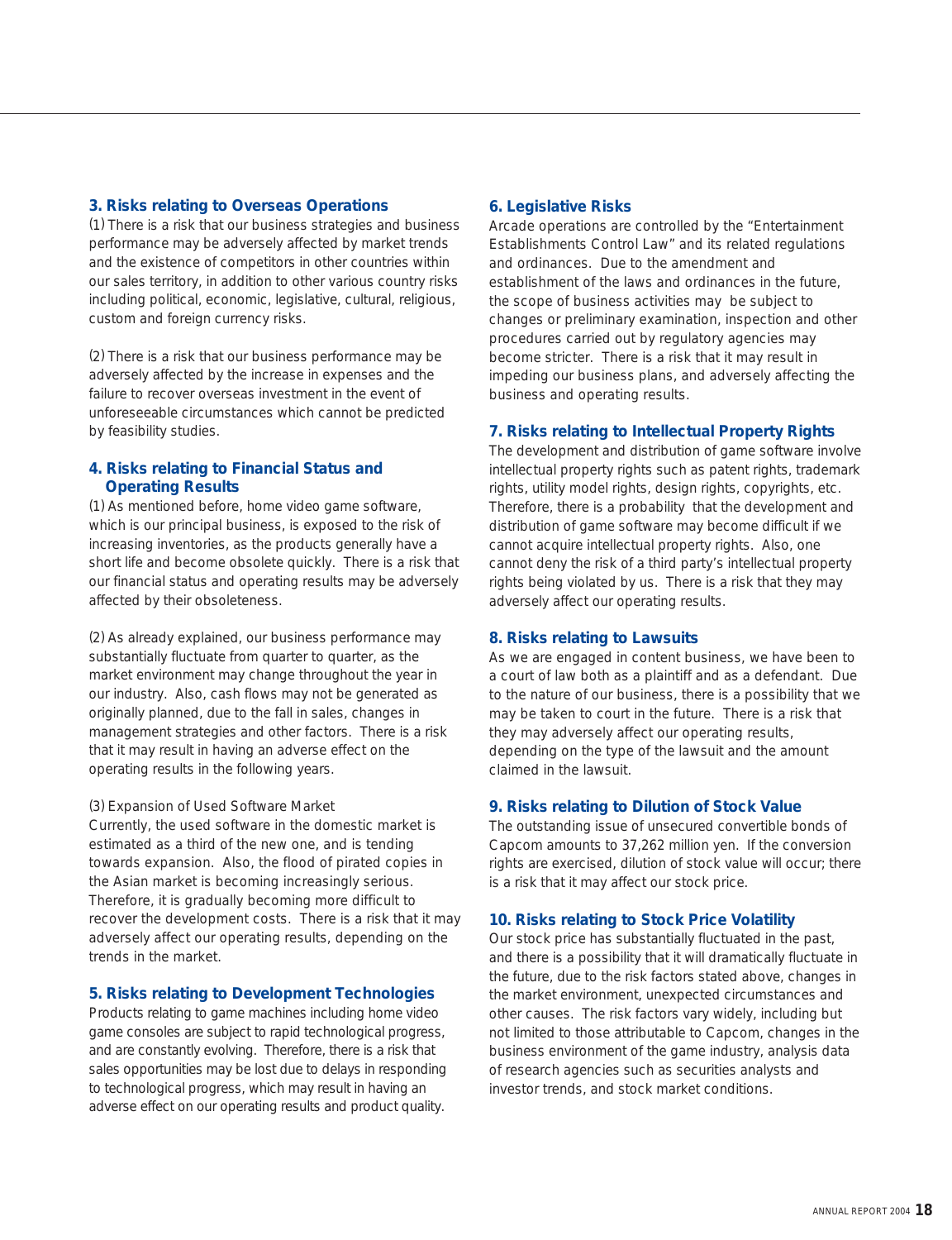# Financial Section

### Five-Year Summary

|                                                                                                                                                                                                                               |   |        |   |         |   |                 |      |          |   |          | <b>ILAN LIVULU IVIANUI I J I</b> |
|-------------------------------------------------------------------------------------------------------------------------------------------------------------------------------------------------------------------------------|---|--------|---|---------|---|-----------------|------|----------|---|----------|----------------------------------|
|                                                                                                                                                                                                                               |   |        |   |         |   | Millions of yen |      |          |   |          | Thousands of U.S. dollars        |
|                                                                                                                                                                                                                               |   | 2004   |   | 2003    |   | 2002            |      | 2001     |   | 2000     | 2004                             |
| Net sales <b>continues</b> and the sales <b>Net sales</b>                                                                                                                                                                     | ¥ | 52,669 | ¥ | 62,036  | ¥ | 62,743          | ¥    | 49,083   | ¥ | 51,574   | \$501,610                        |
| Operating income manufactured and all properties                                                                                                                                                                              |   | 1,403  |   | 6,680   |   | 9,727           |      | 7,155    |   | 9,061    | 13,362                           |
| Income (loss) before income taxes                                                                                                                                                                                             |   | 6,901  |   | 30,049) |   | 7,420           |      | 7,127    |   | 8,712    | 65,724)                          |
|                                                                                                                                                                                                                               |   | 9,159  |   | 19,598) |   | 4,912           |      | 6,007    |   | 9,700    | 87,229)                          |
|                                                                                                                                                                                                                               |   |        |   |         |   | Yen             |      |          |   |          | dollars                          |
| Net income (loss) per share                                                                                                                                                                                                   |   | 160.91 |   | 338.01) |   | 84.21           |      | 109.90   |   | 273.01   | 1.53)                            |
| Cash dividends applicable to the year per share                                                                                                                                                                               |   | 20.00  |   | 20.00   |   | 20.00           |      | 20.00    |   | 20.00    | 0.19                             |
| Shareholders' equity per share monoton contain the shareholders' equity per share                                                                                                                                             |   | 559.66 |   | 753.47  |   | 1,168.51        |      | 1,081.62 |   | 1,372.16 | 5.33                             |
|                                                                                                                                                                                                                               |   |        |   |         |   | Millions of yen |      |          |   |          | Thousands of U.S. dollars        |
| Total assets manufactured assets and assets a set of the set of the set of the set of the set of the set of the set of the set of the set of the set of the set of the set of the set of the set of the set of the set of the |   | 93,096 |   | 106,648 |   | 128,512         |      | 113,493  |   | 107,776  | 886,629                          |
| Total shareholders' equity manuscription and contact the state of the state of the state of the state of the state of the state of the state of the state of the state of the state of the state of the state of the state of |   | 31,854 |   | 42,888  |   | 68,233          |      | 62,966   |   | 51,320   | 303,372                          |
| Depreciation & Amortization                                                                                                                                                                                                   |   | 2,081  |   | 2,203   |   | 2,172           |      | 2,411    |   | 2,623    | 19,819                           |
| Capital expenditure manufacture and capital expenditure                                                                                                                                                                       |   | 4,678  |   | 2,290   |   | 4,182           |      | 2,939    |   | 2,695    | 44,552                           |
| R&D expenses <b>Example 28</b> R&D expenses                                                                                                                                                                                   |   | 1,124  |   | 1,151   |   | 1,067           |      | 1,461    |   | 1,390    | 10,705                           |
|                                                                                                                                                                                                                               |   |        |   |         |   |                 | (% ) |          |   |          |                                  |
|                                                                                                                                                                                                                               |   | 24.5)  |   | 35.3    |   | 7.5             |      | 10.5     |   | 23.8     | 24.5)                            |
|                                                                                                                                                                                                                               |   | 9.2)   |   | 16.7    |   | 4.1             |      | 5.4      |   | 9.4      | 9.2)                             |
| Net worth ratio                                                                                                                                                                                                               |   | 34.2   |   | 40.2    |   | 53.1            |      | 55.5     |   | 47.6     | 34.2                             |

CAPCOM CO., LTD. AND ITS CONSOLIDATED SUBSIDIARIES YEAR ENDED MARCH 31

Note1: U.S.dollar amounts are translated from yen at the rate of ¥105=US\$1, the approximate exchange rate prevailing on the Tokyo Foreign Exchange Market on March 31, 2004.

 2: Amounts per share are computed based upon weighted average number of shares of common stock outstanding during each fiscal year and adjusted for the stock splits.

### **Contents**

| Five Year Summary <b>Executive Summary</b> 19                                                                                                                                                                                                                     |  |
|-------------------------------------------------------------------------------------------------------------------------------------------------------------------------------------------------------------------------------------------------------------------|--|
| Financial Review <b>Executive Strategier 20</b>                                                                                                                                                                                                                   |  |
| Consolidated Balance Sheets <b>Consolidated</b> Balance Sheets <b>Consolidated</b> Balance Sheets <b>Consolidated</b> Balance Sheets <b>Consolidated</b> Balance Sheets <b>Consolidated</b> Balance Sheets <b>Consolidated</b> Balance Sheets <b>Consolidated</b> |  |
| Consolidated Statements of Income manufacturers and 25                                                                                                                                                                                                            |  |
| Consolidated Statements of Shareholders' Equity <b>Consolidated Statements of Shareholders' Equity</b>                                                                                                                                                            |  |
| Consolidated Statements of Cash Flows <b>Cash Flows</b> 27                                                                                                                                                                                                        |  |
| ▶ Notes to Consolidated Financial Statements <b>Matematical</b> 28                                                                                                                                                                                                |  |
| Report of Independent Auditors <b>Constant Auditors</b> 35                                                                                                                                                                                                        |  |
|                                                                                                                                                                                                                                                                   |  |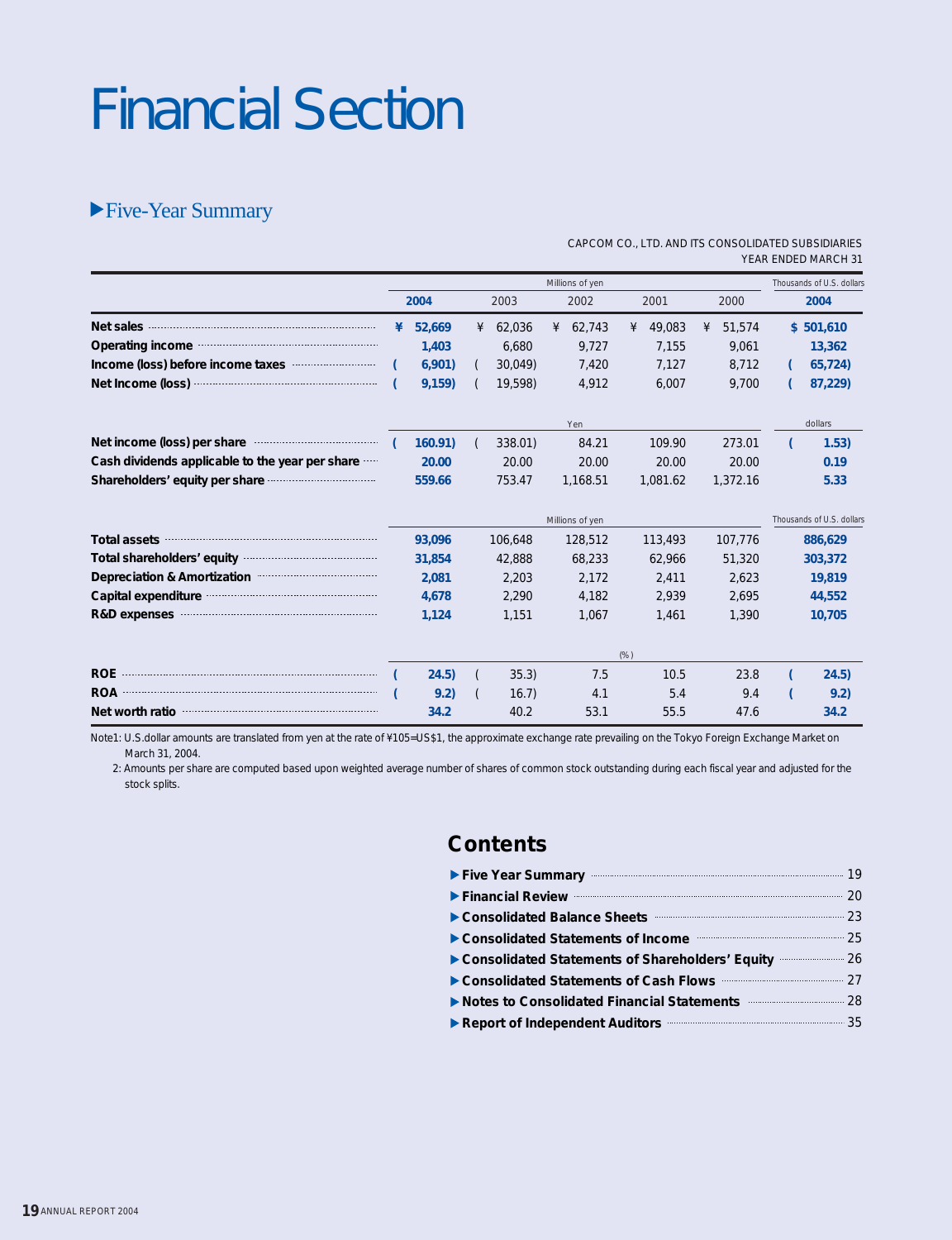#### **1. Operating Results**

In fiscal year 2003, the year ended March 31, 2004, the resulting net sales decreased to 52,669 million yen (down 15.1 % from the previous year). The ordinary income was 791 million yen (down 88.4 % from the previous year) due to the reduction in sales and loss on inventory disposition. In addition, we recorded the extraordinary loss of 7,730 million yen, which included the transfer to the allowance for bad debt, under the purpose of advancing the corporate structural reformation. The resulting net loss decreased to 9,159 million yen (it was 19,598 million yen in the previous year).

#### **2. Status of Each Operational Department is as Stated Below.**

#### **(1) Home Video Game Sales**

We released series-products including "Resident Evil Outbreak", "Onimusha 3", and "Onimusha Blade Warrior" for stationary PlayStation 2. "Grand Theft Auto  $\mathbb{I}$ " (for PlayStation 2) turned out to be an unusual success as an overseas imported title. The online-ready original game software, "Monster Hunter", (for PlayStation 2) was also released, and recorded preferable sales. "Megaman Battle Network 4 Red Sun", "Megaman Battle Network 4 Blue Moon" and "Gyakuten Saiban 3", software titles for the portable game player, Game Boy Advance, achieved brisk sales.

 In overseas markets, "Megaman Battle Network 3" (for Game Boy Advance) showed a healthy growth and our lower-priced software titles grew steadily.

However, the sales in overseas markets was forced



#### **Net Sales by Business Segment Net Sales by Geographical Segment**

to struggle because the software title sales in general, including that of leading products, was flat, and the release of some leading software titles for overseas markets was postponed till next fiscal period.

 The resulting net sales decreased to 33,950 million yen (down 29.4 % from previous year), and the operating loss was 972 million yen.

#### **(2) Arcade Operations**

We implemented a scrap-and-build arcade operation, and opened "Plaza Capcom Nara" (Nara Prefecture), "Plaza Capcom Morioka" (Iwate Prefecture), "Plaza Capcom Kyoto" (Kyoto Prefecture), and "Plaza Capcom Tsukuba" (Ibaraki Prefecture) in commercial complexes during this fiscal year, while closing five stores.

 The resulting net sales increased to 9,831 million yen (up 6.4 % from the previous year), and the operating income went up to 2,327 million yen (up 8.7 % from the previous year).

#### **(3) Arcade Game Sales**

The video game machine, "Mobile Suit Z Gundam A.E.U.G. vs. TITANS", performed well, serving as a growth engine for our sales. "Mecha Tore King", a prize-winning game, also performed well.

 The resulting net sales were 4,511 million yen (up 305.1 % from the previous year), and the operating income was 1,424 million yen.

#### **(4) Other Businesses**

The net sales from other businesses totaled to 4,447

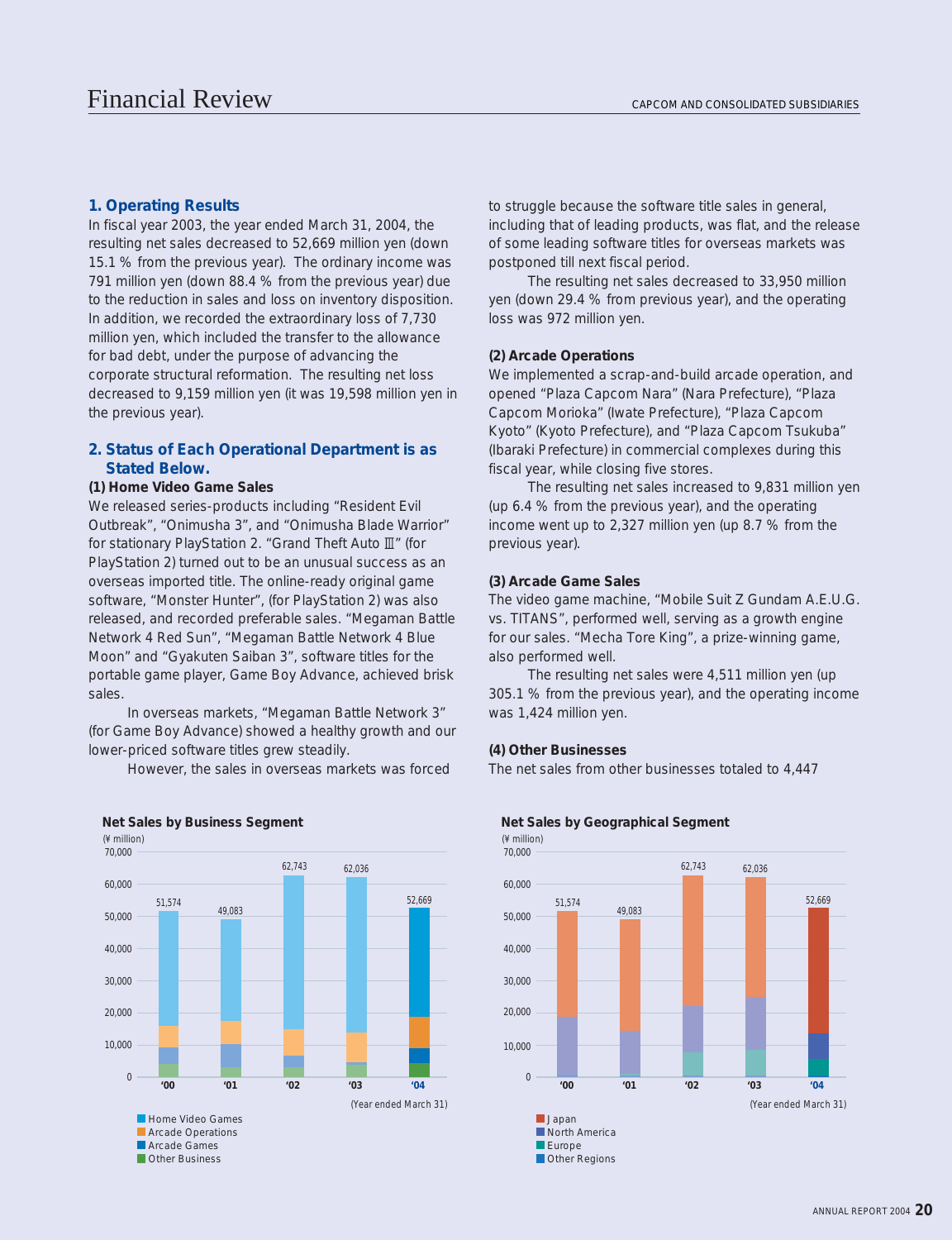million yen (up 18.8% from the previous year), and the operating income was 940 million yen (up 167.5% from the previous year), which was mainly licensing royalties.

#### **3. Overview of Business Performance in Each Region**

#### **(1) Japan**

"Grand Theft Auto III" (for PlayStation 2) became an unusual hit as an imported title. "Megaman Battle Network 4 Red Sun" and "Megaman Battle Network 4 Blue Moon" (for Game Boy Advance) also gained steady sales. The sales of leading game titles such as "Onimusha 3", "Resident Evil Outbreak" and "Monster Hunter" for on-line ready (all for PlayStation 2) were almost as anticipated, led the overall performance being flat.

 As for the arcade operations, our strategies of the community-based operation and the collaboration with shopping malls took effect and we achieved a satisfactory growth.

 In arcade game sales, the "Mobile Suit Z Gundam A.E.U.G. vs. TITANS", boasted overwhelming popularity and served as a sales engine.

 The resulting net sales were 45,516 million yen (up 3.7 % from the previous year), and the operating income was 8,013 million yen (up 32.7 % from the previous year).

#### **(2) North America**

"Megaman Battle Network 3" (for Game Boy Advance) and "Chaos Legion" (for PlayStation 2) underwent a healthy growth, whereas "Dino Crisis 3" (for Xbox) and "Viewtiful Joe" (for Nintendo GameCube) grew at a sluggish pace

contrary to our expectations. The sales promotion of the inventory in circulation declined the profitability, and furthermore the delay of "Resident Evil Outbreak" (for PlayStation 2) release to the next fiscal year affected the performance negatively. As a result, the sales in North America remained to be on a weak note.

 The resulting net sales decreased to 7,868 million yen (down 52.1 % from the previous year), and the operating loss was 4,627 million yen.

#### **(3) Europe**

The sales in this region remained weak due to the sluggish growth of "Chaos Legion" (for PlayStation 2), "Dino Crisis 3" (for Xbox), and "Viewtiful Joe" (for Nintendo GameCube). The fact that there were many small-scale titles and no leading software title also burdened the performance.

 The resulting net sales were 5,099 million yen (down 34.8 % from the previous year), and the operating income was 331 million yen (down 50.4 % from the previous year).

#### **(4) Other regions**

The full-scale proliferation of stationary home video game consoles is still in the very early stage. Although the sales of home video game software in these areas went soft, Asia remained a vital market for online games for PCs.

 The resulting net sales were 559 million yen (down 13.7 % from the previous year) and the operating income was 14 million yen.



#### **Research and Development Investment**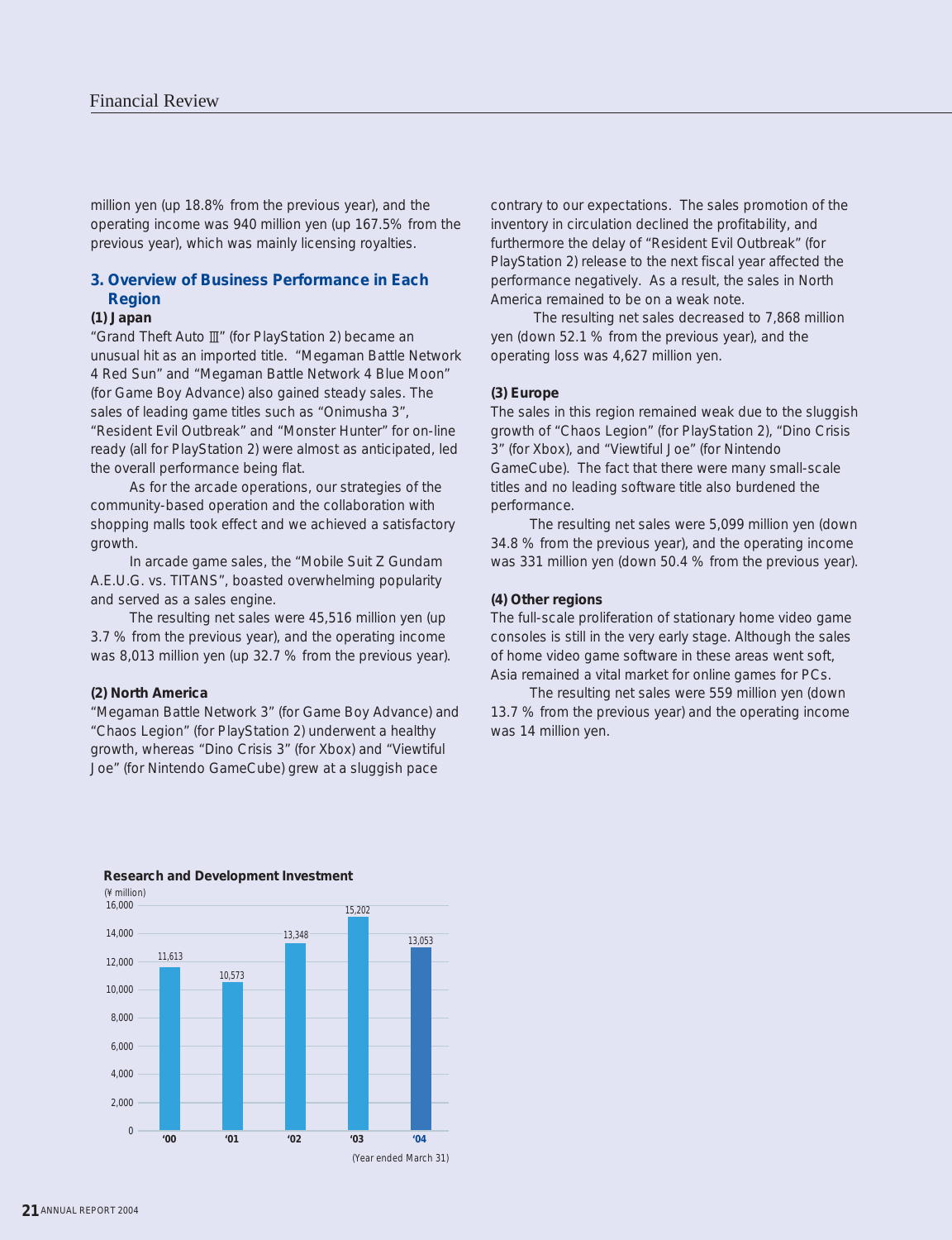#### **4. Financial Conditions**

Cash and cash equivalents (hereafter referred to as "Cash") as of the end of this fiscal year period decreased by 1,314 million yen from the previous fiscal year to 32,131 million yen. Cash flow positions for each activity are as stated below.

#### **(1) Cash Flows from Operating Activities**

Net cash increase from operating activities amounted to 5,577 million yen (up 1,941 million (53.4 %) from the previous year). Although net loss before income tax was 6,901 million yen, this was largely due to increase of the allowance for doubtful accounts, totaling 4,375 million yen, which has no cash involvement and 4,300 million yen decrease of account receivables.

#### **(2) Cash Flows from Investing Activities**

Net cash expense from investing activities amounted to 5,011 million yen (down 2,682 million (115.1%) from the previous year). This is largely attributable to the expense of 4,558 million yen for the acquisition of property and equipment for amusement facilities.

#### **(3) Cash Flows from Financing Activities**

Net cash decrease from financing activities amounted to 395 million yen (up 1,605 million (80.2%) from previous year). This is largely attributable to the payment of 1,142 million yen related to dividends.

#### **Trends of Cash Flow Indicators**

| Year ended March 31                                   | 2002  | 2003 | 2004 |
|-------------------------------------------------------|-------|------|------|
| Ratio of capital stock (%)                            | 53.1  | 40.2 | 34.2 |
| Ratio of capital stock based on fair market value (%) | 157.6 | 55.1 | 63.1 |
| Debt amortization schedule (number of years)          | 6.5   | 6.5  | 4.4  |
| Interest coverage ratio (times)                       | 14.2  | 14.6 | 20.3 |

Ratio of capital stock = Capital stock / Total assets

Ratio of capital stock based on fair market value = Total of the capital stock at market price / Total assets

Debt amortization schedule = Interest-bearing debt / Cash flows from operating activities

Interest coverage ratio = Cash flows from operating activities / Interest payments

(1) Indicators are calculated using financial numbers in consolidated basis.

(2) Cash flows from operating activities use the "cash flows from operating activities" in the consolidated statements of cash flows. The interest-bearing debt refers to the debts posted in the consolidated balance sheets for which we are paying interests.





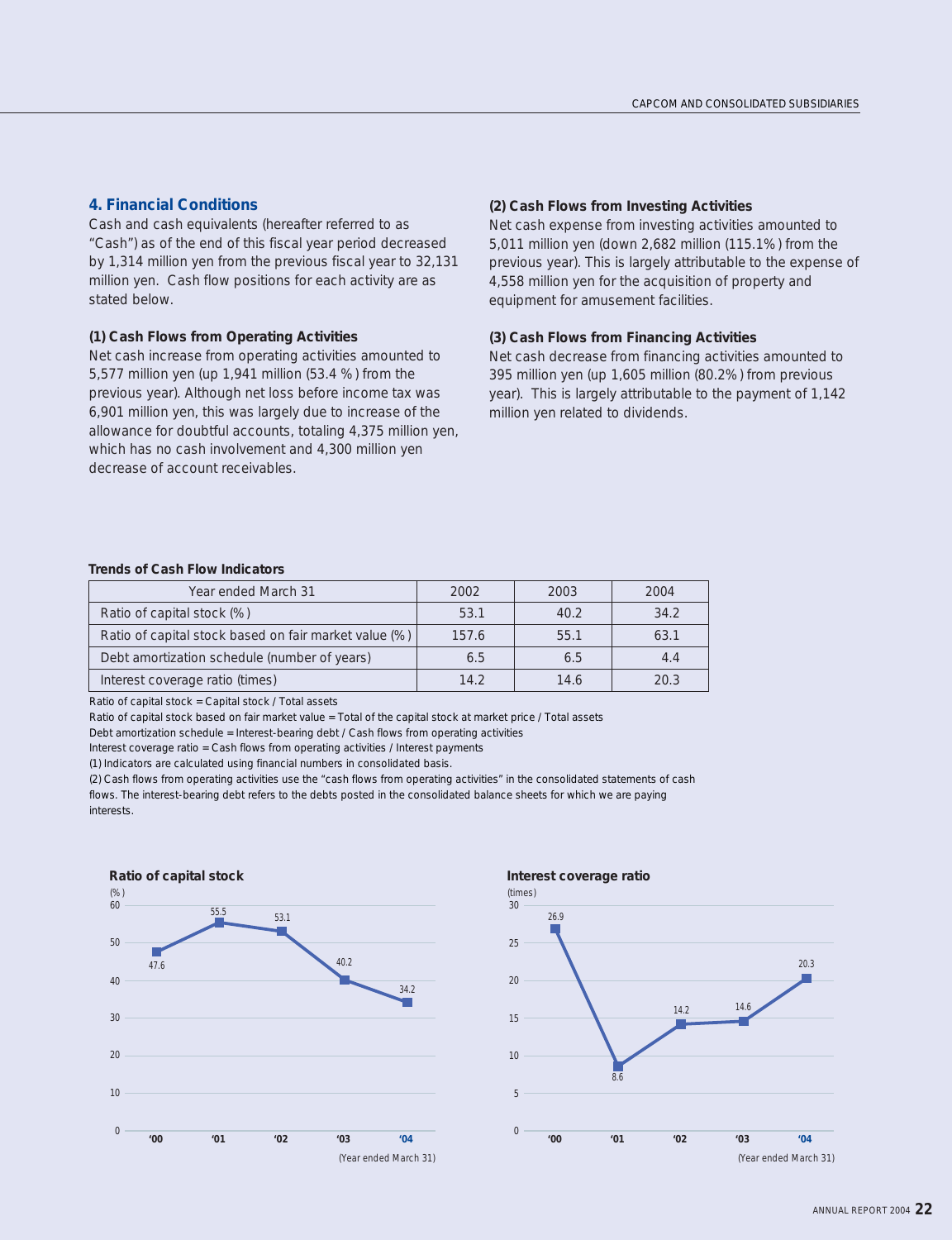### $\triangleright$  CONSOLIDATED BALANCE SHEETS

#### CAPCOM CO., LTD. AND ITS CONSOLIDATED SUBSIDIARIES MARCH 31, 2004 AND 2003

|                                                                                                                                                                                                                                      | Millions of yen |        |   |         | Thousands of U.S. dollars (Note1) |
|--------------------------------------------------------------------------------------------------------------------------------------------------------------------------------------------------------------------------------------|-----------------|--------|---|---------|-----------------------------------|
|                                                                                                                                                                                                                                      |                 | 2004   |   | 2003    | 2004                              |
| <b>Assets</b>                                                                                                                                                                                                                        |                 |        |   |         |                                   |
| <b>Current assets:</b>                                                                                                                                                                                                               |                 |        |   |         |                                   |
|                                                                                                                                                                                                                                      | ¥               | 32,131 | ¥ | 33,445  | \$<br>306,010                     |
| Notes and accounts receivable manufactured and accounts receivable                                                                                                                                                                   |                 | 8,922  |   | 15,567  | 84,971                            |
| Short-term loans receivable manufactured and support term loans receivable                                                                                                                                                           |                 | 1,555  |   | 4,337   | 14,810                            |
| Inventories (Note 4) manufactured and a series of the American control of the American control of the American                                                                                                                       |                 | 4,339  |   | 6,361   | 41,324                            |
|                                                                                                                                                                                                                                      |                 | 9,640  |   | 10,331  | 91,810                            |
| Prepaid expenses <b>continuous</b> contract and a prepaid expenses                                                                                                                                                                   |                 | 1,489  |   | 405     | 14,181                            |
|                                                                                                                                                                                                                                      |                 | 4,990  |   | 4,354   | 47,524                            |
|                                                                                                                                                                                                                                      |                 | 1,056  |   | 2,393   | 10,055                            |
|                                                                                                                                                                                                                                      |                 | 1,165  |   | 2,595   | 11,095)                           |
| Total current assets <b>continued assets</b> and a set of the set of the set of the set of the set of the set of the set of the set of the set of the set of the set of the set of the set of the set of the set of the set of the   |                 | 62,957 |   | 74,598  | 599,590                           |
| <b>Fixed assets:</b>                                                                                                                                                                                                                 |                 |        |   |         |                                   |
| Property and equipment, net of accumulated depreciation (Note 6)                                                                                                                                                                     |                 |        |   |         |                                   |
|                                                                                                                                                                                                                                      |                 | 4,471  |   | 4,701   | 42,581                            |
| Buildings and structures (Note 8) manufactured and structures (Note 8)                                                                                                                                                               |                 | 6,960  |   | 4,710   | 66,287                            |
|                                                                                                                                                                                                                                      |                 | 2,245  |   | 1,949   | 21,381                            |
|                                                                                                                                                                                                                                      |                 | 890    |   | 1,022   | 8,476                             |
|                                                                                                                                                                                                                                      |                 | 11     |   | 27      | 104                               |
| Total property and equipment <b>contract of the contract of the contract of the contract of the contract of the contract of the contract of the contract of the contract of the contract of the contract of the contract of the </b> |                 | 14,577 |   | 12,409  | 138,829                           |
| Intangible fixed assets (Note 7) manufactured assets (Note 7)                                                                                                                                                                        |                 | 934    |   | 1,152   | 8,895                             |
| Investments and other assets                                                                                                                                                                                                         |                 |        |   |         |                                   |
|                                                                                                                                                                                                                                      |                 | 1,948  |   | 1,782   | 18,552                            |
| Investments in an unconsolidated company                                                                                                                                                                                             |                 |        |   |         |                                   |
| and affiliated companies <b>companies</b> and affiliated companies <b>companies</b>                                                                                                                                                  |                 | 247    |   | 804     | 2,352                             |
| Long-term loans receivable municipalization and contact terms and contact terms and                                                                                                                                                  |                 | 3,639  |   | 7,220   | 34,657                            |
|                                                                                                                                                                                                                                      |                 | 7,960  |   | 10,535  | 75,810                            |
|                                                                                                                                                                                                                                      |                 | 4,932  |   | 4,752   | 46,973                            |
|                                                                                                                                                                                                                                      |                 | 4,098) |   | 6,604)  | 39,029)                           |
| Total investments and other assets <b>with an article in the contract of the contract of the contract of the contract of the contract of the contract of the contract of the contract of the contract of the contract of the con</b> |                 | 14,628 |   | 18,489  | 139,315                           |
| Total fixed assets <b>continues</b> and the contract of the contract of the contract of the contract of the contract of the contract of the contract of the contract of the contract of the contract of the contract of the contrac  |                 | 30,139 |   | 32,050  | 287,039                           |
| Total assets <b>contract to the contract of the contract of the contract of the contract of the contract of the contract of the contract of the contract of the contract of the contract of the contract of the contract of the </b> | ¥               |        |   |         |                                   |
|                                                                                                                                                                                                                                      |                 | 93,096 | ¥ | 106,648 | \$<br>886,629                     |

The accompanying notes are an integral part of these statements.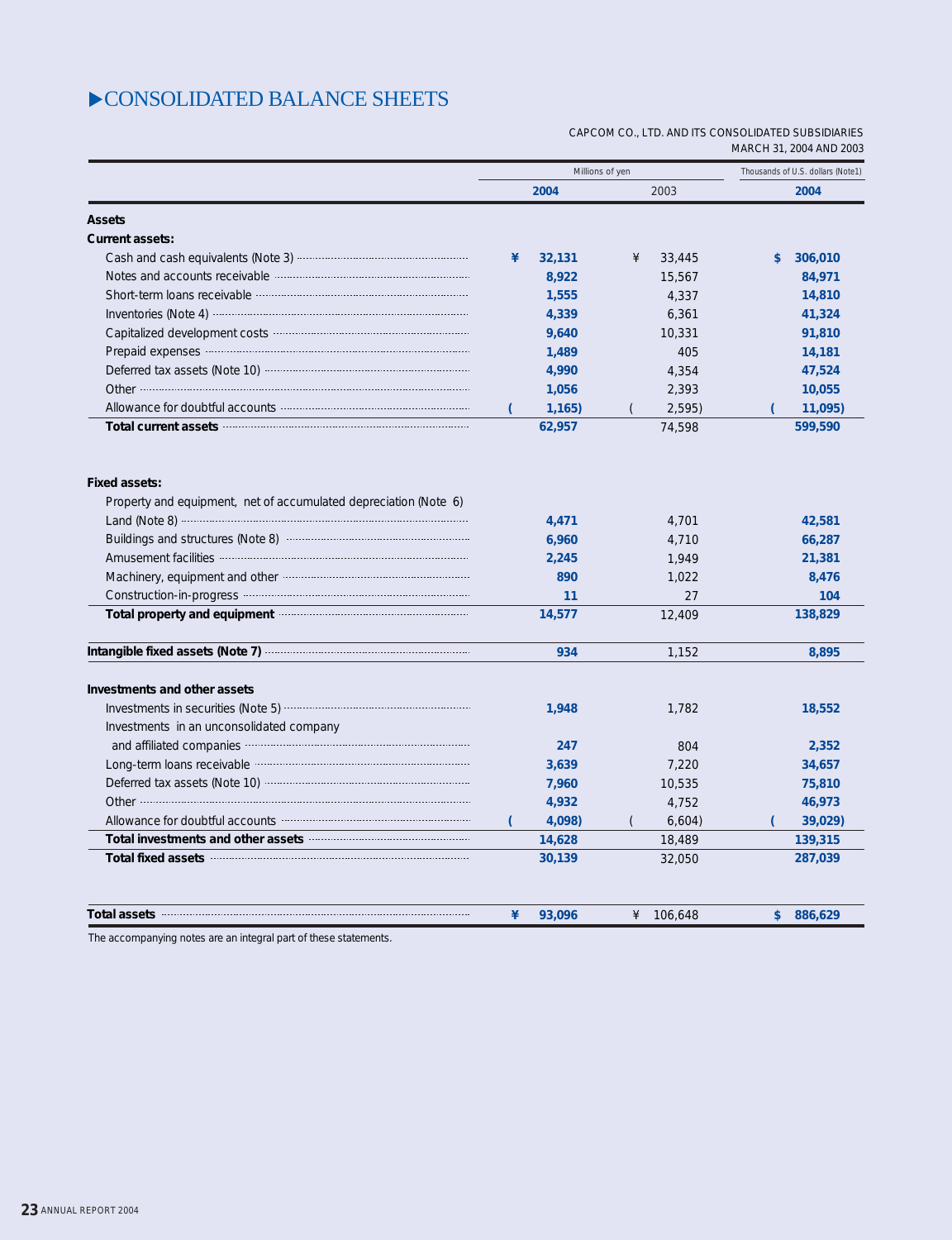#### CAPCOM CO., LTD. AND ITS CONSOLIDATED SUBSIDIARIES MARCH 31, 2004 AND 2003

|                                                                                                                                                                                                                                | Millions of yen |            | Thousands of U.S. dollars (Note 1) |
|--------------------------------------------------------------------------------------------------------------------------------------------------------------------------------------------------------------------------------|-----------------|------------|------------------------------------|
|                                                                                                                                                                                                                                | 2004            | 2003       | 2004                               |
| Liabilities, minority interest and shareholders' equity                                                                                                                                                                        |                 |            |                                    |
| <b>Current liabilities:</b>                                                                                                                                                                                                    |                 |            |                                    |
|                                                                                                                                                                                                                                | 5,596<br>¥      | ¥<br>6,997 | 53,295<br>\$                       |
|                                                                                                                                                                                                                                | 700             | 508        | 6,667                              |
| Notes and accounts payable manufactured and accounts and accounts payable                                                                                                                                                      | 4,497           | 5,174      | 42,829                             |
| Accrued expenses manufactured and a series of the series of the series of the series of the series of the series of the series of the series of the series of the series of the series of the series of the series of the seri | 2,339           | 2,371      | 22,276                             |
|                                                                                                                                                                                                                                | 153             | 649        | 1,457                              |
| Allowance for sales returns <b>contained and allowance</b> for sales returns                                                                                                                                                   | 700             | 613        | 6,667                              |
|                                                                                                                                                                                                                                | 3,145           | 4,006      | 29,952                             |
| Total current liabilities manufactured and current liabilities                                                                                                                                                                 | 17,130          | 20,318     | 163,143                            |
| Long-term liabilities:                                                                                                                                                                                                         | 42,792          | 40,832     | 407,543                            |
| Accrued retirement benefits for employees (Note 11)                                                                                                                                                                            | 848             | 804        | 8,076                              |
|                                                                                                                                                                                                                                | 472             | 1,775      | 4,495                              |
|                                                                                                                                                                                                                                | 44,112          | 43,411     | 420,114                            |
| Minority interest in a consolidated subsidiary manufacture and metal-                                                                                                                                                          |                 | 31         |                                    |
|                                                                                                                                                                                                                                |                 |            |                                    |
|                                                                                                                                                                                                                                |                 |            |                                    |
| Shareholders' equity:                                                                                                                                                                                                          |                 |            |                                    |
| Common stock (Note 12),                                                                                                                                                                                                        |                 |            |                                    |
| Authorized - 150,000,000 shares                                                                                                                                                                                                |                 |            |                                    |

| Total liabilities, minority interest and shareholders' equity manu- | 93.096 | 106,648 | 886,629  |  |
|---------------------------------------------------------------------|--------|---------|----------|--|
| Total shareholders' equity manufactured and shareholders' equity    | 31,854 | 42,888  | 303,372  |  |
|                                                                     |        |         |          |  |
|                                                                     | 3,100  | 3.097   | 29,524   |  |
|                                                                     | 1,340  | 143     | 12,762   |  |
| on available-for-sale securities (Notes 5 and 13)                   | 589    | 161)    | 5.610    |  |
| Unrealized holding gains and losses                                 |        |         |          |  |
|                                                                     | 16,728 | 12,050) | 159,314) |  |
|                                                                     | 24,852 | 30.472  | 236,686  |  |
| Issued - 58,435,819 shares at March 31, 2004 and 2003               | 27,581 | 27,581  | 262,676  |  |
|                                                                     |        |         |          |  |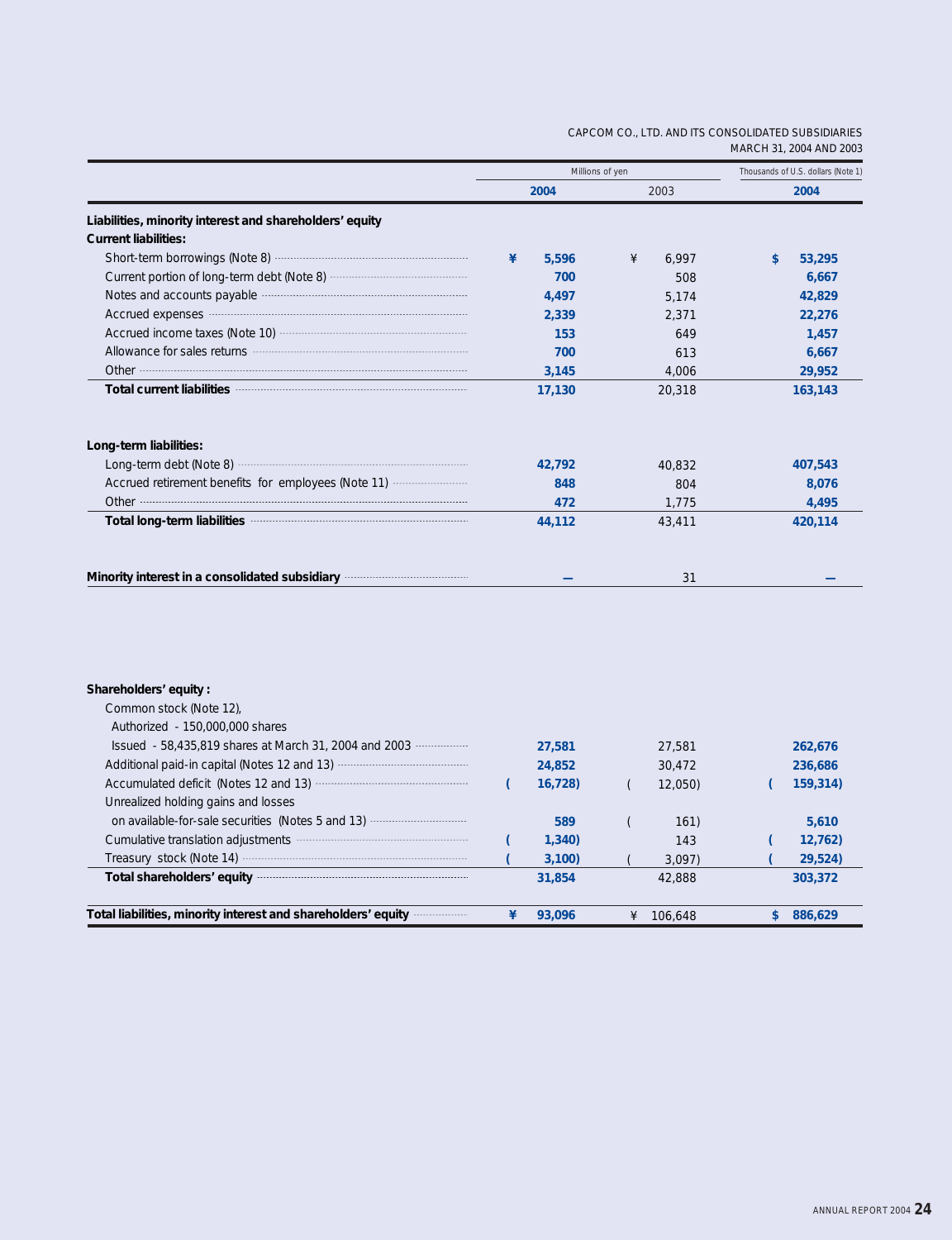### CONSOLIDATED STATEMENTS OF INCOME

#### CAPCOM CO., LTD. AND ITS CONSOLIDATED SUBSIDIARIES YEAR ENDED MARCH 31

**0.19**

20.00

**20.00**

|                                                                                                                                                                                                                                      |                 | Millions of yen | Thousands of U.S. dollars (Note 1) |         |        |                      |
|--------------------------------------------------------------------------------------------------------------------------------------------------------------------------------------------------------------------------------------|-----------------|-----------------|------------------------------------|---------|--------|----------------------|
|                                                                                                                                                                                                                                      |                 | 2004            |                                    | 2003    |        | 2004                 |
| Net sales                                                                                                                                                                                                                            | ¥               | 52,669          | ¥                                  | 62,036  | \$     | 501,610              |
| <b>Cost of sales municipality and cost of sales</b>                                                                                                                                                                                  |                 | 37,363          |                                    | 39,198  |        | 355,839              |
| Gross profit <b>contract to the contract of the contract of the contract of the contract of the contract of the contract of the contract of the contract of the contract of the contract of the contract of the contract of the </b> |                 | 15,306          |                                    | 22,838  |        | 145,771              |
| Selling, general and administrative expenses www.communication.com                                                                                                                                                                   |                 | 12,779          |                                    | 15,007  |        | 121,704              |
|                                                                                                                                                                                                                                      |                 | 1,124           |                                    | 1,151   |        | 10,705               |
| Operating income manufactured and a proportional contract of the contract of the contract of the contract of the contract of the contract of the contract of the contract of the contract of the contract of the contract of t       |                 | 1,403           |                                    | 6,680   |        | 13,362               |
| Other income (expense):                                                                                                                                                                                                              |                 |                 |                                    |         |        |                      |
|                                                                                                                                                                                                                                      |                 | 210             |                                    | 200     |        | 2,000                |
| Interest expense <b>contract to the contract of the contract of the contract of the contract of the contract of the contract of the contract of the contract of the contract of the contract of the contract of the contract of </b> |                 | 276)            |                                    | 255)    |        | 2,629                |
| Exchange gain (loss), net <b>contract and contract and contract and contract and contract and contract and contract and contract and contract and contract and contract and contract and contract and contract and contract and </b> |                 | 382)            |                                    | 145     |        | 3,638)               |
| Provision for allowance for doubtful accounts <b>contract and the provision</b> for allowance for doubtful accounts                                                                                                                  |                 | 4,242)          |                                    | 2,709)  |        | 40,400)              |
| Loss on disposal of inventories <b>contained and proportional contact of inventories</b>                                                                                                                                             | (               | 3,057           |                                    | 1,429   |        | 29,114)              |
| Loss on disposal of capitalized development costs                                                                                                                                                                                    |                 |                 |                                    | 5,284)  |        |                      |
| Loss on write-down of investments in securities                                                                                                                                                                                      | (               | 193)            |                                    | 619)    |        | 1,838)               |
|                                                                                                                                                                                                                                      |                 |                 |                                    | 24,332) |        |                      |
|                                                                                                                                                                                                                                      |                 |                 |                                    | 1,508)  |        |                      |
| Other, net <b>contract that the contract of the contract of the contract of the contract of the contract of the contract of the contract of the contract of the contract of the contract of the contract of the contract of the </b> |                 | 364)            |                                    | 938)    |        | 3,467                |
| Loss before income taxes <b>contract to the set of the set of the set of the set of the set of the set of the set of the set of the set of the set of the set of the set of the set of the set of the set of the set of the set </b> |                 | 6,901)          |                                    | 30,049) |        | 65,724)              |
| Income taxes (Note 10):                                                                                                                                                                                                              |                 |                 |                                    |         |        |                      |
|                                                                                                                                                                                                                                      |                 | 602             |                                    | 1,105   |        | 5,733                |
| Prior year adjustment manufactured and prior year adjustment                                                                                                                                                                         |                 | 71)             |                                    | 221)    |        | 676)                 |
| Deferred <b>contract to the contract of the contract of the contract of the contract of the contract of the contract of the contract of the contract of the contract of the contract of the contract of the contract of the cont</b> |                 | 1,742           |                                    | 11,304) |        | 16,591               |
|                                                                                                                                                                                                                                      |                 | 2,273           |                                    | 10,420  |        | 21,648               |
| Minority interest in net loss of a consolidated subsidiary <i>willer interinance</i>                                                                                                                                                 |                 | 15)             |                                    | 31)     |        | 143)                 |
|                                                                                                                                                                                                                                      | (4)             | 9,159)          | $(\n\ast$                          | 19,598) | $($ \$ | 87,229)              |
|                                                                                                                                                                                                                                      |                 |                 |                                    |         |        |                      |
|                                                                                                                                                                                                                                      |                 | Yen<br>2004     |                                    | 2003    |        | U.S. dollars<br>2004 |
|                                                                                                                                                                                                                                      |                 |                 |                                    |         |        |                      |
| Per share data                                                                                                                                                                                                                       | $(\frac{4}{3})$ | 160.91)         | (¥                                 | 338.01) | $($ \$ | 1.53)                |
|                                                                                                                                                                                                                                      |                 |                 |                                    |         |        |                      |

The accompanying notes are an integral part of these statements.

Cash dividends paid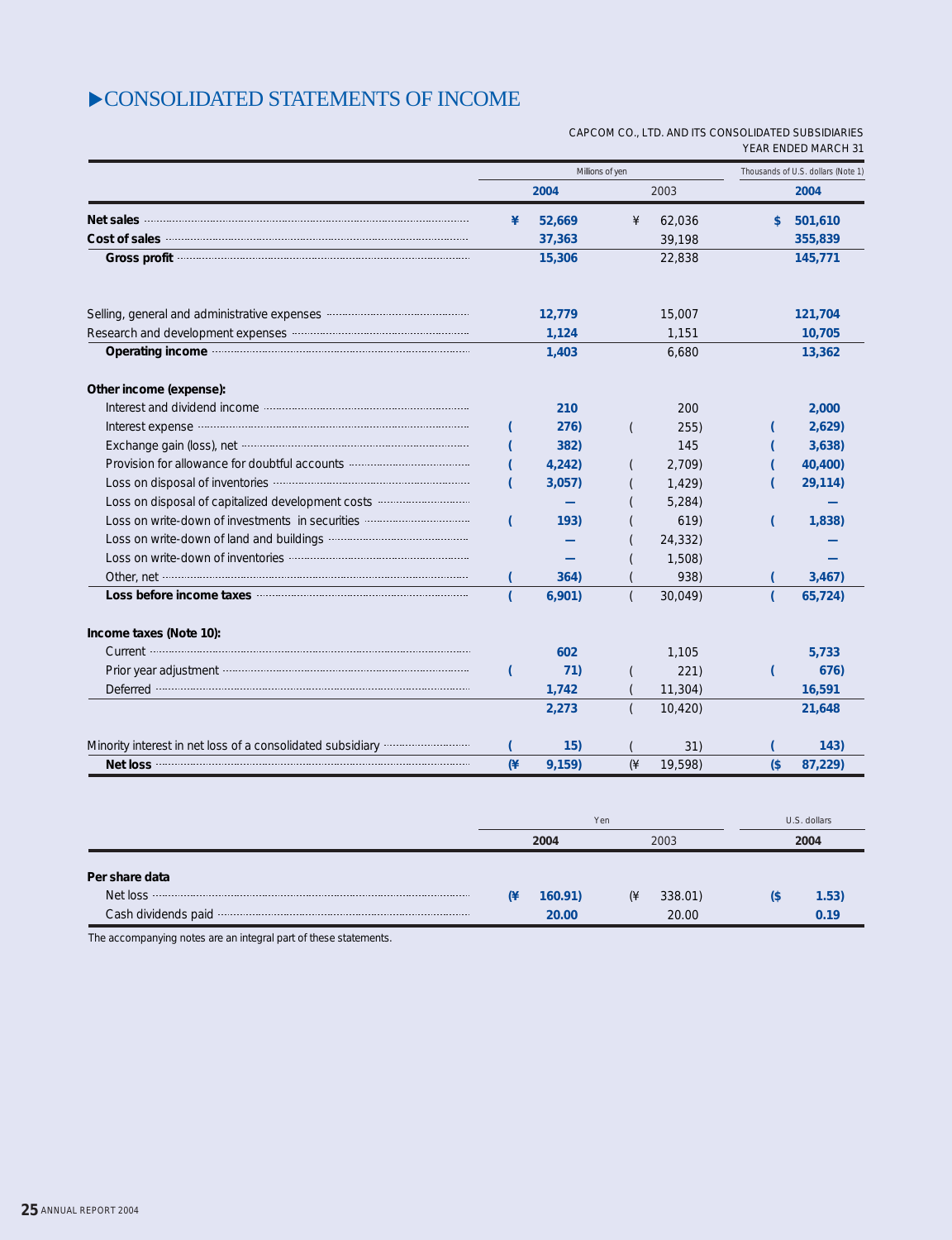### $\blacktriangleright$  CONSOLIDATED STATEMENTS OF SHAREHOLDERS' EQUITY

CAPCOM CO., LTD. AND ITS CONSOLIDATED SUBSIDIARIES YEAR ENDED MARCH 31

|                                                                                                                                                                                                                                | Millions of yen |        |                      |              | Thousands of U.S. dollars (Note 1) |           |  |
|--------------------------------------------------------------------------------------------------------------------------------------------------------------------------------------------------------------------------------|-----------------|--------|----------------------|--------------|------------------------------------|-----------|--|
|                                                                                                                                                                                                                                |                 | 2004   |                      | 2003         |                                    | 2004      |  |
| Common stock:                                                                                                                                                                                                                  |                 |        |                      |              |                                    |           |  |
|                                                                                                                                                                                                                                | ¥               | 27,581 | ¥                    | 27,580       | \$                                 | 262,676   |  |
|                                                                                                                                                                                                                                |                 |        |                      | $\mathbf{1}$ |                                    |           |  |
| Balance at end of year manufactured and a state and of year                                                                                                                                                                    | ¥               | 27,581 | ¥                    | 27,581       |                                    | \$262,676 |  |
| Additional paid-in capital:                                                                                                                                                                                                    |                 |        |                      |              |                                    |           |  |
| Balance at beginning of year manufactured and all all the parameters and beginning of year manufactured and all the state and state and state and state and state and state and state and state and state and state and state  | ¥               | 30,472 | ¥                    | 30,465       | \$                                 | 290,210   |  |
| Excess of principal amount of bonds converted                                                                                                                                                                                  |                 |        |                      |              |                                    |           |  |
| over the amount credited to common stock issued <b></b>                                                                                                                                                                        |                 |        |                      | $\mathbf{1}$ |                                    |           |  |
|                                                                                                                                                                                                                                |                 | 569)   |                      |              |                                    | 5,419)    |  |
| Gain (loss) on sale of treasury stock manufactured and contact the sales of treasury stock                                                                                                                                     |                 | 1)     |                      | 6            |                                    | 10)       |  |
|                                                                                                                                                                                                                                |                 | 5,050  |                      |              |                                    | 48,095)   |  |
| Balance at end of year manufactured and a set of year manufactured at end of year                                                                                                                                              | ¥               | 24,852 | ¥                    | 30,472       | \$                                 | 236,686   |  |
| Retained earnings (Accumulated deficit):                                                                                                                                                                                       |                 |        |                      |              |                                    |           |  |
|                                                                                                                                                                                                                                | $(\frac{4}{3})$ | 12,050 | ¥                    | 8,777        | $\sqrt{3}$                         | 114,761)  |  |
| Net loss for the year manufactured and the year and the year and the year and the year and the year and the year                                                                                                               |                 | 9,159) |                      | 19,598)      |                                    | 87,229)   |  |
| Transfer from additional paid-in capital manufacture and contact the manufacture of                                                                                                                                            |                 | 5,050  |                      |              |                                    | 48,095    |  |
|                                                                                                                                                                                                                                |                 | 569)   |                      | 1,169        |                                    | 5,419     |  |
|                                                                                                                                                                                                                                |                 |        |                      | 60)          |                                    |           |  |
| Balance at end of year manufactured and a state of year manufactured and state and state and state and state and state and state and state and state and state and state and state and state and state and state and state and | (4)             | 16,728 | $(*$                 | 12,050)      | $($ \$                             | 159,314)  |  |
|                                                                                                                                                                                                                                |                 |        |                      |              |                                    |           |  |
| Unrealized holding gains and losses                                                                                                                                                                                            |                 |        |                      |              |                                    |           |  |
| on available-for-sale securities manufactured and available-for-sale securities                                                                                                                                                | ¥               | 589    | $(\frac{1}{2})$      | 161)         | \$                                 | 5,610     |  |
| Cumulative translation adjustments manufactured and cumulative translation adjustments                                                                                                                                         | $(*$            | 1,340  | ¥                    | 143          | $($ \$                             | 12,762)   |  |
| Treasury stock                                                                                                                                                                                                                 | $(\frac{4}{3})$ | 3,100  | $(\n\ddot{\n\star})$ | 3,097        | $($ \$                             | 29,524)   |  |
| The accompanying notes are an integral part of these statements                                                                                                                                                                |                 |        |                      |              |                                    |           |  |

The accompanying notes are an integral part of these statements.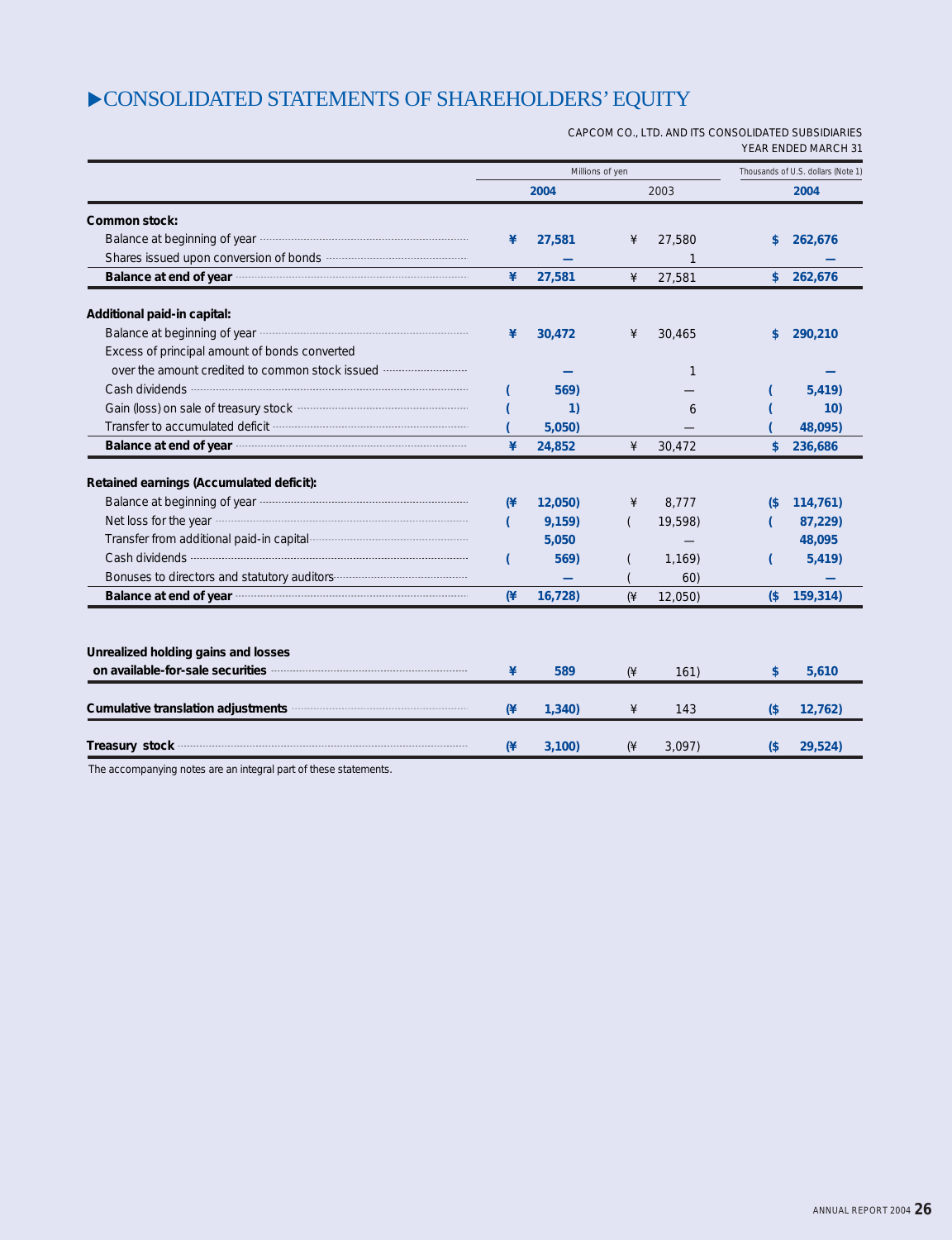### CONSOLIDATED STATEMENTS OF CASH FLOWS

#### CAPCOM CO., LTD. AND ITS CONSOLIDATED SUBSIDIARIES YEAR ENDED MARCH 31

|                                                                                                                                                                                                                                                                                                                                                                                                                                                                                                                                                                                                                                                                         | Millions of yen |                                              |                | Thousands of U.S. dollars (Note 1)               |        |                                                       |
|-------------------------------------------------------------------------------------------------------------------------------------------------------------------------------------------------------------------------------------------------------------------------------------------------------------------------------------------------------------------------------------------------------------------------------------------------------------------------------------------------------------------------------------------------------------------------------------------------------------------------------------------------------------------------|-----------------|----------------------------------------------|----------------|--------------------------------------------------|--------|-------------------------------------------------------|
|                                                                                                                                                                                                                                                                                                                                                                                                                                                                                                                                                                                                                                                                         |                 | 2004                                         |                | 2003                                             |        | 2004                                                  |
| Cash flows from operating activities:                                                                                                                                                                                                                                                                                                                                                                                                                                                                                                                                                                                                                                   |                 |                                              |                |                                                  |        |                                                       |
|                                                                                                                                                                                                                                                                                                                                                                                                                                                                                                                                                                                                                                                                         | (¥              | 6,901)                                       | $(\n\ast$      | 30,049)                                          | $($ \$ | 65,724)                                               |
| Adjustments to reconcile loss before income taxes                                                                                                                                                                                                                                                                                                                                                                                                                                                                                                                                                                                                                       |                 |                                              |                |                                                  |        |                                                       |
| to net cash provided by operating activities -                                                                                                                                                                                                                                                                                                                                                                                                                                                                                                                                                                                                                          |                 |                                              |                |                                                  |        |                                                       |
|                                                                                                                                                                                                                                                                                                                                                                                                                                                                                                                                                                                                                                                                         |                 | 2,081                                        |                | 2,203                                            |        | 19,819                                                |
|                                                                                                                                                                                                                                                                                                                                                                                                                                                                                                                                                                                                                                                                         |                 |                                              |                | 24,332                                           |        |                                                       |
| Loss on write-down of investments in securities                                                                                                                                                                                                                                                                                                                                                                                                                                                                                                                                                                                                                         |                 | 193                                          |                | 619                                              |        | 1,838                                                 |
|                                                                                                                                                                                                                                                                                                                                                                                                                                                                                                                                                                                                                                                                         |                 | 4,375                                        |                | 3,286                                            |        | 41,667                                                |
| Increase in allowance for sales return <b>contained and allowance</b> for sales return <b>contained and allowance</b>                                                                                                                                                                                                                                                                                                                                                                                                                                                                                                                                                   |                 | 87                                           |                | 613                                              |        | 829                                                   |
| Decrease (increase) in notes and accounts receivable                                                                                                                                                                                                                                                                                                                                                                                                                                                                                                                                                                                                                    |                 | 4,300                                        |                | 736)                                             |        | 40,952                                                |
|                                                                                                                                                                                                                                                                                                                                                                                                                                                                                                                                                                                                                                                                         |                 | 1,893                                        |                | 2,064                                            |        | 18,029                                                |
|                                                                                                                                                                                                                                                                                                                                                                                                                                                                                                                                                                                                                                                                         |                 | 694                                          |                | 887                                              |        | 6,610                                                 |
| Increase (decrease) in notes and accounts payable                                                                                                                                                                                                                                                                                                                                                                                                                                                                                                                                                                                                                       |                 | 568)                                         |                | 513                                              |        | 5,410                                                 |
|                                                                                                                                                                                                                                                                                                                                                                                                                                                                                                                                                                                                                                                                         |                 | 682                                          |                | 1,823                                            |        | 6,494                                                 |
| Sub total <b>contract of the contract of the contract of the contract of the contract of the contract of the contract of the contract of the contract of the contract of the contract of the contract of the contract of the con</b>                                                                                                                                                                                                                                                                                                                                                                                                                                    |                 | 6,836                                        |                | 5,555                                            |        | 65,104                                                |
| Interest paid manufactured and the state of the state of the state of the state of the state of the state of the state of the state of the state of the state of the state of the state of the state of the state of the state                                                                                                                                                                                                                                                                                                                                                                                                                                          |                 | 275)                                         |                | 249)                                             |        | 2,619                                                 |
| Income taxes paid manufactured and all proportional contracts and the latest paid                                                                                                                                                                                                                                                                                                                                                                                                                                                                                                                                                                                       |                 | 984)                                         |                | 1,670                                            |        | 9,371)                                                |
| Net cash provided by operating activities <b>Constanting</b>                                                                                                                                                                                                                                                                                                                                                                                                                                                                                                                                                                                                            |                 | 5,577                                        |                | 3,636                                            |        | 53,114                                                |
| Cash flows from investing activities:<br>Acquisition of property and equipment manufactured acquisition of property and equipment<br>Proceeds from sale of property and equipment <b></b><br>Decrease (increase) in short-term loans receivable manufactured<br>Decrease in long-term loans receivable manufactured and contact the person of<br>Repayment of deposit received <b>contain a container and a container and a</b><br>Other, net <b>contract that the contract of the contract of the contract of the contract of the contract of the contract of the contract of the contract of the contract of the contract of the contract of the contract of the </b> |                 | 4,558)<br>331<br>233<br>200<br>1,200)<br>17) |                | 1,812)<br>125<br>773)<br>180<br>79)<br>97<br>67) |        | 43,410)<br>3,152<br>2,219<br>1,905<br>11,429)<br>161) |
| Cash flows from financing activities:                                                                                                                                                                                                                                                                                                                                                                                                                                                                                                                                                                                                                                   |                 | 5,011)                                       |                | 2,329                                            |        | 47,724)                                               |
|                                                                                                                                                                                                                                                                                                                                                                                                                                                                                                                                                                                                                                                                         |                 | 1,822                                        |                | 1,642                                            |        | 17,352                                                |
|                                                                                                                                                                                                                                                                                                                                                                                                                                                                                                                                                                                                                                                                         |                 | 2,800                                        |                | 4,200                                            |        | 26,667                                                |
|                                                                                                                                                                                                                                                                                                                                                                                                                                                                                                                                                                                                                                                                         |                 | 228)                                         |                | 349)                                             |        | 2,171)                                                |
|                                                                                                                                                                                                                                                                                                                                                                                                                                                                                                                                                                                                                                                                         |                 | 4)                                           |                | 3,087                                            |        | 38)                                                   |
| Cash dividends paid manufactured and control of the paid of the state of the cash dividends paid                                                                                                                                                                                                                                                                                                                                                                                                                                                                                                                                                                        |                 | 1,142)                                       |                | 1,164)                                           |        | 10,876)                                               |
| Other, net <b>contract the contract of the contract of the contract of the contract of the contract of the contract of the contract of the contract of the contract of the contract of the contract of the contract of the contr</b>                                                                                                                                                                                                                                                                                                                                                                                                                                    |                 | 1.                                           |                | 42                                               |        | 8                                                     |
| Net cash used in financing activities <b>manually contained</b>                                                                                                                                                                                                                                                                                                                                                                                                                                                                                                                                                                                                         | t               | 395)                                         | $\overline{ }$ | 2,000                                            | (      | 3,762)                                                |
| Effect of exchange rate changes on cash and cash equivalents                                                                                                                                                                                                                                                                                                                                                                                                                                                                                                                                                                                                            |                 | 1,485)                                       |                | 862)                                             |        | 14,142)                                               |
| Net decrease in cash and cash equivalents manufactured and cash to relate the manufactured and cash equivalents                                                                                                                                                                                                                                                                                                                                                                                                                                                                                                                                                         |                 | 1,314)                                       | $\overline{ }$ | 1,555                                            |        | 12,514)                                               |
| Cash and cash equivalents at beginning of year manufactured cash equivalents at beginning of year                                                                                                                                                                                                                                                                                                                                                                                                                                                                                                                                                                       |                 | 33,445                                       |                | 35,000                                           |        | 318,524                                               |
| Cash and cash equivalents at end of year manufactured cash and cash equivalents at end of year                                                                                                                                                                                                                                                                                                                                                                                                                                                                                                                                                                          | ¥               | 32,131                                       | ¥              | 33,445                                           | \$     | 306,010                                               |

The accompanying notes are an integral part of these statements.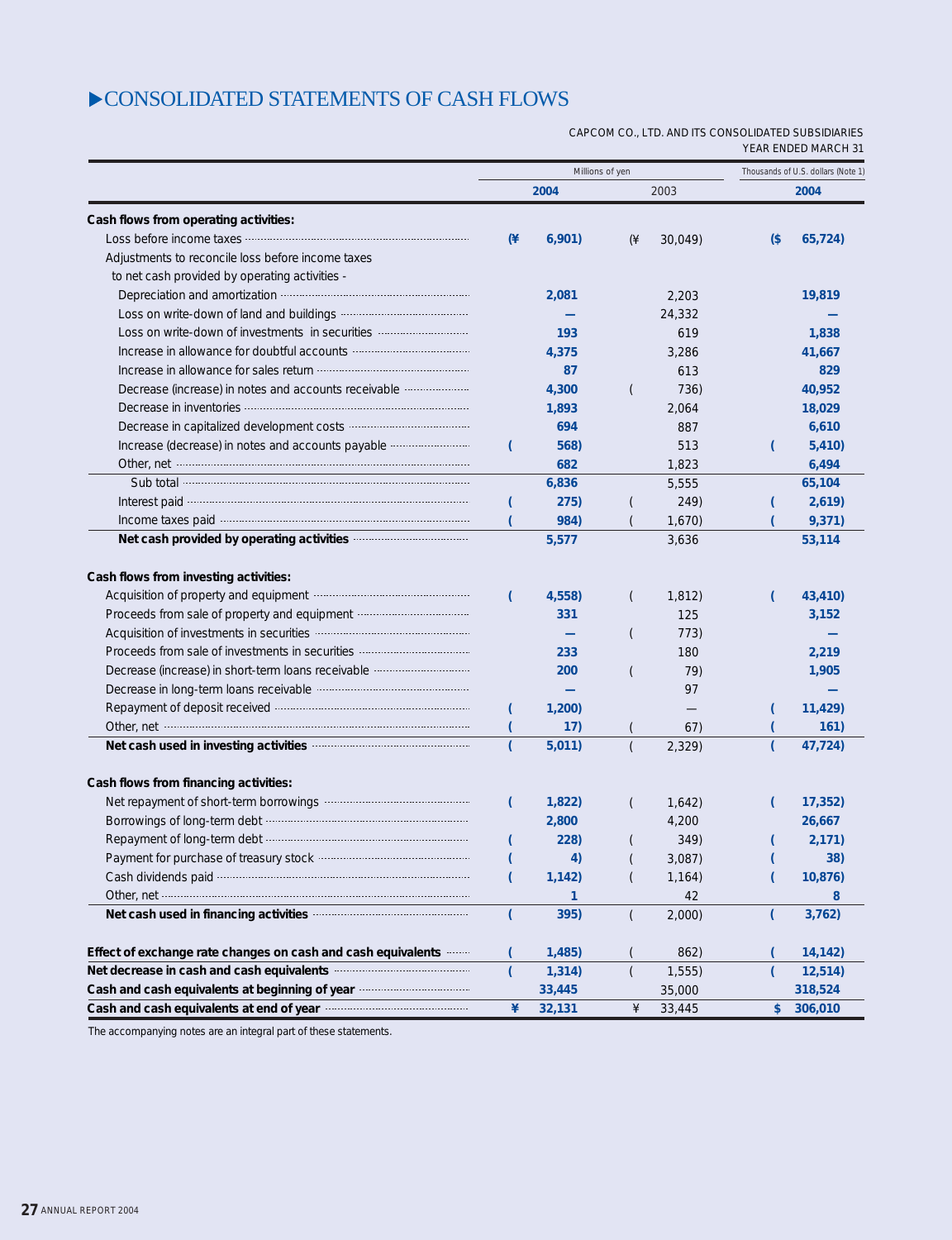CAPCOM CO., LTD. AND ITS CONSOLIDATED SUBSIDIARIES MARCH 31, 2004 AND 2003

#### **1. MAJOR POLICIES IN PREPARING CONSOLIDATED FINANCIAL STATEMENTS:**

The accompanying consolidated financial statements of CAPCOM CO., LTD. (hereinafter referred to as the "Company") and its subsidiaries, after modification to enhance readers' understanding, are prepared on the basis of accounting principles generally accepted in Japan, which are different in certain respects as to application and disclosure requirements of International Financial Reporting Standards, and are compiled from the consolidated financial statements prepared by the Company as required by the Securities and Exchange Law of Japan.

In addition, the notes to the consolidated financial statements include financial information, which is not required under accounting principles generally accepted in Japan, but is presented herein as additional information.

The rate of ¥105=U.S.\$ 1, the approximate current rate prevailing on March 31, 2004, has been used for the purpose of presentation of the U.S. dollar amounts in the accompanying consolidated financial statements. These U.S. dollar amounts are included solely for convenience and should not be construed as representations that the Japanese yen amounts actually represent, or have been or could be converted into, U.S. dollars at this or any other rate

#### **2. SIGNIFICANT ACCOUNTING POLICIES:**

#### **(1) Principles of consolidation**

The consolidated financial statements consist of the accounts of the Company and, with minor exceptions, those of its 11 majority-owned subsidiaries (all 12 companies being referred to collectively as the "Companies") at the relevant balance sheet date. All significant intercompany transactions and accounts have been eliminated. The investment in 20% to 50% owned companies (hereinafter referred to as the "Affiliated companies") are stated at cost due to immateriality. In the case of a change in reporting entities, the consolidated financial statements are not restated, but the effect of the change on retained earnings at the beginning of the period is directly debited or credited to retained earnings during the period.

#### **(2) Cash and cash equivalents**

Cash and cash equivalents include all highly liquid investments with original maturities of three months or less, that are readily convertible to known amounts of cash and are so near maturity that they present insignificant risk of change in value.

#### **(3) Translation of foreign currencies**

All foreign currency monetary assets and liabilities are translated into Japanese yen at the rates prevailing at the balance sheet date. Income and expenses in foreign currency are translated at the rates prevailing at the time of the transactions. The resulting exchange gains or losses are credited or charged to income as incurred. In preparing the consolidated financial statements, assets and liabilities of foreign subsidiaries are translated into Japanese yen at the rates in effect at the balance sheet date. Income and expenses of foreign subsidiaries are translated into Japanese yen at the monthly average rate for the year then ended.

Shareholders' equity in foreign subsidiaries is translated into Japanese yen at the rates prevailing at the time when the transactions occurred. Cumulative translation adjustments, resulting from the above translation procedures, have been reported as a separate component of "Shareholders' equity" on the consolidated balance sheet.

#### **(4) Inventories and capitalized development costs**

Inventories are stated at the lower of cost or market value, cost being principally determined by the average cost method.

Motion picture film costs, comprising production, print and certain advertising costs relating to specific motion picture titles are presented as inventories.

Motion picture film costs are amortized using a ratio representing the proportion of revenue earned to total estimated revenue. Unamortized motion picture film costs are compared with the estimated net realizable value on an individual film basis and a rewritten-down if required.

Capitalized development costs for game software, including development costs incurred by subcontractors for game machines, are stated at accumulated cost on a specific project basis.

#### **(5) Financial instruments**

#### Investments in securities

Available-for-sale securities with market quotations are stated at fair value at the fiscal year end. Net unrealized gains or losses on these securities are recorded as a separate component of "Shareholders' equity", at the net of applicable taxes amount. The cost of securities sold is determined based on the average cost of all such securities held at the time of sale. Other securities without market quotations are stated at cost, cost being determined by the average cost method.

#### Hedge accounting

The Companies mainly use the deferral method of hedge accounting for interest rate swaps.

- a. Hedging instruments and hedged items
	- Hedging instruments : Derivative transactions (Interest rate swaps) Hedged items : Items with exposure to fluctuations in market interest rates (Variable interest payable with regard to long-term debt)
- b. Hedging policy

In accordance with the risk management policy defined in the Company's internal accounting rules, the Company hedges the risk of changes in interest rates.

c. Method of assessing the effectiveness of hedging For interest rate swap transactions, the Company assesses the effectiveness of its hedging by computing the ratio between the amount of change accumulated, from the beginning to date, in the cash flows of the hedged items and that of the hedging instruments.

#### **(6) Allowance for doubtful accounts**

Allowance for doubtful accounts is provided at the aggregated of the maximum amount, which is calculated based on the prior loss experience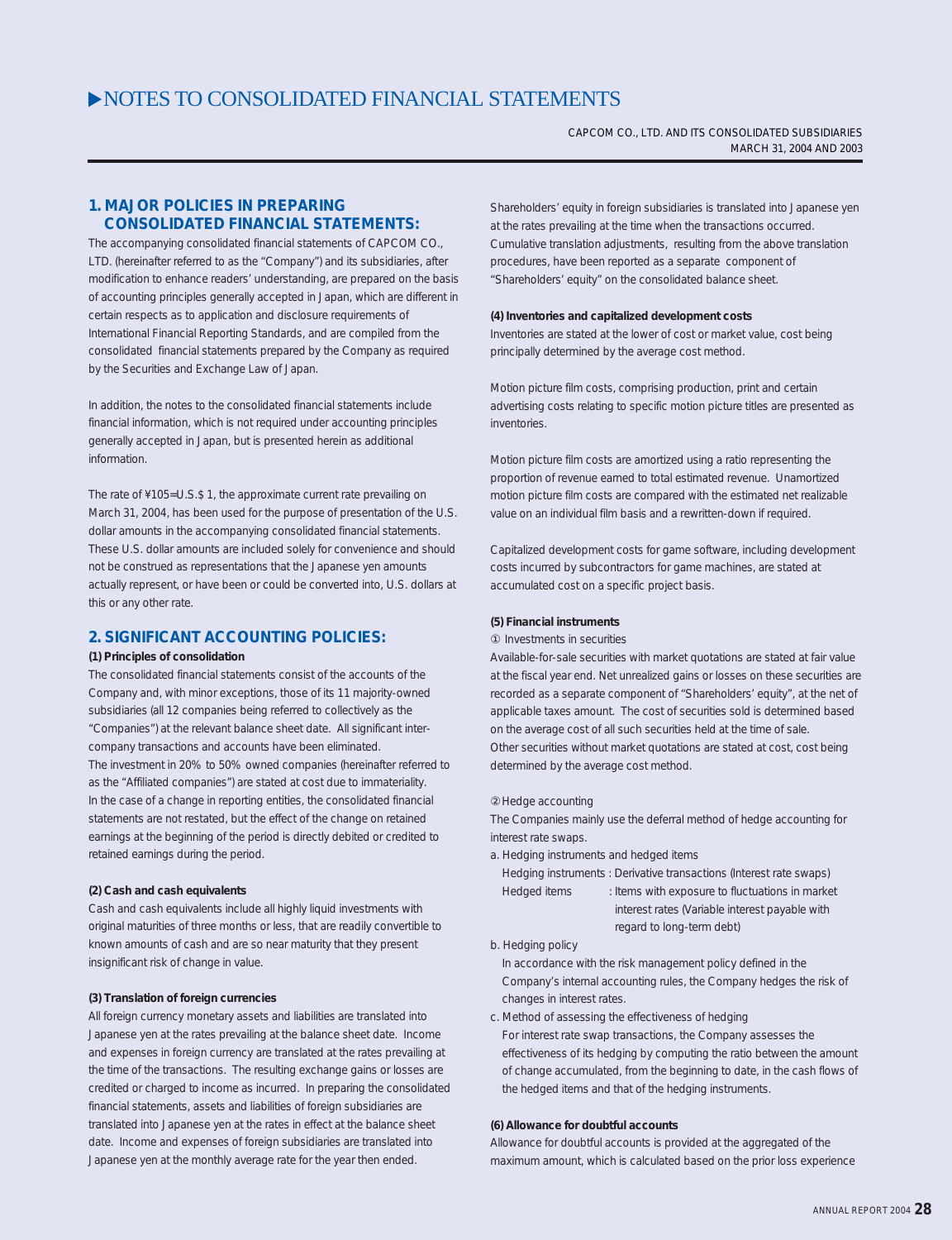and the estimated amount of probable individual bad debts at the accounting period end. This amount is considered sufficient to cover possible losses on collection.

#### **(7) Property and equipment**

Property and equipment is stated at cost. The Company and domestic subsidiaries compute depreciation of tangible fixed assets using the declining balance method at rates based on the estimated useful lives of the respective assets, except for buildings (excluding leasehold improvements and auxiliary facilities attached to buildings), where it is computed using the straight-line method. Foreign subsidiaries compute depreciation on a straight-line basis in accordance with the accounting standards of the countries in which they are located.

#### **(8) Intangible fixed assets**

Amortization of intangible fixed assets, except for computer software for internal use, is computed by the straight-line method over the individual estimated useful life. Amortization of computer software for internal use is computed by the straight-line method and related useful life is determined by the estimated period of internal use (5 years).

#### **(9) Accounting for leases**

Capital leases, which do not transfer ownership of the leased assets to the lessee at the end of the lease term, are principally accounted for as operating leases.

#### **(10) Allowance for sales returns**

An allowance for sales returns is provided for estimated losses resulting from sales returns subsequent to the balance sheet date based on prior loss experience.

During the year ended March 31, 2003, the Company changed its method of accounting for losses resulting from sales returns from recognizing such losses at the time of actual receipt of the product returns to providing an allowance for future sales returns, based on prior loss experience, at the fiscal year-end. As a result, "Gross profit" and "Operating income" in 2003 decreased by ¥ 613 million and "Loss before income taxes" increased by ¥ 613 million compared with the amounts that would have been reported had the previous accounting method been applied consistently.

#### **(11) Income taxes**

The statements of income of the Companies include many income and expense items for financial reporting purposes which are not currently deductible or taxable. With respect to all such temporary differences, the Companies follow the practice of inter-period tax allocation based on methods generally accepted in the respective countries where each entity is located.

#### **(12) Accrued retirement benefits for employees**

Accrued retirement benefits for employees are calculated based on the estimated amount of projected benefit obligations and the fair value of the plan assets at the year-end. The unrecognized net transition obligation is amortized over 15 years. Unrecognized actuarial net gains or losses are amortized over 13 years, the average remaining service period,

commencing from the period following that in which they arise.

#### **(13) Revenue recognition**

Revenue from the sale of products is recognized when those products are shipped to customers.

#### **(14) Research and development expenses**

Research and development expenses (including basic research and development expenses) for the improvement of existing products or the development of products, other than the capitalized cost of game software, are charged to income when incurred.

#### **(15) Per share data**

The computation of net income per share is based on the weighted average number of common stock shares outstanding during each year. Cash dividends per share are based on the number of shares outstanding at the end of each period and reflect the appropriations applicable to each period rather than to the period in which shareholder approval is obtained.

#### **(16) Use of estimates**

The preparation of consolidated financial statements in conformity with generally accepted accounting principles requires management to make estimates and assumptions that affect the reported amounts of assets and liabilities and disclosure of contingent assets and liabilities at the date of the financial statements and the reported amounts of revenues and expenses during the reporting period. Actual results could differ from those estimates.

#### **(17) Reclassifications**

Certain reclassifications of previously reported amounts have been made to conform with current classifications.

#### **(18) Adoption of new standards**

Accounting Standard for Treasury Stock and Reversal of Legal Reserve, etc. Effective from the year ended March 31, 2003, the Company adopted the new Japanese accounting standard "Accounting for Treasury Stock and Reversal of Legal Reserve, etc." (Corporate Accounting Standard, No.1 issued by the Corporate Accounting Standards Committee on February 21, 2002). The effect of this change on profit and loss was immaterial.

#### Accounting Standard for Earnings per Share

Effective from the year ended March 31, 2003, the Company adopted the new Japanese accounting standard "Accounting for Earnings per Share" (Corporate Accounting Standard No.2 issued by the Corporate Accounting Standards Committee on September 25, 2002) and "Guidelines for the Application of Accounting for Earnings per Share" (Corporate Accounting Standard No.4 issued by the Corporate Accounting Standards Committee on September 25, 2002). The effect of this change was immaterial.

#### **(19) New accounting pronouncements**

Accounting Standard for Impairment of Fixed Assets — On August 9, 2002, the Business Accounting Council in Japan issued "Accounting Standard for Impairment of Fixed Assets". The standard requires that fixed assets be reviewed for impairment whenever events or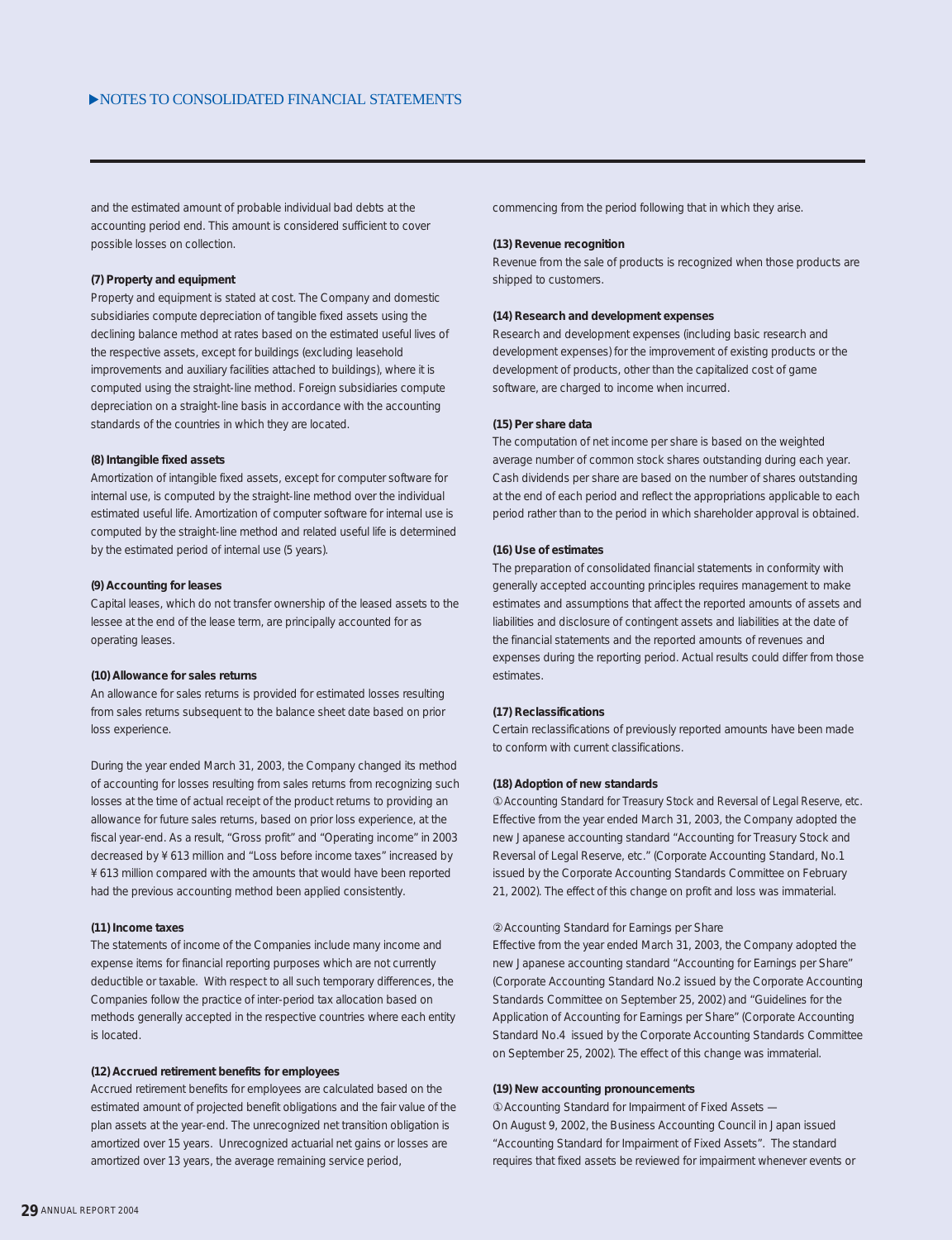changes in circumstances indicate that the carrying amount of an asset may not be recoverable. An impairment loss shall be recognized in the income statement by reducing the carrying amount of impaired assets or a group of assets to the recoverable amount to be measured as the higher of net selling price or value in use.

The standard shall be effective for fiscal years beginning April 1, 2005. The Company is in the process of determining the impact that the adoption of this new accounting standard will have on its results of operations and financial position.

#### **3. CASH FLOW INFORMATION:**

Cash and cash equivalents at March 31, 2004 and 2003 consisted of:

|                   | Millions of yen | Thousands of U.S. dollars |           |
|-------------------|-----------------|---------------------------|-----------|
|                   | 2004            | 2003                      | 2004      |
| Cash and deposits | ¥ 29,809        | ¥ 30.446                  | \$283,896 |
| Commercial paper  | 2.322           | 2.999                     | 22,114    |
|                   | 432.131         | 433,445                   | \$306,010 |

Non-cash financial activities during the years were as follows:

|                                          | Millions of yen | Thousands of U.S. dollars |      |
|------------------------------------------|-----------------|---------------------------|------|
|                                          | 2004            | 2003                      | 2004 |
| Conversion of bonds                      |                 |                           |      |
| Increase of common stock                 |                 |                           |      |
| Increase of additional paid-in capital-- |                 |                           |      |

#### **4. INVENTORIES:**

Inventories at March 31, 2004 and 2003 consisted of the following:

|                                |   | Millions of yen | Thousands of U.S. dollars |       |  |          |
|--------------------------------|---|-----------------|---------------------------|-------|--|----------|
|                                |   | 2004            |                           | 2003  |  | 2004     |
| Finished goods and merchandise | ¥ | 3.671           | ¥                         | 3.465 |  | \$34.962 |
| Work-in-progress<br>.          |   | 456             |                           | 110   |  | 4.343    |
| Raw materials -                |   | 145             |                           | 1.296 |  | 1,381    |
| <b>Supplies</b>                |   | 67              |                           | 603   |  | 638      |
| <b>Films</b>                   |   |                 |                           | 887   |  |          |
| Total                          |   | 4.339           | ¥                         | 6.361 |  | 41,324   |

#### **5. SECURITIES:**

The following tables contain a summary of investments in securities that were classified as available-for-sale securities at March 31, 2004 and 2003:

| As of March 31, 2004     | Millions of yen     |                                      |                              |                              |                               |                               |                                      |                                      |  |                                      |
|--------------------------|---------------------|--------------------------------------|------------------------------|------------------------------|-------------------------------|-------------------------------|--------------------------------------|--------------------------------------|--|--------------------------------------|
|                          | Acquisition<br>cost |                                      | Gross<br>unrealized<br>gains |                              | Gross<br>unrealized<br>losses |                               |                                      | Book value<br>(Estimated fair value) |  |                                      |
| <b>Equity securities</b> | ¥                   | 595<br>¥<br>401                      |                              | (¥                           | 6)                            | ¥                             | 990                                  |                                      |  |                                      |
| As of March 31, 2004     |                     |                                      |                              | Thousands of U.S. dollars    |                               |                               |                                      |                                      |  |                                      |
|                          |                     | Acquisition<br>cost                  |                              | Gross<br>unrealized<br>gains |                               | Gross<br>unrealized<br>losses | Book value<br>(Estimated fair value) |                                      |  |                                      |
| <b>Equity securities</b> |                     | \$3,819                              |                              | \$5.667                      | $\sqrt{3}$                    | 57)                           |                                      | \$9,429                              |  |                                      |
| As of March 31, 2003     |                     |                                      |                              | Millions of yen              |                               |                               |                                      |                                      |  |                                      |
|                          |                     | Gross<br>unrealized<br>cost<br>gains |                              | Acquisition                  |                               |                               |                                      | Gross<br>unrealized<br>losses        |  | Book value<br>(Estimated fair value) |
| <b>Equity securities</b> | ¥                   | 612 ¥                                |                              |                              | $(\frac{1}{2})$               | 163)                          | ¥                                    | 451                                  |  |                                      |

#### **6. PROPERTY AND EQUIPMENT:**

Depreciation charges for the years ended March 31, 2004 and 2003 amounted to ¥ 1,721 million (\$16,390 thousand) and ¥1,876 million, respectively. The estimated useful lives of the major classes of depreciable assets ranged from 3 to 50 years (principally 47 years) for buildings and structures and from 3 to 20 years (principally 3 years) for amusement facilities.

Accumulated depreciation at March 31, 2004 and 2003 consisted of the following:

|                                |              | Millions of yen | Thousands of U.S. dollars |       |          |
|--------------------------------|--------------|-----------------|---------------------------|-------|----------|
|                                | 2003<br>2004 |                 |                           | 2004  |          |
| Buildings and structures       | ¥            | 1.003           | ¥                         | 580   | 9.552    |
| Amusement facilities -         |              | 4,653           |                           | 5,056 | 44,314   |
| Machinery, equipment and other |              | 2.290           |                           | 2.725 | 21,810   |
| Total -                        |              | 7.946           |                           | 8.361 | \$75,676 |

#### **7. INTANGIBLE FIXED ASSETS:**

Amortization charge for the year ended March 31, 2004 and 2003 amounted to ¥326 million (\$3,105 thousand) and ¥288 million, respectively.

#### **8. SHORT-TERM BORROWINGS AND LONG-TERM DEBT:**

Short-term borrowings of ¥5,596 million (\$53,295 thousand) at March 31, 2004, bearing interest ranging from 0.89% to 1.375% per annum, comprised bank overdrafts.

#### Long-term debt at March 31, 2004 consisted of the following:

|                                            |   |        | Millions of yen Thousands of U.S. dollars |
|--------------------------------------------|---|--------|-------------------------------------------|
| Convertible bonds                          |   |        |                                           |
| 1.0% interest- due 2005                    | ¥ | 12,262 | \$116,781                                 |
| No interest- due 2007                      |   | 10,000 | 95,238                                    |
| No interest- due $2009 -$                  |   | 15,000 | 142.857                                   |
| Loans payable to banks and other           |   |        |                                           |
| financial institutions due 2004-2009.      |   |        |                                           |
| with interest ranging from 1.090% - 1.800% |   |        |                                           |
| Secured                                    |   | 6.230  | 59,334                                    |
|                                            | ¥ | 43,492 | \$414,210                                 |
| Less: portion due within one year          |   | 7001   | 6.667                                     |

The aggregate annual maturities of long-term debt as at March 31, 2004 were as follows:

**¥ 42,792 \$407,543** Total

| Year ending March 31:   |   | Millions of yen Thousands of U.S. dollars |   |           |
|-------------------------|---|-------------------------------------------|---|-----------|
| 2005(current portion)   | ¥ | 700                                       | S | 6.667     |
| 2006                    |   | 12.962                                    |   | 123,448   |
| 2007                    |   | 10,700                                    |   | 101,905   |
| 2008                    |   | 700                                       |   | 6,667     |
| 2009 and thereafter<br> |   | 18,430                                    |   | 175,523   |
| Total                   | ¥ | 43,492                                    |   | \$414,210 |

The 1.0% convertible bonds, due 2005, were issued on June 17, 1994 and are convertible into common stock at a conversion price of ¥3,321.30 per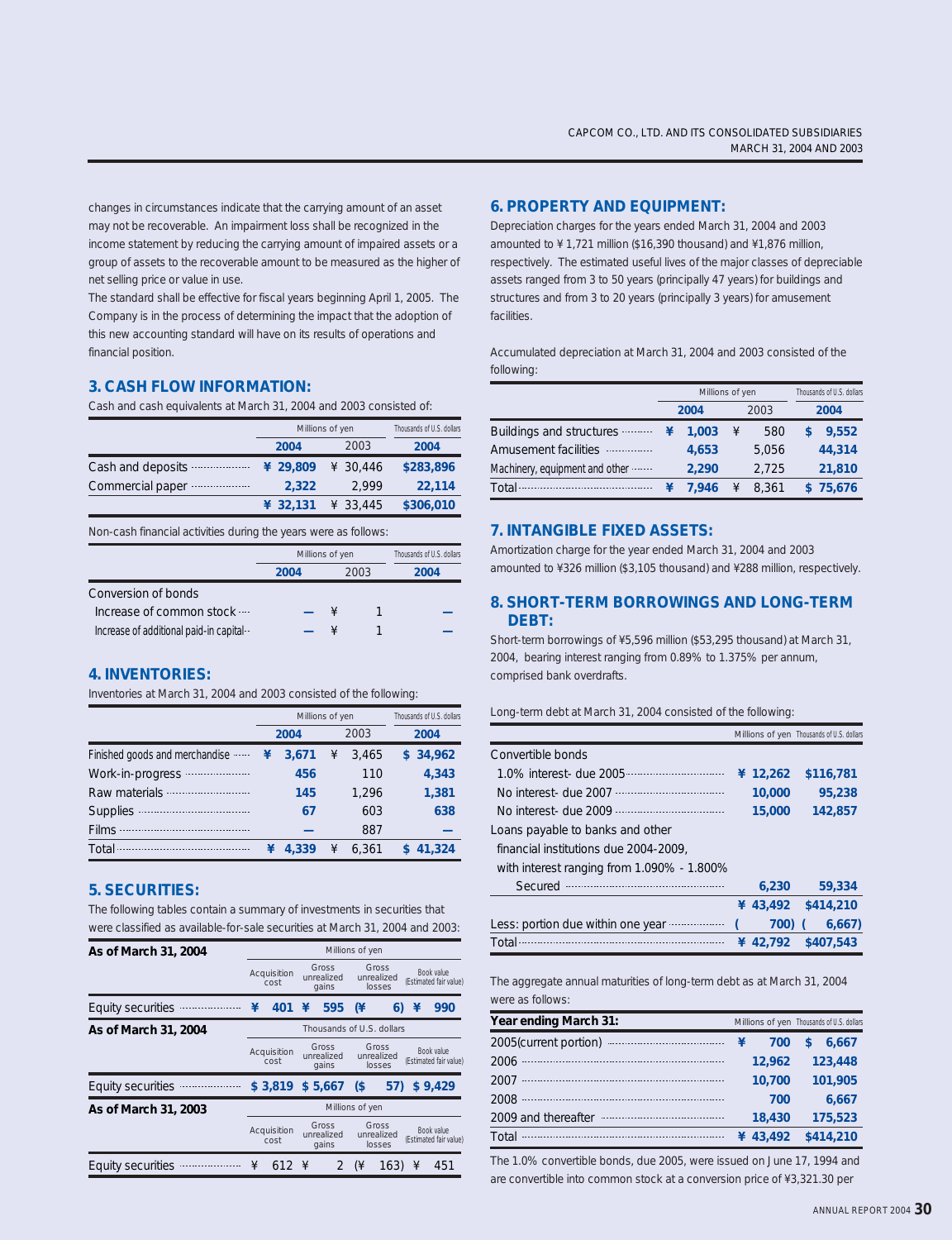share. These convertible bonds are redeemable at the Company's option in the period from October 1, 2000 to September 29, 2005 as provided in the indentures.

The no interest convertible bonds, due 2007, were issued on December 20, 2001 and are convertible into common stock at a conversion price of ¥3,230.00 per share. From February 1, 2002 the Company can redeem all of the bonds, if the closing price of the shares for each of the 20 consecutive trading days is more than 130% of the conversion price in effect on each such trading day.

The no interest convertible bonds, due 2009, were issued on December 20, 2001 and are convertible into common stock at a conversion price of ¥3,020.00 per share. From February 1, 2002 the Company can redeem all of the bonds, if the closing price of the shares for each of the 20 consecutive trading days is more than 130% of the conversion price in effect on each such trading day.

At March 31, 2004, the following assets were pledged as collateral for long-term debt:

|                                                                                                                                                                                                                                                                                                                                             |        | Millions of yen Thousands of U.S. dollars |
|---------------------------------------------------------------------------------------------------------------------------------------------------------------------------------------------------------------------------------------------------------------------------------------------------------------------------------------------|--------|-------------------------------------------|
| $L$ and $\cdots$ $\cdots$ $\cdots$ $\cdots$ $\cdots$ $\cdots$ $\cdots$ $\cdots$ $\cdots$ $\cdots$ $\cdots$ $\cdots$ $\cdots$ $\cdots$ $\cdots$ $\cdots$ $\cdots$ $\cdots$ $\cdots$ $\cdots$ $\cdots$ $\cdots$ $\cdots$ $\cdots$ $\cdots$ $\cdots$ $\cdots$ $\cdots$ $\cdots$ $\cdots$ $\cdots$ $\cdots$ $\cdots$ $\cdots$ $\cdots$ $\cdots$ |        | $\frac{4}{1}$ 3.902 \$ 37.162             |
| Buildings and structures, net of<br>accumulated depreciation                                                                                                                                                                                                                                                                                | 5.915  | 56,333                                    |
| Total -                                                                                                                                                                                                                                                                                                                                     | 49.817 | \$93,495                                  |

#### **9. DERIVATIVE FINANCIAL INSTRUMENTS:**

The Companies use derivative financial instruments ("derivatives") to reduce their exposure to the adverse impact of fluctuations in interest rates. The principal derivatives used by the Companies are interest rate swaps.

The derivatives are subject to market risk and credit risk. Market risk means that gains or losses in the value of the derivatives could result from fluctuations in interest rates. Gains or losses on the derivatives are, however, effectively offset by gains and losses on the underlying liabilities since they also result from fluctuations in interest rates.

Credit risk means that the Companies are exposed to losses which could result from the default of counter parties. The Company believes, however, that risk of loss due to default from counter parties is extremely small because the Companies limit their dealings with counter parties to only financial institutions with higher credit ratings.

#### **10. INCOME TAXES:**

The Company is subject to several taxes based on income which, in aggregate, resulted in a statutory tax rate of approximately 41% in the period ended March 31, 2004 (42% in 2003).

A reconciliation of the difference between the statutory tax rate and the effective income tax rate was not prepared due to "Loss before income taxes" amounting to ¥6,901 million (\$65,724 thousand) in 2004 and ¥30,049 million in 2003, respectively.

The significant components of deferred tax assets at March 31, 2004 and 2003 were as follows:

|                                                             |   | Millions of yen | Thousands of U.S. dollars |        |             |
|-------------------------------------------------------------|---|-----------------|---------------------------|--------|-------------|
|                                                             |   | 2004            |                           | 2003   | 2004        |
| Inventories                                                 | ¥ | 478             | ¥                         | 516    | \$<br>4,552 |
| Allowance for doubtful accounts                             |   | 1,980           |                           | 2,351  | 18,857      |
| Accrued expenses                                            |   | 1,484           |                           | 1,249  | 14,133      |
| Accrued retirement benefits for<br>employees                |   | 302             |                           | 254    | 2,876       |
| Loss on disposal of capitalized<br>development costs        |   |                 |                           | 1,798  |             |
| Loss on disposal of inventories -                           |   | 1,798           |                           |        | 17,124      |
| Tax loss carry-forwards in the<br>Company                   |   | 9,294           |                           | 9,930  | 88,514      |
| Tax loss carry-forwards in the<br>consolidated subsidiaries |   | 3,647           |                           | 1,204  | 34,733      |
|                                                             |   | 1,069           |                           | 903    | 10,182      |
| Sub-total manufactured and sub-                             |   | 20,052          |                           | 18,205 | 190,971     |
| Less: valuation allowance                                   |   | 7,102)          |                           | 3,316  | 67,637)     |
| Deferred tax assets --                                      | ¥ | 12,950          | ¥                         | 14,889 | \$123,334   |

#### **11. ACCRUED RETIREMENT BENEFITS FOR EMPLOYEES:**

The Company and its domestic consolidated subsidiaries have unfunded lump-sum benefit plans and funded non-contributory pension plans, generally covering all employees. Under the terms of the Company's and its domestic subsidiaries' retirement plans, substantially all employees are entitled to a lump-sum payment at the time of retirement. The amount of the retirement benefits is, in general, based on the length of service, basic salary at the time of retirement, and reason for retirement. The non-contributory pension plans of the Company and its domestic subsidiaries, which cover those employees who have served with those companies for more than 10 years and have already reached the age of 45, generally provide for pension payments for a period of ten years subsequent to retirement (or a lump-sum payment at the retiring employee's option). The annual charge for current service costs in respect of these plans is determined actuarially and funded currently through outside trustees.

The following tables set forth the changes in the projected benefit obligations, plan assets and funded status of the Company and its domestic consolidated subsidiaries at March 31, 2004 and 2003.

|                                                                           |   | Millions of yen |   | Thousands of U.S. dollars |    |        |
|---------------------------------------------------------------------------|---|-----------------|---|---------------------------|----|--------|
|                                                                           |   | 2004            |   | 2003                      |    | 2004   |
| Projected benefit obligations<br>at end of year                           | ¥ | 2.156           | ¥ | 1.976                     | S. | 20,533 |
| Fair value of plan assets at<br>end of year                               |   | 556             |   | 467                       |    | 5,295  |
| Funded status:                                                            |   |                 |   |                           |    |        |
| Projected benefit obligations in<br>excess of plan assets                 |   | 1.600           |   | 1,509                     |    | 15,238 |
| Unrecognized transition obligation                                        |   | 405             |   | 442                       |    | 3.857  |
| Unrecognized actuarial differences                                        |   | 347             |   | 263                       |    | 3.305  |
| Accrued pension liability recognized<br>in the consolidated balance sheet | ¥ | 848             | ¥ | 804                       | S  | 8.076  |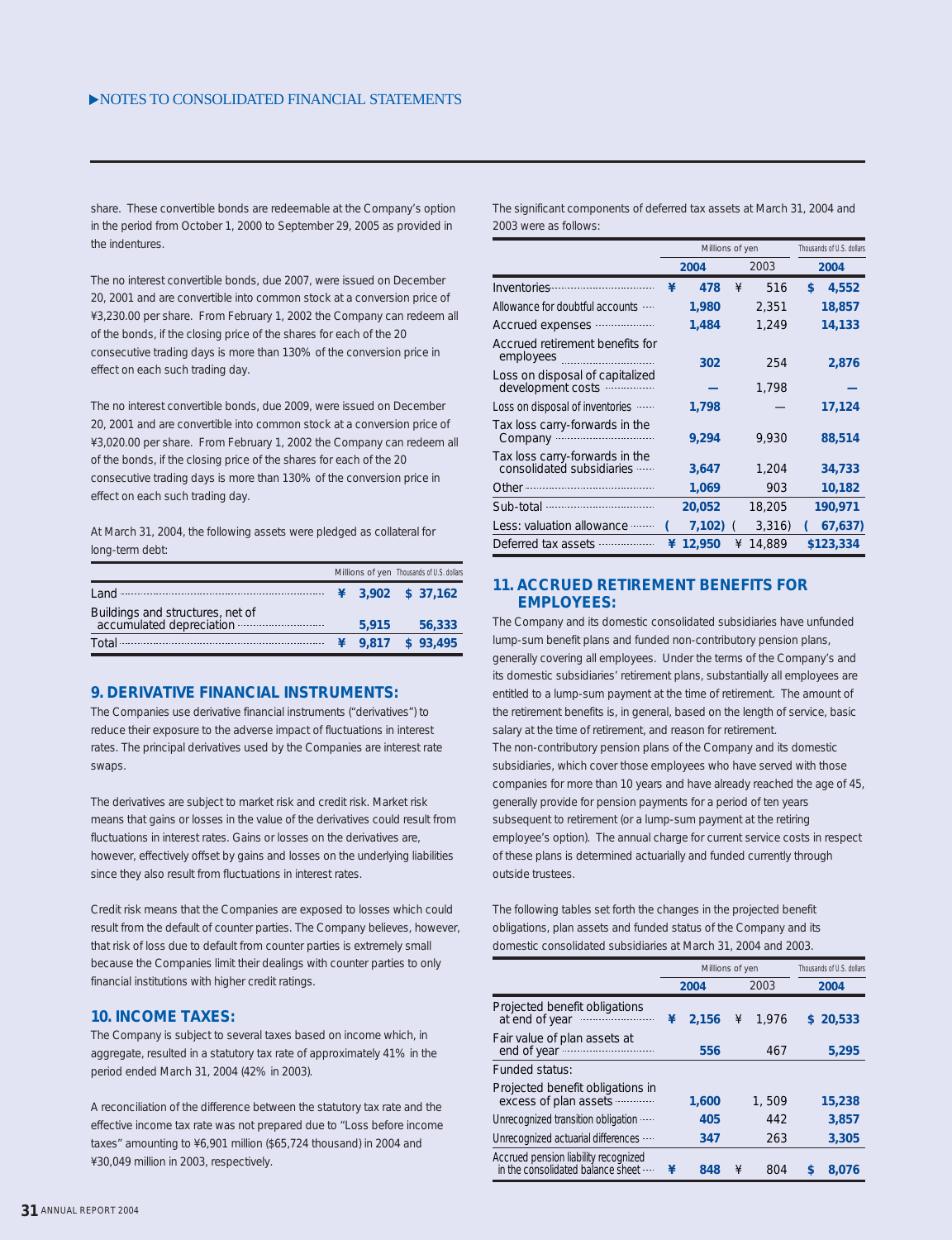Retirement and pension costs of the Company and its domestic consolidated subsidiaries for the years ended March 31, 2004 and 2003 were as follows:

|                                              |   | Millions of yen |   | Thousands of U.S. dollars |      |       |
|----------------------------------------------|---|-----------------|---|---------------------------|------|-------|
|                                              |   | 2004            |   | 2003                      | 2004 |       |
| Service cost                                 | ¥ | 169             | ¥ | 158                       | \$   | 1,609 |
| Interest cost<br>                            |   | 30              |   | 48                        |      | 286   |
| Expected return on plan assets               |   | 12)             |   | 18)                       |      | 114)  |
| Amortization:                                |   |                 |   |                           |      |       |
| Transition obligation                        |   | 37              |   | 37                        |      | 352   |
| Actuarial differences                        |   | 22              |   | 19                        |      | 210   |
| Special allowance for early                  |   |                 |   | 82                        |      |       |
| Additional retirement<br>allowance paid<br>. |   | 19              |   |                           |      | 181   |
| Net periodic benefit costs                   |   | 265             | ¥ | 326                       | S    | 2,524 |

The assumptions used to account for the defined benefit plans for the years ended March 31, 2004 and 2003 were as follows:

|                                                                                  | 2004                   | 2003                   |
|----------------------------------------------------------------------------------|------------------------|------------------------|
| Method of attributing the projected<br>benefit obligations to periods of service | Straight-line<br>basis | Straight-line<br>basis |
| Discount rate                                                                    | 1.5%                   | 2.5%                   |
| Long-term rate of expected return on plan assets                                 | 2.5%                   | 2.5%                   |
| Amortization period for transition obligation                                    | 15 years               | 15 years               |
| Amortization period for actuarial differences                                    | 13 years               | 13 years               |

#### **12. COMMON STOCK, ADDITIONAL PAID-IN CAPITAL AND RETAINED EARNINGS (ACCUMULATED DEFICIT):**

Changes in the number of issued shares of common stock during the years ended March 31, 2004 and 2003 are summarized below:

|                                 | Thousands of shares |        |  |
|---------------------------------|---------------------|--------|--|
|                                 | 2004                | 2003   |  |
| Balance at beginning of year    | 58,436              | 58,435 |  |
| Issued upon conversion of bonds |                     |        |  |
| Balance at end of year          | 58,436              | 58,436 |  |

On the accompanying consolidated financial statements, "Additional paid-in capital" consists of the capital reserve pursuant to the Japanese Commercial Code, amounts transferred from common stock and/or the capital reserve and proceeds from the resale of treasury stock in excess of their cost (collectively, the "other capital reserves") etc., and "Retained earnings (Accumulated deficit)" consists of the earned reserve pursuant to the Japanese Commercial Code, voluntary reserves, unappropriated retained earnings (undisposed accumulated deficit), etc.

#### **13. APPROPRIATION OF UNAPPROPRIATED RETAINED EARNINGS (DISPOSAL OF ACCUMULATED DEFICIT) OR OTHER CAPITAL RESERVES AND LEGAL RESERVE:**

The Japanese Commercial Code requires that all appropriations of unappropriated retained earnings, except for interim cash dividends, be

approved at an ordinary general meeting of shareholders. In accordance with customary practice in Japan, the appropriation of unappropriated retained earnings is not accrued in the financial statements for the year to which it relates, but is recorded in the subsequent accounting year after shareholder approval has been obtained.

The Japanese Commercial Code provides that an amount equal to at least 10% of cash dividends and directors bonuses etc. paid be appropriated and set aside as the earned reserve. No further appropriation is required when the sum of the earned reserve and the capital reserve pursuant to the Japanese Commercial Code (collectively, the "legal reserves") equals 25% of common stock. The legal reserves may be used to eliminate or reduce a deficit by resolution of the shareholders or may be capitalized by resolution of the Board of Directors.

The maximum amount that the Company can distribute as dividends is calculated based on the unconsolidated financial statements of the Company in accordance with the Japanese Commercial Code. In addition, unrealized holding gains on available-for-sale securities, net of related taxes, are not available for distribution as cash dividends or bonuses to directors and/or statutory auditors. Under the amended Japanese Commercial Code, amounts transferred from common stock and/or the capital reserve is available for distribution as cash dividends.

The following disposal of accumulated deficit and appropriations of other capital reserves of the Company were proposed and resolved at the general meeting of shareholders held on June 18, 2004.

#### **(1) Disposal of accumulated deficit —**

|                                                                                  |    |          | Millions of yen Thousands of U.S. dollars |
|----------------------------------------------------------------------------------|----|----------|-------------------------------------------|
| Balance of accumulated deficit at March 31, 2004                                 | (¥ |          | 8,946) (\$85,200)                         |
| Disposal -                                                                       |    |          |                                           |
| Reversal of other capital reserves (amounts<br>transferred from capital reserve) |    | 8.946    | 85,200)                                   |
| Balance of accumulated deficit after disposal $\cdots$ ¥                         |    |          |                                           |
| (2) Appropriation of other capital reserves -                                    |    |          |                                           |
|                                                                                  |    |          | Millions of yen Thousands of U.S. dollars |
| Balance of other capital reserves at March<br>31, 2004                           |    | ¥ 17.387 | \$165,590                                 |
| Appropriations -                                                                 |    |          |                                           |

| Cash dividends (¥10 per share outstanding<br>at March 31, 2004)                                   | 570(            | 5.428 |
|---------------------------------------------------------------------------------------------------|-----------------|-------|
| Reversal of the balance of amounts transferred<br>from the capital reserve for elimination of the | 8,946) (85,200) |       |
| Balance of other capital reserves after appropriations $\cdot$ $\neq$ 7,871 \$ 74,962             |                 |       |

#### **14. TREASURY STOCK:**

Under the amended Japanese Commercial Code, the Company is allowed to acquire its own shares to the extent that the aggregate cost of treasury stock does not exceed the maximum amount available for dividends. Treasury stock is stated at cost within "Shareholders' equity" on the accompanying consolidated balance sheets. Net gains on the resale of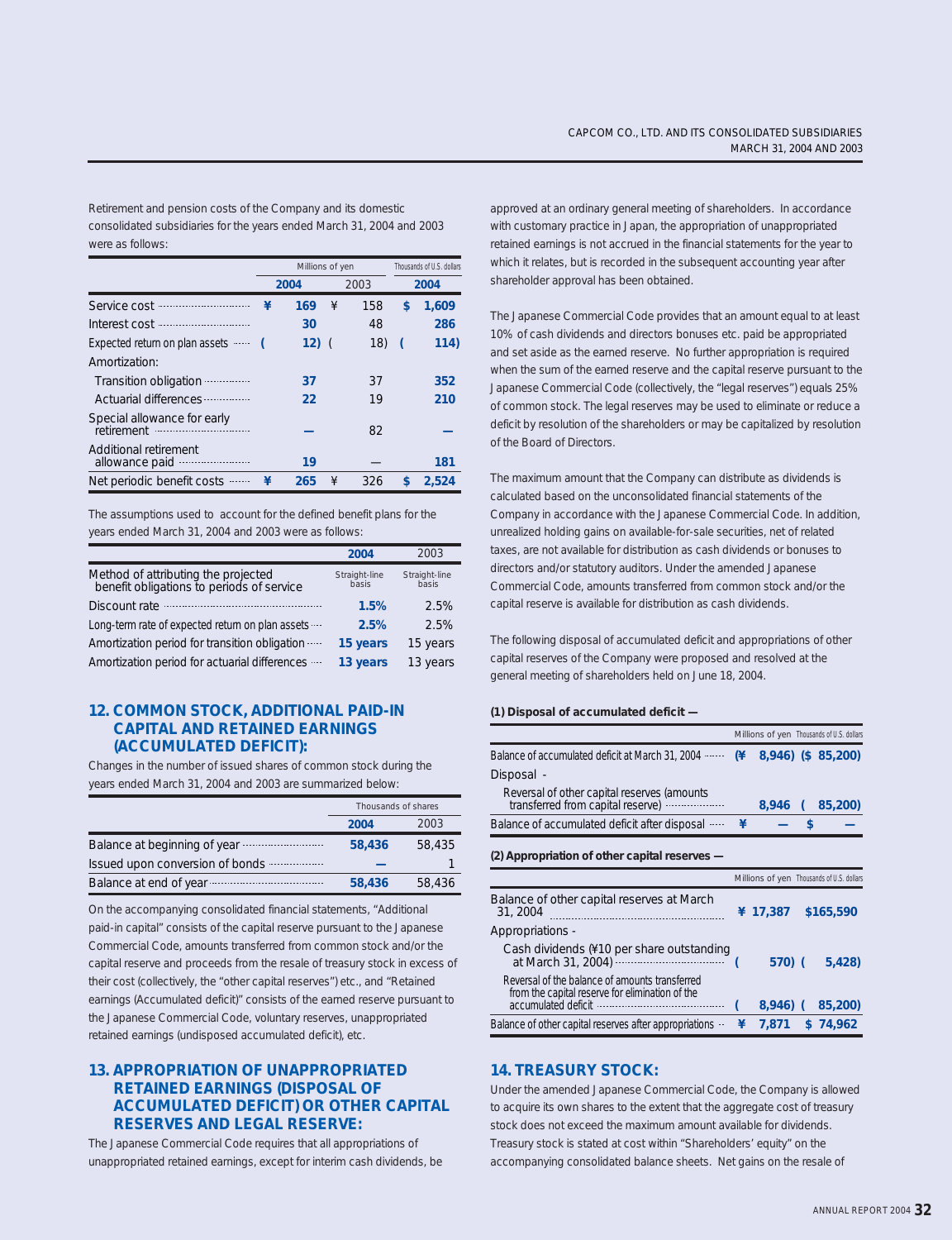treasury stock are included in "Additional paid-in capital" on the accompanying consolidated balance sheets.

1,518,050 of the Company's common stock shares were outstanding at March 31, 2004.

#### **15. BALANCES AND TRANSACTIONS WITH RELATED PARTIES:**

Balances due to and transactions of the Company with related parties other than consolidated subsidiaries for the years ended March 31, 2004 and 2003 can be summarized as follows:

|                           | Millions of yen | Thousands of U.S. dollars |      |      |     |  |
|---------------------------|-----------------|---------------------------|------|------|-----|--|
|                           | 2004            |                           | 2003 | 2004 |     |  |
| An affiliated company:    |                 |                           |      |      |     |  |
| KOKO CAPCOM CO., LTD.     |                 |                           |      |      |     |  |
| Accounts receivable-trade | 98              | ¥                         | 176  |      | 933 |  |
| Net sales                 | 104             |                           | 265  |      | 990 |  |

#### **16. SEGMENT INFORMATION:**

#### **(1) Business segments**

The Companies have four business segments. The "Home video games" segment develops and distributes home video game software. The "Arcade operations" segment operates amusement facilities. The "Arcade games" segment develops, manufactures and distributes arcade game software and hardware to amusement facility operators. The "Other segment" mainly comprises the distribution of motion picture films and licensing-out.

The following tables present certain information regarding the business segments for the years ended March 31, 2004 and 2003.

|                            | Millions of yen |          |   |        |  | Thousands of U.S. dollars |
|----------------------------|-----------------|----------|---|--------|--|---------------------------|
|                            |                 | 2004     |   | 2003   |  | 2004                      |
| Net sales:                 |                 |          |   |        |  |                           |
| Home video games:          |                 |          |   |        |  |                           |
| <b>Customers</b>           |                 | ¥ 33,950 | ¥ | 48,090 |  | \$323,333                 |
| Arcade operations:         |                 |          |   |        |  |                           |
| <b>Customers</b>           |                 | 9,831    |   | 9,243  |  | 93,629                    |
| Arcade games:              |                 |          |   |        |  |                           |
| <b>Customers</b>           |                 | 4,441    |   | 960    |  | 42,295                    |
| Inter-segment              |                 | 70       |   | 154    |  | 667                       |
|                            |                 | 4.511    |   | 1.114  |  | 42.962                    |
| Other:                     |                 |          |   |        |  |                           |
| <b>Customers</b>           |                 | 4,447    |   | 3,744  |  | 42,352                    |
| Sub-total                  |                 | 52,739   |   | 62,191 |  | 502,276                   |
| Eliminations and corporate |                 | 70)      |   | 155)   |  | 666)                      |
| Consolidated               | ¥               | 52,669   | ¥ | 62,036 |  | \$501,610                 |

|                                    | Millions of yen | Thousands of U.S. dollars |           |
|------------------------------------|-----------------|---------------------------|-----------|
|                                    | 2004            | 2004                      |           |
| Cost of sales and direct expenses: |                 |                           |           |
| Home video games                   | 34,922<br>¥     | 41,329<br>¥               | \$332,590 |
| Arcade operations                  | 7.504           | 7.102                     | 71.467    |
| Arcade games                       | 3,087           | 1.648                     | 29,400    |
| Other                              | 3,507           | 3.393                     | 33,400    |
| Sub-total                          | 49,020          | 53,472                    | 466,857   |
| Eliminations and corporate         | 2.246           | 1.884                     | 21,391    |
| Consolidated                       | 51,266<br>¥     | 55,356<br>¥               | \$488,248 |

#### **Operating income (loss):**

| Home video games           | (¥ | 972)  | ¥ | 6.761  | (\$ | 9,257   |
|----------------------------|----|-------|---|--------|-----|---------|
| Arcade operations          |    | 2,327 |   | 2,141  |     | 22,162  |
| Arcade games               |    | 1.424 |   | 534)   |     | 13,562  |
| Other                      |    | 940   |   | 351    |     | 8,952   |
| Sub-total                  |    | 3.719 |   | 8.719  |     | 35,419  |
| Eliminations and corporate |    | 2,316 |   | 2,039) |     | 22,057) |
| Consolidated               |    | 1.403 | ¥ | 6.680  |     | 13,362  |

|                                    |   | Millions of yen |   |          | Thousands of U.S. dollars |           |  |
|------------------------------------|---|-----------------|---|----------|---------------------------|-----------|--|
|                                    |   | 2004            |   | 2003     |                           | 2004      |  |
| Total assets:                      |   |                 |   |          |                           |           |  |
| Home video games --<br>.           |   | ¥ 28,418        |   | ¥ 38,742 |                           | \$270,648 |  |
| Arcade operations                  |   | 7,794           |   | 7,217    |                           | 74,229    |  |
| Arcade games                       |   | 3,801           |   | 5,225    |                           | 36,200    |  |
| <br>Other -                        |   | 8,657           |   | 14,708   |                           | 82,447    |  |
|                                    |   | 48,670          |   | 65,892   |                           | 463,524   |  |
| Eliminations and corporate         |   | 44,426          |   | 40,756   |                           | 423,105   |  |
|                                    |   | ¥ 93,096        |   | ¥106,648 |                           | \$886,629 |  |
|                                    |   |                 |   |          |                           |           |  |
| Depreciation:                      |   |                 |   |          |                           |           |  |
| Home video games -<br>.            | ¥ | 456             | ¥ | 461      | \$                        | 4,343     |  |
| Arcade operations                  |   | 820             |   | 1,033    |                           | 7,810     |  |
|                                    |   | 63              |   | 78       |                           | 600       |  |
|                                    |   | 501             |   | 264      |                           | 4,771     |  |
|                                    |   | 1,840           |   | 1,836    |                           | 17,524    |  |
| Eliminations and corporate         |   | 241             |   | 367      |                           | 2,295     |  |
|                                    | ¥ | 2,081           | ¥ | 2,203    |                           | \$19,819  |  |
|                                    |   |                 |   |          |                           |           |  |
| Capital expenditure:               |   |                 |   |          |                           |           |  |
| Home video games -<br>.            | ¥ | 1,800           | ¥ | 570      |                           | \$17,143  |  |
| Arcade operations                  |   | 1,280           |   | 809      |                           | 12,190    |  |
|                                    |   | 405             |   | 30       |                           | 3,857     |  |
| Other                              |   | 934             |   | 577      |                           | 8,895     |  |
| Sub-total ------------------------ |   | 4,419           |   | 1,986    |                           | 42,085    |  |
| Eliminations and corporate         |   | 259             |   | 304      |                           | 2,467     |  |
|                                    | ¥ | 4,678           | ¥ | 2,290    |                           | \$44,552  |  |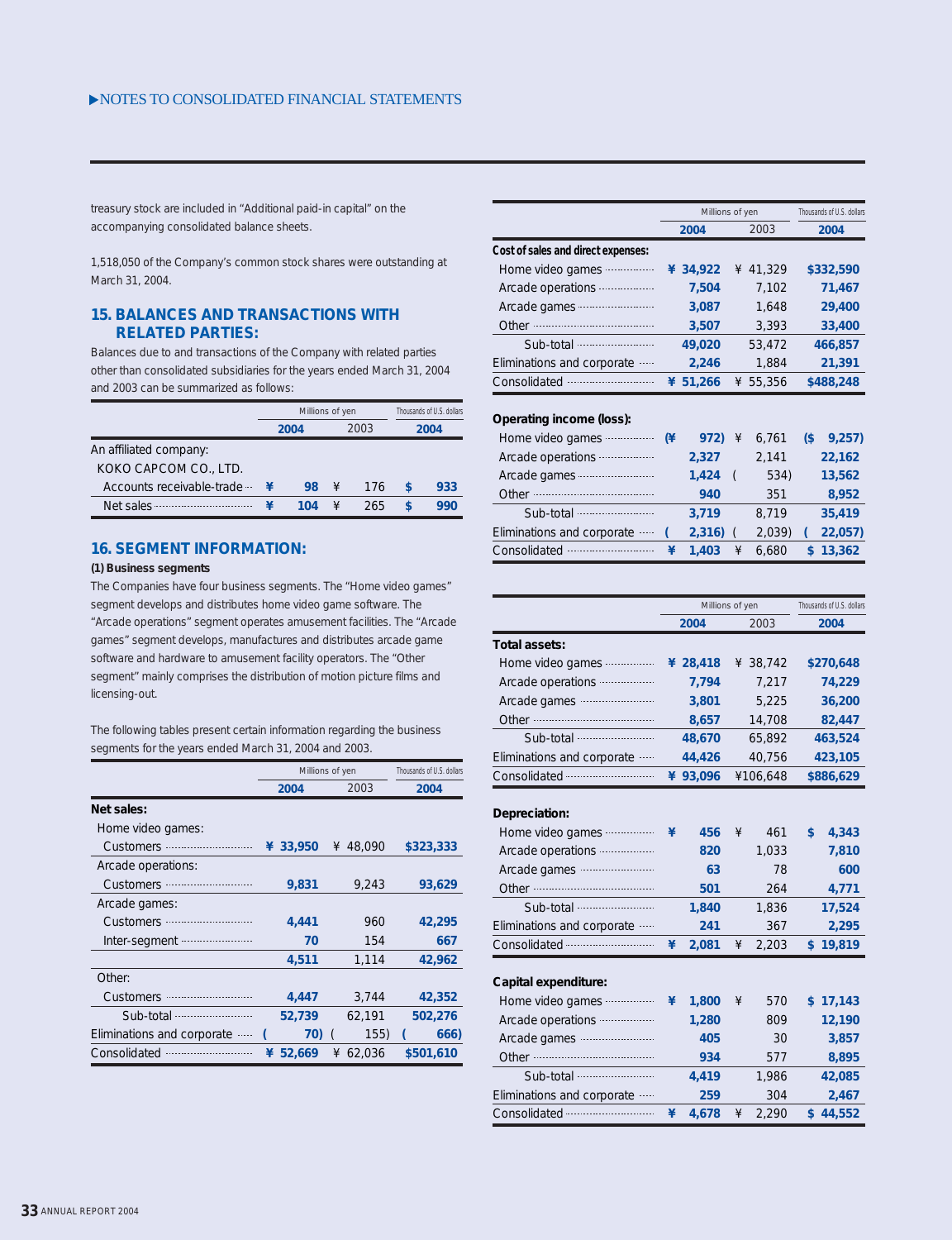#### **(2) Geographic areas**

The following tables present certain geographic area information for the years ended March 31, 2004 and 2003.

|                                    |                 | Millions of yen |                           |          | Thousands of U.S. dollars |
|------------------------------------|-----------------|-----------------|---------------------------|----------|---------------------------|
|                                    |                 | 2004            |                           | 2003     | 2004                      |
| Net sales:                         |                 |                 |                           |          |                           |
| Japan:                             |                 |                 |                           |          |                           |
| Customers ·····                    |                 | ¥ 39,150        |                           | ¥ 37,191 | \$372,857                 |
| Inter-segment …                    |                 | 6,366           |                           | 6,682    | 60,629                    |
|                                    |                 | 45,516          |                           | 43,873   | 433,486                   |
| North America:                     |                 |                 |                           |          |                           |
| Customers                          |                 | 7,861           |                           | 16,418   | 74,867                    |
| Inter-segment <b></b>              |                 | 7               |                           |          | 67                        |
|                                    |                 | 7,868           |                           | 16,418   | 74,934                    |
| Europe:                            |                 |                 |                           |          |                           |
| Customers ····                     |                 | 5,099           |                           | 7,820    | 48,562                    |
|                                    |                 |                 |                           |          |                           |
| Other:                             |                 |                 |                           |          |                           |
| Customers                          |                 | 559             |                           | 608      | 5,323                     |
| Inter-segment <i></i>              |                 |                 |                           | 40       |                           |
|                                    |                 | 559             |                           | 648      | 5,323                     |
|                                    |                 | 59,042          |                           | 68,759   | 562,305                   |
| Eliminations and corporate         | (               | 6,373)          | $\sqrt{2}$                | 6,723    | 60,695)                   |
|                                    | ¥               | 52,669          | ¥                         | 62,036   | \$501,610                 |
|                                    |                 |                 |                           |          |                           |
| Cost of sales and direct expenses: |                 |                 |                           |          |                           |
|                                    |                 | ¥ 37,503        |                           | ¥ 37,836 | \$357,171                 |
| North America                      |                 | 12,495          |                           | 14,258   | 119,000                   |
|                                    |                 | 4,768           |                           | 7,154    | 45,410                    |
|                                    |                 | 545             |                           | 690      | 5,190                     |
| Sub-total <b>manual</b>            |                 | 55,311          | 59,938                    |          | 526,771                   |
| Eliminations and corporate         | (               | 4,045)          | $\sqrt{2}$                | 4,582)   | 38,523)                   |
|                                    |                 | ¥ 51,266        |                           | ¥ 55,356 | \$488,248                 |
|                                    |                 |                 |                           |          |                           |
| Operating income (loss):           |                 |                 |                           |          |                           |
|                                    | ¥               | 8,013           | ¥                         | 6,037    | \$76,315                  |
|                                    | (               | 4,627)          |                           | 2,160    | 44,066)<br><sub>(</sub>   |
|                                    |                 | 331             |                           | 666      | 3,152                     |
|                                    |                 | 14              | (                         | 42)      | 133                       |
|                                    |                 | 3,731           |                           | 8,821    | 35,534                    |
| Eliminations and corporate         |                 | 2,328)          |                           | 2,141)   | 22,172)                   |
| Consolidated --                    | ¥               | 1,403           | ¥                         | 6,680    | 13,362<br>\$              |
|                                    |                 |                 |                           |          |                           |
|                                    | Millions of yen |                 | Thousands of U.S. dollars |          |                           |
|                                    |                 | 2004            |                           | 2003     | 2004                      |
| Total assets:                      |                 |                 |                           |          |                           |
| Japan ·                            | ¥               | 43,031          | ¥                         | 50,950   | \$409,819                 |
|                                    |                 | 4,917           |                           | 11,279   | 46,829                    |
| <br>Europe $\cdot$                 |                 | 2,830           |                           | 7,034    | 26,952                    |
| Other …………………………………                |                 | 376             |                           | 302      | 3,581                     |

**51,154 41,942**

69,565 37,083

**¥ 93,096** ¥106,648 Consolidated

 Sub-total Eliminations and corporate ....

#### **(3) Foreign sales**

The following table presents certain information regarding sales of the Companies outside Japan for the years ended March 31, 2004 and 2003.

|                   |   | Millions of yen | Thousands of U.S. dollars |          |           |
|-------------------|---|-----------------|---------------------------|----------|-----------|
|                   |   | 2003<br>2004    |                           |          | 2004      |
| Net sales:        |   |                 |                           |          |           |
| North America<br> | ¥ | 8.470           |                           | ¥ 17.419 | \$80.667  |
| Europe            |   | 5.172           |                           | 8.081    | 49.257    |
| Other             |   | 681             |                           | 816      | 6,486     |
|                   |   | ¥ $14.323$      |                           | 426.316  | \$136,410 |

|                                      | Percentage |       |  |
|--------------------------------------|------------|-------|--|
|                                      | 2004       | 2003  |  |
| Percentage of such sales included in |            |       |  |
|                                      | 27.2%      | 42.4% |  |

#### **17. LEASES:**

#### **(1) Financing leases**

 **Lease transactions as a lessee**

Payments in respect of financing leases that do not transfer ownership of the leased assets to the lessee, for the years ended March 31, 2004 and 2003 were ¥1,130 million (\$10,762 thousand) and ¥1,183 million, respectively.

The future lease payments at March 31, 2004 and 2003, excluding amounts representing interest, are as shown below:

|                                     | Millions of yen |       | Thousands of U.S. dollars |       |  |          |  |
|-------------------------------------|-----------------|-------|---------------------------|-------|--|----------|--|
|                                     |                 | 2004  |                           | 2003  |  | 2004     |  |
| Due within one year <b>contains</b> |                 | 988   | ¥                         | 886   |  | 9.409    |  |
| Due after more than one year        |                 | 1.048 |                           | 748   |  | 9.981    |  |
|                                     |                 | 2.036 |                           | 1.634 |  | \$19.390 |  |

#### **(2) Operating leases**

**487,181 399,448 \$886,629**

Future lease payments under non-cancelable operating leases at March 31, 2004 and 2003 were as follows:

|                              | Millions of yen |  | Thousands of U.S. dollars |       |      |    |
|------------------------------|-----------------|--|---------------------------|-------|------|----|
|                              | 2004            |  |                           | 2003  | 2004 |    |
| Due within one year          |                 |  | ¥                         | 546   |      | 10 |
| Due after more than one year |                 |  |                           | 1.336 |      |    |
|                              |                 |  | $1 \quad 4$               | 1.882 |      | 10 |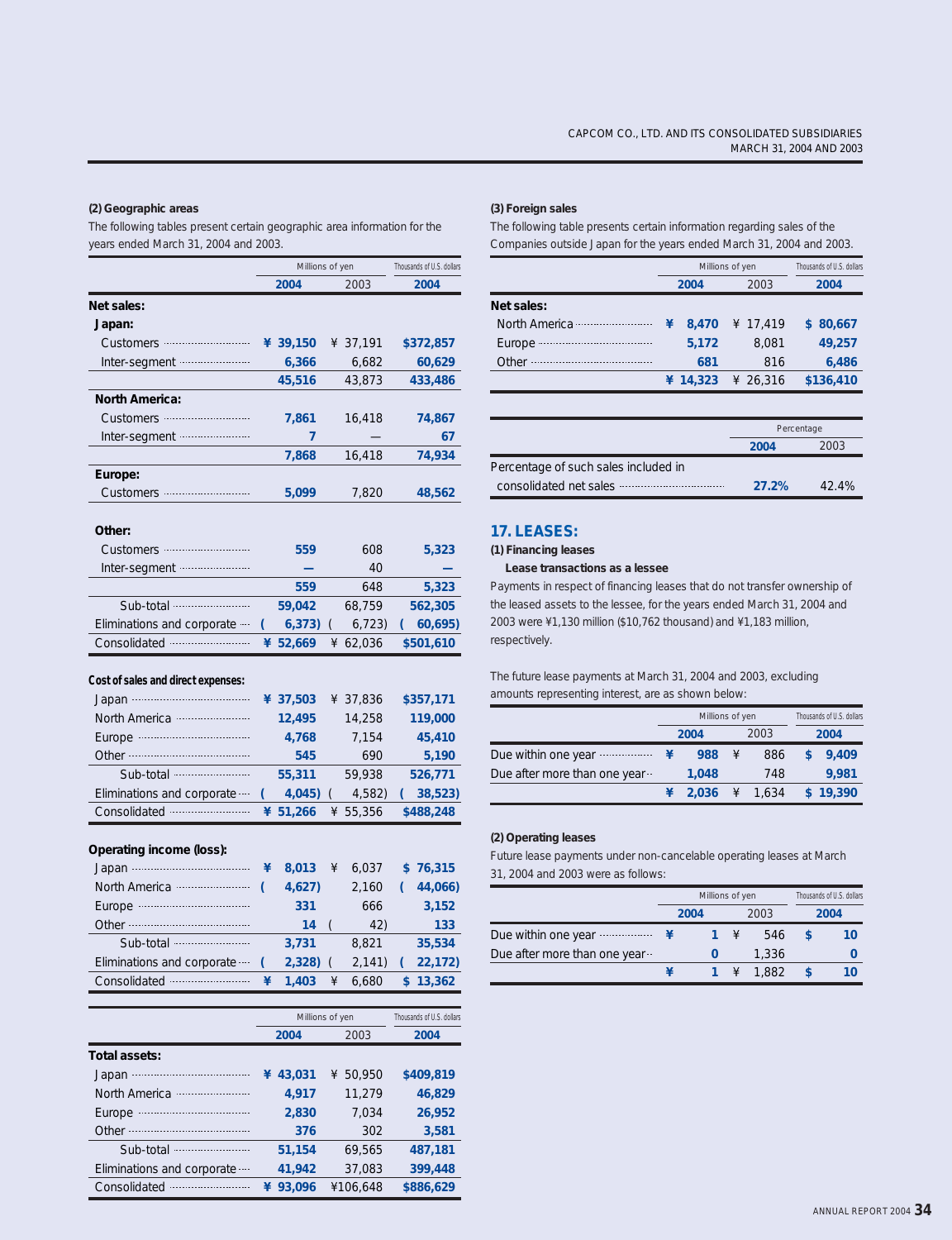### Report of Independent Auditors

To the Board of Directors and Shareholders of CAPCOM CO., LTD.

We have audited the accompanying consolidated balance sheets of CAPCOM CO., LTD, and its consolidated subsidiaries as of March 31, 2004 and 2003, and the related consolidated statements of income, shareholders' equity, and cash flows for the years then ended, all expressed in Japanese Yen. These consolidated financial statements are the responsibility of the Company's management. Our responsibility is to express an opinion on these consolidated financial statements based on our audits.

We conducted our audits in accordance with auditing standards generally accepted in Japan. Those standards require that we plan and perform the audit to obtain reasonable assurance about whether the consolidated financial statements are free of material misstatement. An audit includes examining, on a test basis, evidence supporting the amounts and disclosures in the consolidated financial statements. An audit also includes assessing the accounting principles used and significant estimates made by management, as well as evaluating the overall consolidated financial statement presentation. We believe that our audits provide a reasonable basis for our opinion.

In our opinion, the consolidated financial statements referred to above present fairly, in all material respects, the consolidated financial position of CAPCOM CO., LTD. and its consolidated subsidiaries as of March 31, 2004 and 2003, and the consolidated results of their operations and their cash flows for the years then ended in conformity with accounting principles generally accepted in Japan.

 basis set forth in Note 1 to the accompanying consolidated financial statements. The amounts expressed in U.S. dollars, which are provided solely for the convenience of the reader, have been translated on the

Chro Aoyama Pricevotationse Corpors

Osaka, Japan June 18, 2004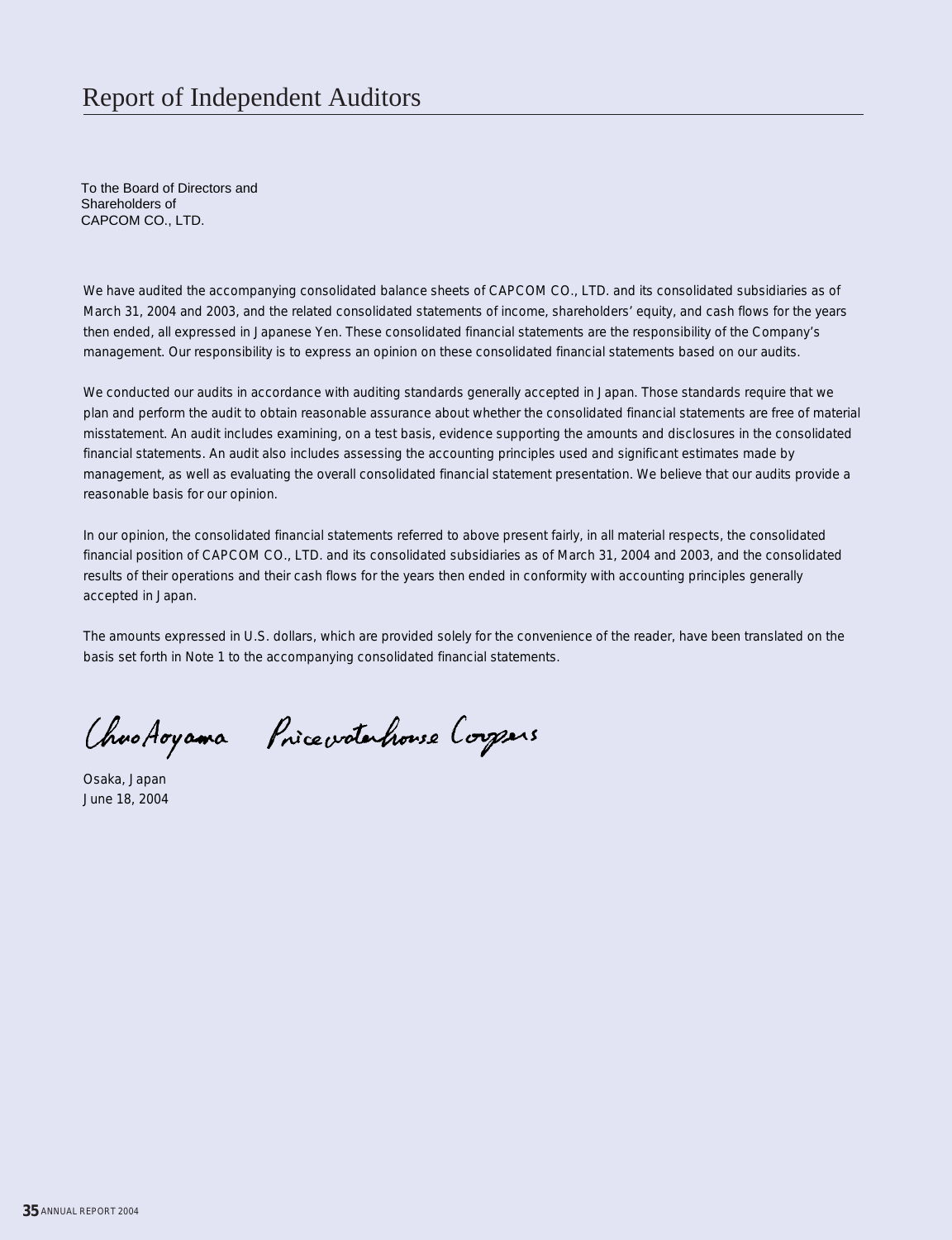### Corporate History

Devil May Cry Onimusha Dino Crisis Resident Evil Street Fighte Megaman **1979 May. 1981 Sep. 1983 Jun. 1984 May. 1985 Aug. 1989 Jan.** Old CAPCOM Co., Ltd. was merged with SANBI. Corporate name was changed into **1990 Oct.** Stocks registered as OTC securities with the Japan Securities Dealers Association. **1991 Mar. 1992 Jun. 1993 1994 May. 1995 Jun.** Established CAPCOM COIN-OP, Inc., CAPCOM ENTERTAINMENT, Inc. and CAPCOM DIGITAL **1996 Mar.** "Resident Evil" for PlayStation has made blockbuster sales. **1997 1998 1999 2000 Oct. 2001 Jan. 2002 Feb.** Released "Onimusha" and "Devil May Cry" for PlayStation2 and have sold over each 2 million copies **2003 Feb.** Established CEG INTERACTIVE ENTERTAINMENT GmbH in Germany. **2004 Oct.** Established Tokyo Branch in Shinjuku, Tokyo. **Jul.** Established CAPCOM ASIA Co., Ltd. in Hong Kong for distribution of Capcom's products in **Oct.** Stock was listed on the second section of the Osaka Securities Exchange. **Jul. Apr.** Established FLAGSHIP Co., Ltd. for the purpose of planning and development of game software. **Jul. Jul. Sep. Jun. Sep. Mar.** Released "Onimusha2" for PlayStation2 and has sold over a million copies in Japan. **Nov.** Established CE EUROPE LTD. in U.K. **Jul.** Established CLOVER STUDIO Co., Ltd. for the purpose of development of game software R&D. Established I.R.M Corporation (capital of ¥10 million) with objectives of developing and selling electric applied game machines in Matsubara, Osaka. Corporate name was changed into "SAMBI Co., Ltd.", and a head office was moved to Habikino, Osaka. Established old CAPCOM Co., Ltd. (capital of ¥10 million) in Hirano, Osaka for the purpose of selling software. Releasing "VULGUS" for the first arcade video game. Established CAPCOM U.S.A., Inc. in California for distribution of Capcom's products in U.S.A. CAPCOM Co., Ltd. and a head office was moved to Higashi-ku, Osaka. Released "Street Fighter " for arcade video game machine and it has triggered "Street Fighter " boom. "Street Fighter " for Super NES has made a mega-hit. SouthEast Asia. Constructed Ueno facility in Ueno, Mie. Constructed head office which was relocated to Uchihirano-machi, Chuo-ku, Osaka. STUDIOS, Inc. which CAPCOM U.S.A., Inc. holds with objectives of enhancing and maximizing functions such as management, distribution and R&D in U.S.A. (CAPCOM DIGITAL STUDIOS, Inc. changed its corporate name to CAPCOM STUDIO 8, Inc.) Established CAPCOM EUROSOFT Ltd. in U.K. for distribution of Capcom's products in European areas. Released "Dino Crisis" for PlayStation and have made a mega-hit. Stock changed list on the First Section of the Osaka Securities Exchange. Stock was listed on the First Section of the Tokyo Stock Exchange. Releasing "Onimusha" for PlayStation2 and has sold over a million copies for the first time for all PlayStation2 titles. Established KOKO CAPCOM Co., Ltd. in Korea for the purpose of distribution and R&D bases in Korea. Established CAPCOM CHARBO Co., Ltd. for the purpose of distribution and rental of battery charger for mobile-phone. worldwide.

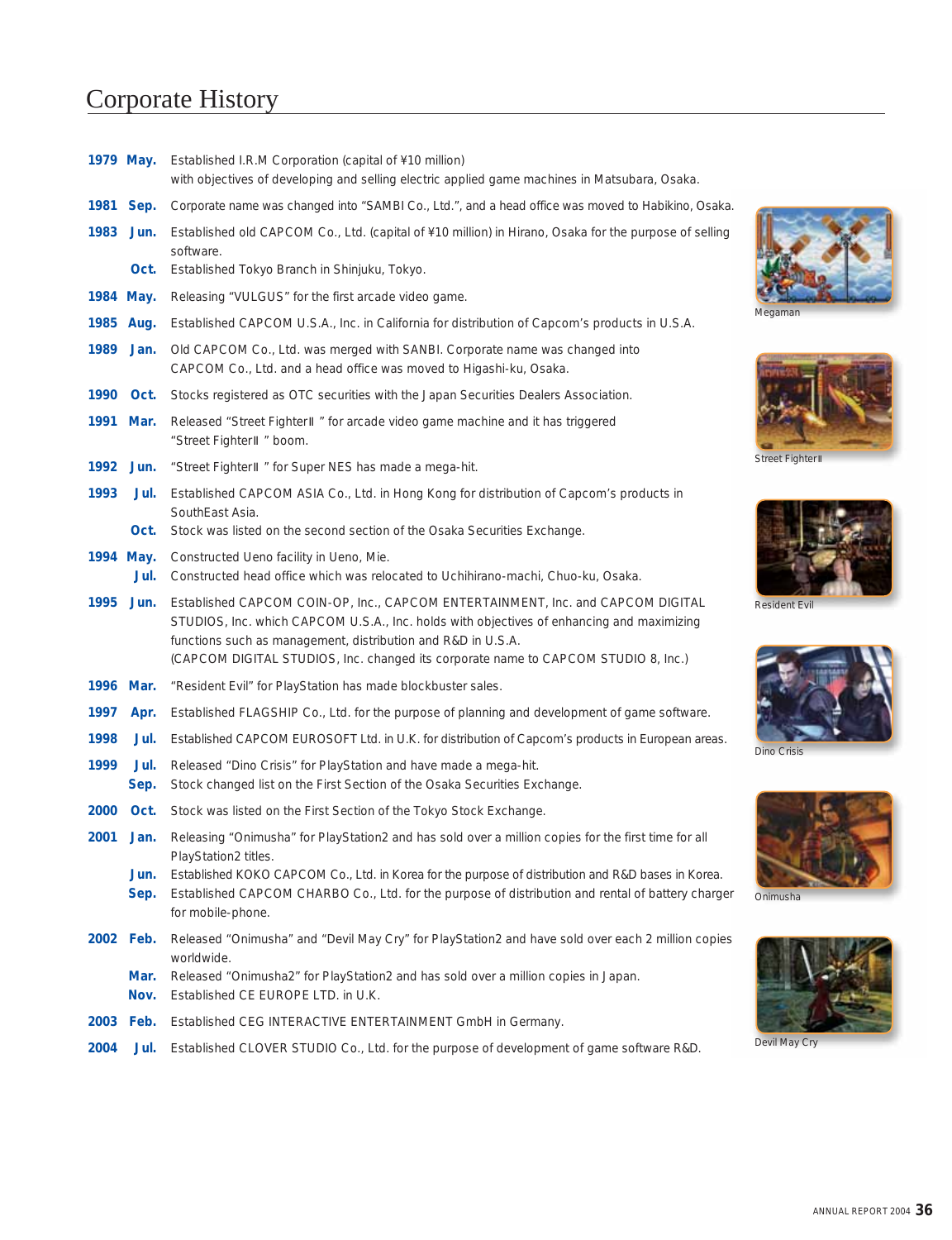| Name of Company         | Capcom Co., Ltd.                                                                  |
|-------------------------|-----------------------------------------------------------------------------------|
| Date of Establishment   | May 30, 1979                                                                      |
| Date of Initiation      | June 11,1983                                                                      |
| <b>Business Segment</b> | Planning, development, and sale of<br>software<br>Management of amusement arcades |
| Paid-in Capital         | ¥ 27,581 million                                                                  |
| End of Term             | March 31                                                                          |
| Number of Employee      | 1,061 (Capcom Co., Ltd.)<br>1,206<br>(including consolidated subsidiaries)        |

#### **Major Offices**

| <b>Head Office</b> | PHONE: 81-6-6920-3600 FAX: 81-6-6920-5100<br>3-1-3 Uchihirano-machi, Chuo-ku,<br>Osaka, 540-0037, Japan |
|--------------------|---------------------------------------------------------------------------------------------------------|
| R & D Building     | PHONE: 81-6-6920-7600 FAX: 81-6-6920-7698<br>3-2-8 Uchihirano-machi, Chuo-ku,<br>Osaka, 540-0037, Japan |

PHONE: 81-3-3340-0710 FAX: 81-3-3340-0711 Shinjuku Mitsui Building 2-1-1 Nishi Shinjuku, Shinjuku-ku, Tokyo,163-0425, Japan **Tokyo Branch**





Head Office Tokyo Branch

#### **Corporate Profile Capcom's Subsidiaries**

**CAPCOM U.S.A., Inc. (U.S.A.)** 475 Oakmead Parkway, Sunnyvale, California 94085 U.S.A. PHONE: 1-408-774-0500 FAX: 1-408-774-3994 http://www.capcom.com/ Paid-in Capital: US\$ 159,949 thousand Business Segment: Holding company and administration of subsidiary in U.S.

**CAPCOM ENTERTAINMENT, Inc. (U.S.A.)** 475 Oakmead Parkway, Sunnyvale, California 94085 U.S.A. PHONE: 1-408-774-0500 FAX: 1-408-774-3995 Paid-in Capital: US\$ 1 million Business Segment: Sale of home video games

### **CAPCOM STUDIO 8, Inc. (U.S.A.)**

475 Oakmead Parkway, Sunnyvale, California 94085 U.S.A. PHONE: 1-408-774-0500 FAX: 1-408-774-3955 Paid-in Capital: US\$ 1 million Business Segment: Development of game software

### **CAPCOM EUROSOFT Ltd. (U.K.)**

9th Floor, 26-28 Hammersmith Grove, Hammersmith, London W6 7HA, U.K. PHONE: 44-20-8846-2550 FAX: 44-20-8741-4176 Paid-in Capital: £ 5 million Business Segment: Sale of home video games

#### **STATUS Co., Ltd.**

3-1-3 Uchihirano-machi, Chuo-ku, Osaka, 540-0037, Japan PHONE: 81-6-6920-3655 FAX: 81-6-6920-5154 Paid-in Capital: ¥ 32 million Business Segment: Nonlife insurance agency and financial businesses

#### **CAPTRON Co., Ltd.**

3-1-3 Uchihirano-machi, Chuo-ku, Osaka, 540-0037, Japan PHONE: 81-6-6920-3626 FAX: 81-6-6920-5126 Paid-in Capital: ¥ 1,640 million Business Segment: Rent, lease and operation of real estate properties

### **CAPCOM ASIA Co., Ltd. (Hong Kong)**

Units 1205-6, 12/F, New East Ocean Centre, 9 Science Museum Rd., T.S.T.East, Kowloon, Hong Kong PHONE: 852-2366-1001 FAX: 852-2366-1985 http://www.capcomasia.com.hk/ Paid-in Capital: HK\$ 21,500 thousand Business Segment: Sale of home video games and arcade games

#### **FLAGSHIP Co., Ltd.**

Shinjuku Mitsui Building 2-1-1 Nishi Shinjuku, Shinjuku-ku, Tokyo, 163-0025, Japan PHONE: 81-3-5328-8071 FAX: 81-3-5328-8072 Paid-in Capital: ¥ 70 million Business Segment: Planning and development of game software

#### **CAPCOM CHARBO Co., Ltd.**

3-1-3 Uchihirano-machi, Chuo-ku, Osaka, 540-0037, Japan PHONE: 81-6-6920-3616 FAX: 81-6-6920-5170 http://www.juden.net/ Paid-in Capital: ¥ 300 million Business Segment: Rental, maintenance and lease of electronic game machines

#### **CE EUROPE Ltd. (U.K.)**

9th Floor, 26-28 Hammersmith Grove, Hammersmith, London W6 7HA, U.K. PHONE: 44-20-8846-2550 FAX: 44-20-8741-4176 http://www.capcom-europe.com/ Paid-in Capital: £ 1 million Business Segment: Sale of home video games

#### **CEG INTERACTIVE ENTERTAINMENT GmbH**

Barmbeker Str.4b 22303 Hamburg Germany PHONE: 49-40-6965-620 FAX: 49-40-6965-6222 Paid-in Capital: € 25 thousand Business Segment: Sale of home video games



R & D Building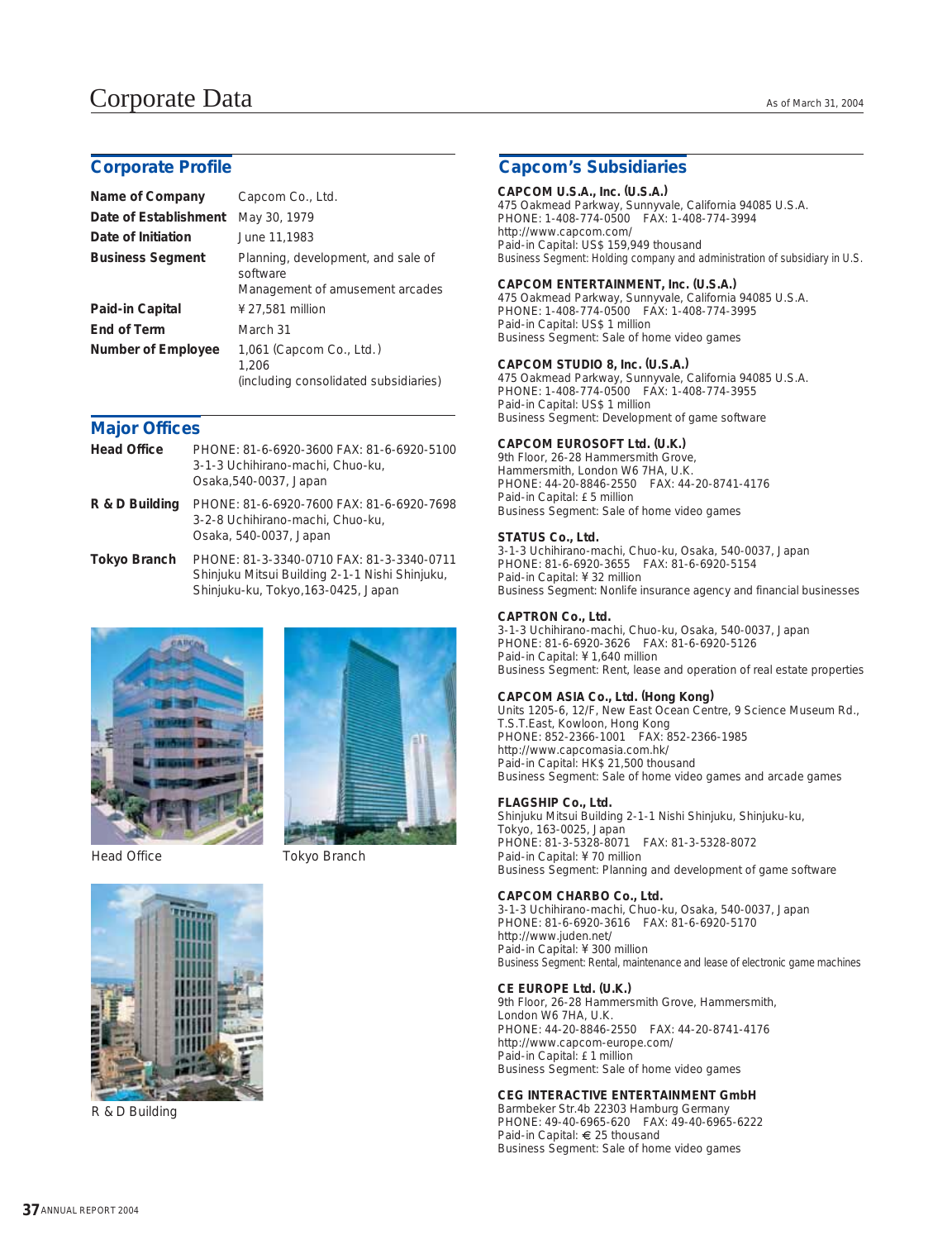**Stock Exchange Listings Number of Shares Authorized Number of Shares Issued Number of Shareholders**

Tokyo, Osaka 150,000,000 shares 58,435,819 shares

#### **Major Shareholders**

| <b>Major Shareholders</b>                               | Number of<br><b>Shares Held</b><br>(in thousands) | Shareholding<br>Ratio (%) |  |
|---------------------------------------------------------|---------------------------------------------------|---------------------------|--|
| <b>Crossroad Limited</b>                                | 6,772                                             | 11.59                     |  |
| Kenzo Tsujimoto                                         | 4.070                                             | 6.97                      |  |
| Japan Trustee Services Bank, Ltd. (Trust Account)       | 3,592                                             | 6.15                      |  |
| Master Trust Bank of Japan, Ltd. (Trust Account)        | 2,126                                             | 3.64                      |  |
| Yoshiyuki Tsujimoto                                     | 1.669                                             | 2.86                      |  |
| Ryozo Tsujimoto                                         | 1.545                                             | 2.65                      |  |
| Haruhiro Tsujimoto                                      | 1.545                                             | 2.64                      |  |
| State Street Trust and Banking Co., Ltd. (Account: OTB) | 1,196                                             | 2.05                      |  |
| Misako Tsujimoto                                        | 895                                               | 1.53                      |  |
| Mizuho Corporate Bank, Ltd.                             | 699                                               | 1.20                      |  |

Note: Capcom owns 1,518,050 stocks as treasury stocks.

The stocks owned by the company are excluded from the above list.

### **Please visit Our IR Website**





#### **Top Page http://www.capcom.co.jp/**

|  |        | ۰ |
|--|--------|---|
|  | m<br>m |   |
|  |        |   |

**For the purpose of providing its shareholders and investors with the latest information of Capcom, we are committed to the IR activities utilizing the website. Our IR website provides various information including financial data, stock-related information, and management strategies.**

According to the issue of "The Reuters Institutional Investor: The Japan Equities Investment Report 2003", most prestigious financial magazines in the world, Capcom was ranked as 1st in terms of "Overall sell-side ranking: best company IR" in all the Japanese listed companies of software industry

#### **IR Website http://www.capcom.co.jp/ir/english/**





#### **Financial Information**

This section provides financial results, indices and other data with easy-to-understand graphs, etc.

#### **IR Materials**

This section provides documents of financial results presentation to supply latest information including management strategy.

#### **Capcom IR Newsletter**

By registering your e-mail address, you are able to receive press releases, financial statements and other latest information by e-mail.